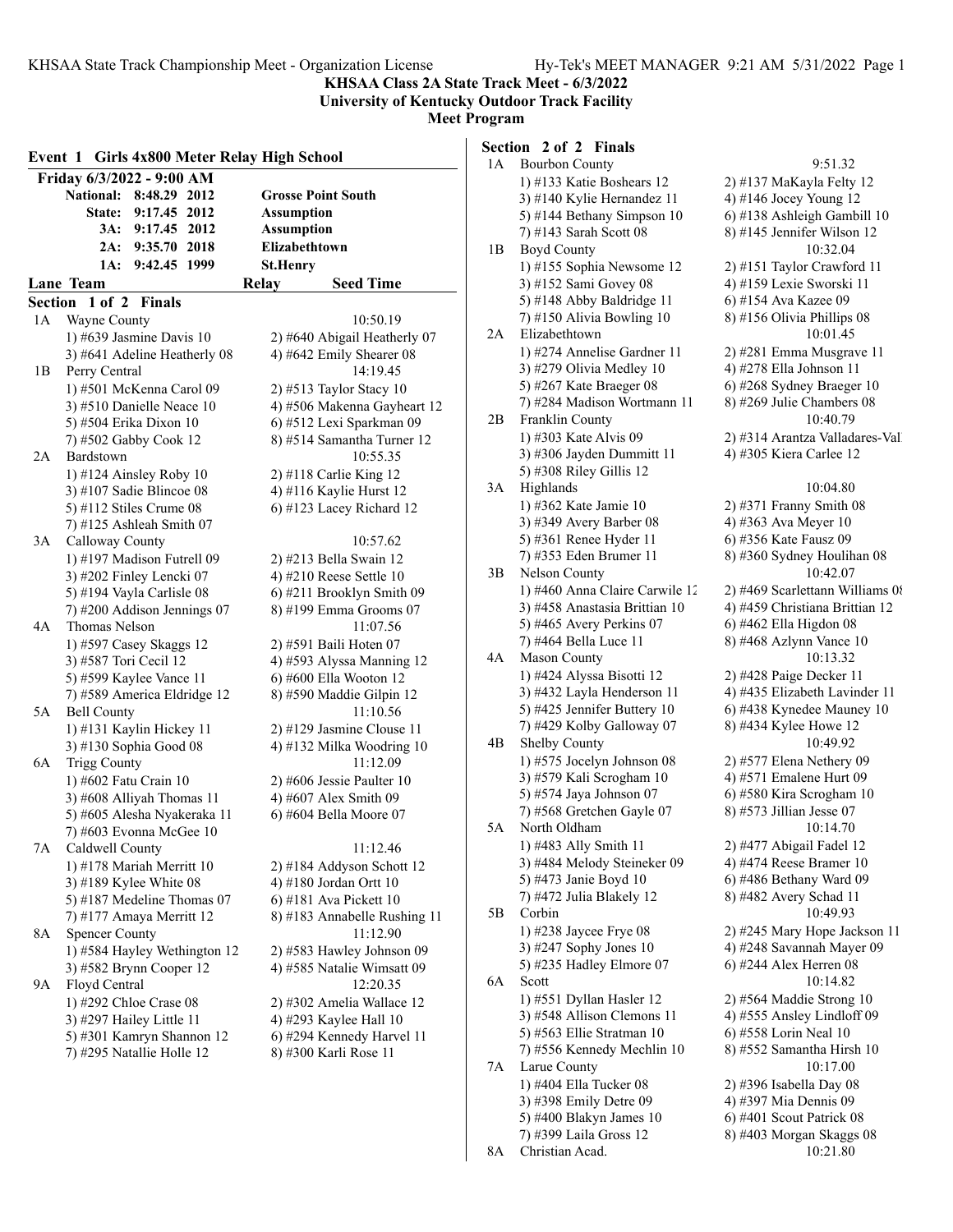#### **KHSAA Class 2A State Track Meet - 6/3/2022 University of Kentucky Outdoor Track Facility Meet Program**

## **Section 2 of 2 Finals**

|    | 1) #225 Anne Marie Krebs 11  | 2) #220 Brooke Greenwell 09  | Ľ                               |
|----|------------------------------|------------------------------|---------------------------------|
|    | 3) #215 Caroline Bobnar 12   | 4) #216 Kayleigh Burkhead 09 |                                 |
|    | 5) #233 Emma Wilkins 11      | 6) #214 Kaitlyn Bader 12     |                                 |
|    | 7) #224 Katherine Kelly 09   | 8) #232 Megan Wearsch 09     |                                 |
| 9A | Rowan County                 | 10:27.49                     |                                 |
|    | 1) #524 Autumn Egleston $10$ | $2)$ #523 Ariah Egleston 10  |                                 |
|    | $3)$ #537 Isabelle Willis 09 | 4) #526 Kaycee Moore 12      |                                 |
|    | 5) #525 Ivy Litton 09        | 6) #533 Allie Utchek 10      |                                 |
|    | 7) #528 Madison Raines 11    | 8) #527 Skylar Perry 10      | $\frac{\mathbf{L}}{\mathbf{S}}$ |
|    |                              |                              |                                 |
|    |                              |                              |                                 |

#### **Event 2 Boys 4x800 Meter Relay High School**

|                | Friday 6/3/2022 - 9:25 AM                          |              |      |                       |                                                        |
|----------------|----------------------------------------------------|--------------|------|-----------------------|--------------------------------------------------------|
|                | <b>National:</b>                                   | 7:33.48 2009 |      |                       | <b>Warrington Central</b>                              |
|                | <b>State:</b>                                      | 7:50.03 2016 |      | <b>Central Hardin</b> |                                                        |
|                | 3A:                                                | 7:50.03      | 2016 | <b>Central Hardin</b> |                                                        |
|                | 2A:                                                | 7:59.75 1998 |      | <b>Union County</b>   |                                                        |
|                | 1A:                                                | 8:08.22      | 2008 | <b>St. Henry</b>      |                                                        |
|                | <b>Lane Team</b>                                   |              |      | Relay                 | <b>Seed Time</b>                                       |
| <b>Section</b> | $1$ of $2$                                         | Finals       |      |                       |                                                        |
| 1А             | Thomas Nelson                                      |              |      |                       | 8:47.97                                                |
|                | 1) #1184 Riku Sugie 09                             |              |      |                       | 2) #1181 Liam Leake 12                                 |
|                | 3) #1182 Jackson Middleton 12                      |              |      |                       | 4) #1180 Lane Hoyes 12                                 |
|                | 5) #1177 Will Dewitt 09                            |              |      |                       | 6) #1183 Sam Mouser 10                                 |
|                | 7) #1185 Ian Wooton 10                             |              |      |                       | 8) #1179 Jackson Gilpin 10                             |
| 1В             | Floyd Central                                      |              |      |                       | 10:08.45                                               |
|                | 1) #845 Ronnie Samons 10                           |              |      |                       | 2) #840 Gabriel Hensley 11                             |
|                | 3) #839 Jacob Coleman 11                           |              |      |                       | 4) #838 Austin Clark 09                                |
|                | 5) #841 Jacob Johnson 10                           |              |      |                       | 6) #842 Sheston Johnson 11                             |
|                | 7) #837 Alex Castro-Skeens 10                      |              |      |                       | 8) #835 Emery Bartrum 09                               |
| 2A             | Harlan County                                      |              |      |                       | 8:50.05                                                |
|                | 1) #882 Austin Crain 11                            |              |      |                       | 2) #890 Daniel Joseph 12                               |
|                | 3) #896 Caleb Schwenke 09                          |              |      |                       | 4) #903 Andrew Yeary 11                                |
|                | 5) #893 Cooper Mchargue 11                         |              |      |                       | $6)$ #884 Luther Gross 07                              |
|                | 7) #899 Drew Sergent 08                            |              |      |                       | $(8)$ #901 Hunter Smith 10                             |
| 3A             | <b>Mason County</b>                                |              |      |                       | 8:51.01                                                |
|                | 1) #1004 Phillip Bierley 11                        |              |      |                       | $2)$ #1019 Peyton Ullery 10                            |
|                | 3) #1014 Elijah Reed 09                            |              |      |                       | 4) #1013 Dashawn Overly 09                             |
|                | 5) #1012 Austin Moreland 11                        |              |      |                       | 6) #1006 Alex Brannon 09                               |
| 4Α             | 7) #1018 Jackson Truesdell 11<br>Warren East       |              |      |                       | 8) #1020 Cole Wright 11<br>8:53.87                     |
|                | 1) #1215 Jacob Dockery 09                          |              |      |                       | 2) #1222 Jacob Jimenez 11                              |
|                | 3) #1223 Andrew McGuffey 09                        |              |      |                       | 4) #1221 Trevor Hudnall 11                             |
|                | 5) #1227 Deyantee Thomas 10                        |              |      |                       | 6) #1226 Hayden Talley 10                              |
| 5A             | Elizabethtown                                      |              |      |                       | 8:54.53                                                |
|                | 1) #814 Cameron McCullough                         |              |      |                       | 2) #812 Logan Helton 12                                |
|                | 3) #819 Jonah Shirts 12                            |              |      |                       | 4) #823 Charles Tompkins 11                            |
|                | 5) #822 Harriss Springsteen 07                     |              |      |                       | 6) #808 Gavin Breunig 11                               |
|                | 7) #809 Jackson Druin 09                           |              |      |                       | 8) #807 Donovan Adams 12                               |
| 6A             | Scott                                              |              |      |                       | 8:58.96                                                |
|                | 1) #1151 Bryson Lindloff 11                        |              |      |                       | 2) #1143 Noah Foltz 11                                 |
|                | 3) #1149 Jonah Hunt 09                             |              |      |                       | 4) #1142 Kyle Bentley 10                               |
|                | 5) #1152 Elijah Robinson 10                        |              |      |                       | 6) #1148 Austin Huelsman 10                            |
| 7Α             | East Jessamine                                     |              |      |                       | 8:59.46                                                |
|                | 1) #793 Andrew Dundon 10                           |              |      |                       | 2) #796 Mac Kosin 10                                   |
|                | 3) #789 Cole Bowman 09                             |              |      |                       | 4) #799 Nate Moore 09                                  |
|                | 5) #798 Jayden McBride 10                          |              |      |                       | $6)$ #801 Dante Motley 09                              |
|                | 7) #805 Caden Watts 10                             |              |      |                       | 8) #806 Bodie Woodrum 12                               |
| 8A             | Letcher Central                                    |              |      |                       | 9:02.19                                                |
|                | 1) #984 Gavin Ramsey 09                            |              |      |                       | 2) #977 Trevor Branham 12                              |
|                | 3) #982 Nathan Kiser 09                            |              |      |                       | 4) #983 Javier Polly 12                                |
|                | 5) #981 Kasey Hall 11                              |              |      |                       | 6) #975 Jackson Bolling 10                             |
|                | 7) #976 Keaston Branham 09                         |              |      |                       | 8) #979 Peyton Combs 09                                |
| 9А             | McCreary Central                                   |              |      |                       | 9:03.42                                                |
|                | 1) #1021 Kaleb Baird 10                            |              |      |                       | 2) #1025 Riley Foster 10                               |
|                | 3) #1032 Christian Williams 11                     |              |      |                       | 4) #1033 Jackson Winburn 08<br>6) #1031 Cody Taylor 10 |
|                | 5) #1026 Kyree Giglio 10<br>7) #1030 Ryan Smith 07 |              |      |                       | 8) #1027 Brokiah Kilby 09                              |
|                |                                                    |              |      |                       |                                                        |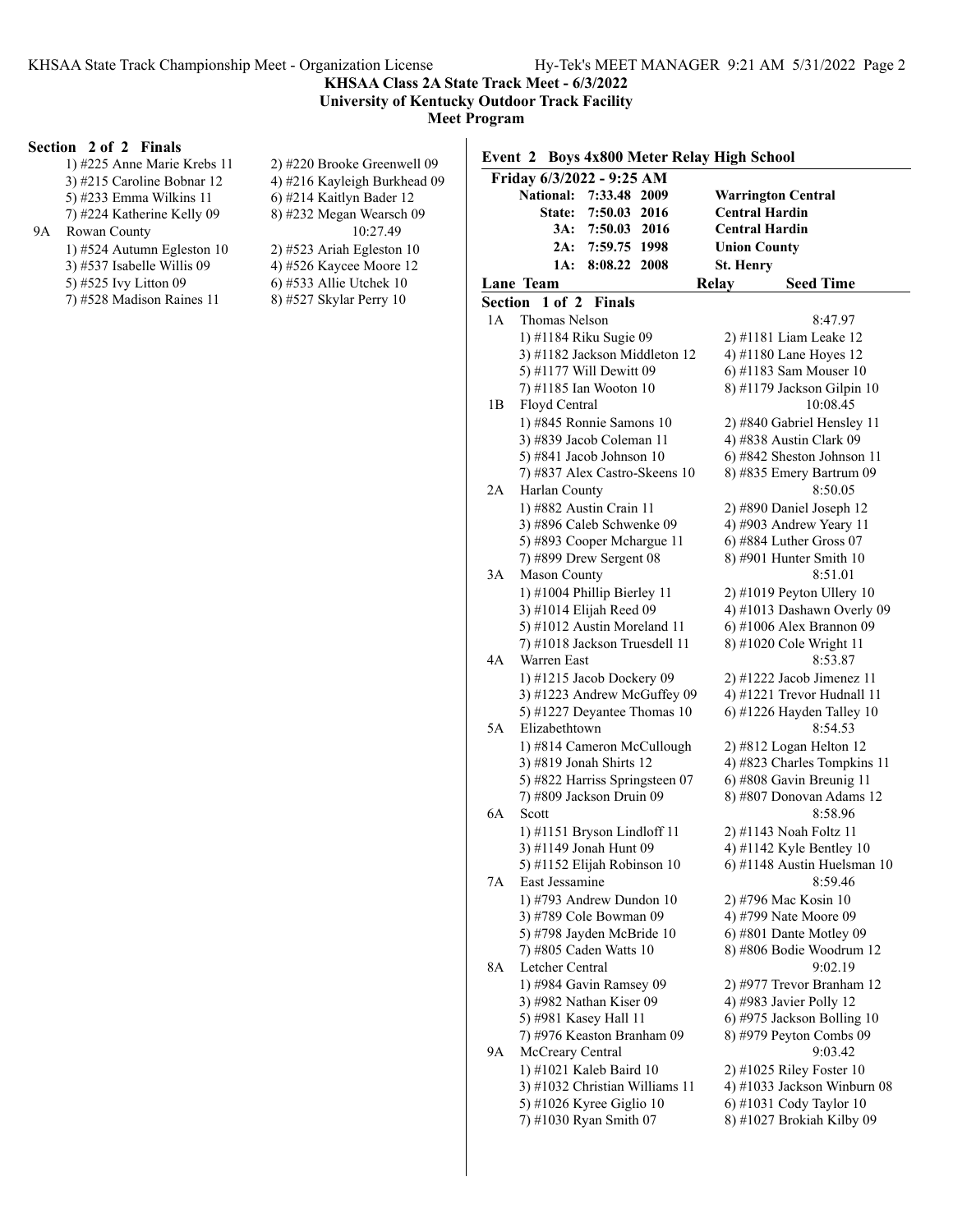#### **KHSAA Class 2A State Track Meet - 6/3/2022 University of Kentucky Outdoor Track Facility Meet Program**

#### **Section 2 of 2 Finals**

1A Corbin 8:11.42 1) #768 John Hail 11 2) #766 Noah Bonnell 12 3) #772 Connor Messer 10  $\qquad$  4) #775 Sean Simons 12 5) #762 Coleman Anderson 10 6) #763 Andon Asher 12 7) #765 Jonah Black 12 8) #767 Nolan Brock 10 1B Bourbon County 8:43.78 1)  $\#682$  Bryce Watkins 11 2)  $\#676$  Jesus Mendoza-solis 09 3)  $#678$  Andrew Perraut 11  $\qquad \qquad$  4)  $#679$  John Perraut 11 5) #675 Asher Mattox 09 6) #683 Sawyer West 12 7)  $#672$  Miles Ezell 11 8)  $#680$  Stephen Bryce Perraut 2A North Oldham 8:23.32 1) #1068 Andrew Chesser 11 2) #1071 Zach Gross 11 3) #1080 Brendan Ruggles 10  $\qquad$  4) #1078 Jake Pyles 12 5) #1079 Ethan Ransdell 12 6) #1077 Evan Patel 12 7) #1082 Micah Steineker 11 8) #1076 Adam Patel 10 2B Casey County 8:44.38 1) #747 Kevin Cuin 12 2) #748 Zachary de Robles 08 3) #751 Marlon Lange 11 4) #753 Caleb Patton 12 5) #749 Eli Gossage 11 6) #756 Preston Thorn 11 7) #755 Solomon Stonebraker 0 8) #750 Donovan Jackson 12 3A Highlands 8:27.32 1) #917 Thomas Gray-Torsell 1 2) #924 Alex Lacourt 11 3)  $\#943$  Will White 12 4)  $\#922$  Sam Jones 12 5) #928 Ezra McKenzie 10 6) #935 Alexander Robertson 1 7) #937 Brady Robinson 09 8) #936 Malcolm Robertson 10  $3B$  Russell  $8.44.70$ 1) #1125 Davis Brown 12 2) #1128 Elijah Grubb 12 3) #1137 Luke Pridemore 09  $\qquad$  4) #1141 Nate Sabotchick 12 5) #1135 Caden Pennington 08  $\qquad$  6) #1136 Jayden Pennington 08 7) #1140 Connor Ryan 11 8) #1127 Griffin Downs 12 4A Mercer County 8:31.68 1) #1058 Elijah Profitt 11 2) #1057 Liam Potts 10 3) #1042 Marshall Hart 09 4) #1059 Kyler Sallee 10 5) #1061 Mason Sanders 09 6) #1043 Brady Howard 11 7) #1045 Sam Lewis 10 8) #1044 Jonah Lewis 12 4B Boyle County 8:45.32 1) #697 Max Germann 10 2) #702 Diego Montoya 10 3) #703 Austin Rice 12 4) #704 Baron Wiley 11 5) #693 Cannon Bostick 10 6) #695 JD Cooley 10 7) #699 Maximus Kilby 09 8) #696 AJ Fluty 12 5A Spencer County 8:33.87 1) #1169 Kellen Marksbury 10 2) #1171 Carter Ward 12 3) #1165 Drew Barren 10 4) #1167 Casey DeSilvey 09 5B Bell County 8:47.68 1) #665 Hayden Green 10 2) #667 Nathan Miracle 11 3) #668 Nicholas Stewart 08  $\qquad$  4) #1245 Caden Miracle 11 5) #669 Johanan Woodring 11  $\qquad$  6) #664 James Arno 11 6A Boyd County 8:34.31 1) #688 Rolen Sanderson 10 2) #685 Grant Chaffin 12 3) #686 Hudson Cox 11 4) #691 JB Terrill 12 5) #687 Mason Newsome 10 6) #690 Adam Sworski 10 7) #684 Gavin Brock 12 7A Webster County 8:34.62 1) #1229 Trevor Baker 12 2) #1238 Aidan Whitsell 11 3) #1237 Garrett West 11 4) #1236 Layden Wagoner 11 5) #1232 Brice Nelson 10 6) #1230 Liam Farris 08 7) #1235 Reis Spencer 09 8) #1231 Preston Glassco 10 8A Trigg County 8:37.09 1) #1188 Austin Cavanaugh 11 2) #1189 Marshall Jenkins 12

5) #1191 Ethan Over 09 9A Calloway County 1) #729 Dominic Cashion 11 3) #733 Ezra Foote 09 5) #741 Landon McCartney 11 6) #728 Landon Carter 09

3) #1190 River Oliver 10

| 4) #1192 Matthew Reeves 12          |
|-------------------------------------|
| 6) #1187 Timmy Cannon 11            |
| 8:37.60                             |
| 2) #726 Preston Carraway 11         |
| 4) #742 Daniel Puckett 11           |
| $\triangle$ 4720 L and an Cartan 00 |

7) #736 Reese Henderson 12 8) #740 Cohen McCartney 11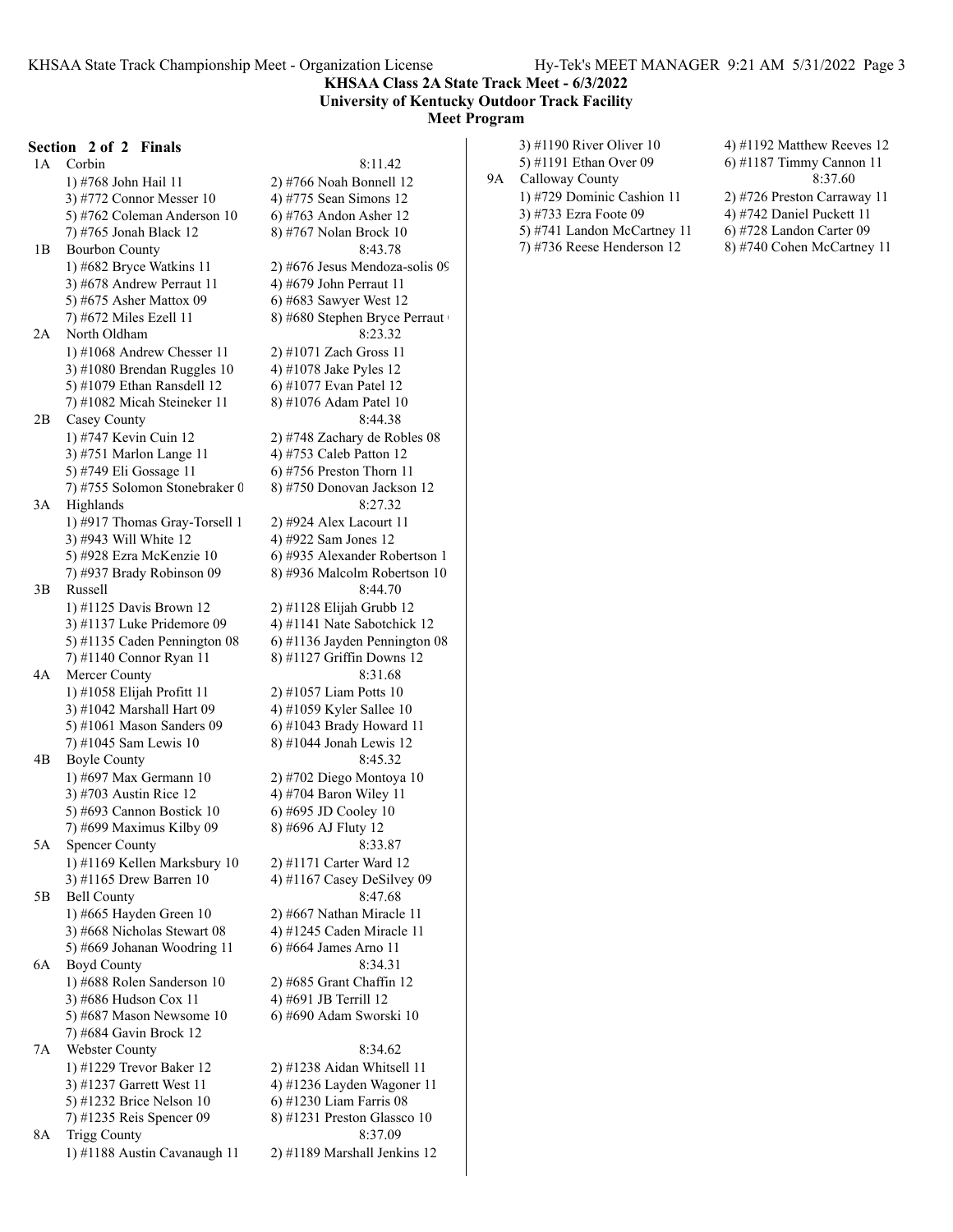#### **KHSAA Class 2A State Track Meet - 6/3/2022 University of Kentucky Outdoor Track Facility**

**Meet Program**

## **Event 3 Girls 100 Meter Hurdles High School Friday 6/3/2022 - 9:50 AM National: 13.03 2007 Vashti Thomas State: 14.03 1998 Danielle Carruthers 3A: 14.10 2021 Shandy Boyd 3A: 14.29 2A: 14.03 1998 Danielle Carruthers 1A: 14.52 2021 Krista Perry Lane Name Seed Time Seed Time Section 1 of 3 Finals** 3 287 Sarah Baker 10 Estill County 18.83 4 207 Sydney Naber 11 Calloway Count 18.45 5 102 Brooklyn Colburn 12 Ashland Blazer 18.35 6 478 Natalie Gross 12 North Oldham 18.45 7 153 Emily Harrington 12 Boyd County 18.67 8 506 Makenna Gayheart 12 Perry Central 18.94 **Section 2 of 3 Finals** 1 358 Kendall Graves 09 Highlands 18.29 2 499 Kauri Whtifield 11 Paducah Tilghma 18.20 3 227 Ella Mast 10 Christian Acad. 17.88 4 463 Audrey Larue 12 Nelson County 17.49 5 365 Jade Rehberger 12 Highlands 17.32 6 345 Paige Phillips 10 Harlan County 17.42 7 316 Kennedy Yagel 12 Franklin County 17.77 8 347 Makenna Dennie 10 Harrison County 18.13 9 601 Riley Brame 10 Trigg County 18.27 **Section 3 of 3 Finals** 1 259 Emilea Moore 10 East Jessamine 17.25 2 249 Maddie Jo Russell 10 Corbin 16.79 3 289 Erin Pease 11 Fleming County 16.44 4 470 Makiyah Allen 12 North Oldham 16.01 5 451 Jai Maria Piazza 11 Mercer County 15.32 6 638 Tayanah Woods 10 Warren East 15.89 7 323 Caroline Murphy 11 Glasgow 16.21 8 518 Learin Reagan 09 Rockcastle Co. 16.75 9 108 Tate Blincoe 10 Bardstown 17.12 **Event 4 Boys 110 Meter Hurdles High School**

|   | Friday 6/3/2022 - 10:00 AM |            |    |                        |                  |  |
|---|----------------------------|------------|----|------------------------|------------------|--|
|   | <b>National:</b>           | 13.10 1980 |    | <b>Dennis Brantley</b> |                  |  |
|   | State:                     | 13.76 2017 |    | Isaiah McCall          |                  |  |
|   | 3A:                        | 13.76 2017 |    | Isaiah McCall          |                  |  |
|   | 2A:                        | 13.90 1964 |    | <b>Larry White</b>     |                  |  |
|   | 1A:                        | 14.40 1979 |    | <b>Jay Sprague</b>     |                  |  |
|   | Lane Name                  |            |    | Yr School              | <b>Seed Time</b> |  |
|   | Section 1 of 3 Finals      |            |    |                        |                  |  |
| 3 | 1072 Freddie Jones         |            |    | 10 North Oldham        | 21.42            |  |
| 4 | 898 Dallas Sergent         |            |    | 10 Harlan County       | 17.81            |  |
| 5 | 836 Brody Buck             |            | 11 | Floyd Central          | 17.52            |  |
| 6 | 803 Shawn Reed             |            |    | 09 East Jessamine      | 17.57            |  |
| 7 | 1233 Malakai Orcutt        |            |    | 10 Webster County      | 18.10            |  |
| 8 | 915 Bo Kasten              |            | 12 | Henry County           | 21.48            |  |

| Section 2 of 3 Finals |  |
|-----------------------|--|
|-----------------------|--|

| 1             | 848 Henry Andrews            |     | 11 Franklin County    | 17.48 |
|---------------|------------------------------|-----|-----------------------|-------|
| 2             | 1213 Trent Arterburn         | 10  | Warren East           | 16.97 |
| 3             | 905 Alex Beam                |     | 12 Harrison County    | 16.88 |
| 4             | 656 Yared Raley              | 12  | Bardstown             | 16.75 |
| 5             | 705 Landon Binion            |     | 12 Butler County      | 16.37 |
| 6             | 912 Ronan McCauley           |     | 12 Harrison County    | 16.42 |
| 7             | 826 Caleb Knopp              | 12  | <b>Estill County</b>  | 16.87 |
| 8             | 871 Ike Henderson            | 10  | Greenup County        | 16.90 |
| 9             | 690 Adam Sworski             | 10  | Boyd County           | 17.40 |
|               | <b>Section 3 of 3 Finals</b> |     |                       |       |
| 1             | 904 Matt Yeary               |     | 12 Harlan County      | 16.00 |
| 2             | 834 Logan Pinkley            | 12  | <b>Fleming County</b> | 15.96 |
| $\mathcal{E}$ | 1048 Thaddeus Mays           | 10  | Mercer County         | 15.86 |
| 4             | 744 Tate Weatherley          | 10  | Calloway Count        | 15.67 |
| 5             | 1046 Jalen Lukitsch          | 12  | Mercer County         | 14.98 |
| 6             | 785 David Hutchinson         | 12  | <b>East Carter</b>    | 15.31 |
| 7             | 1005 Anthony Bozeman         | 12  | <b>Mason County</b>   | 15.70 |
| 8             | 1174 Zane Parker             | 12. | <b>Taylor County</b>  | 15.95 |
| 9             | 932 Aiden Nevels             | 11  | Highlands             | 15.97 |
|               |                              |     |                       |       |

#### **Event 5 Girls 100 Meter Dash High School**

|   | Friday 6/3/2022 - 10:10 AM |            |      |    |                               |                  |
|---|----------------------------|------------|------|----|-------------------------------|------------------|
|   | National:                  | 11.14 1992 |      |    | <b>Marion Jones</b>           |                  |
|   | State:                     | 11.69 2019 |      |    | <b>Rosalynd Hollingsworth</b> |                  |
|   | 3A:                        | 11.69      | 2019 |    | <b>Rosalynd Hollingsworth</b> |                  |
|   | 2A:                        | 11.97 1998 |      |    | <b>Danielle Carruthers</b>    |                  |
|   | 1A:                        | 12.20 1980 |      |    | Angela Payne                  |                  |
|   | <b>Lane Name</b>           |            |      |    | Yr School                     | <b>Seed Time</b> |
|   | Section 1 of 3 Finals      |            |      |    |                               |                  |
| 3 | 318 Molly Morrow           |            |      |    | 12 Garrard County             | 13.27            |
| 4 | 329 Madison Menshouse      |            |      | 10 | Greenup County                | 13.23            |
| 5 | 383 Aaliyah Hunt           |            |      | 11 | John Hardin                   | 13.19            |
| 6 | 230 Taylor Touche          |            |      |    | 09 Christian Acad.            | 13.22            |
| 7 | 480 Lily Harper            |            |      |    | 09 North Oldham               | 13.27            |
| 8 | 511 Brooklynn Sandlin      |            |      |    | 08 Perry Central              | 13.62            |
|   | Section 2 of 3 Finals      |            |      |    |                               |                  |
| 1 | 411 Mary Maritn Hampton    |            |      |    | 11 Lex. Catholic              | 13.11            |
| 2 | 286 Hannah Baker           |            |      | 12 | <b>Estill County</b>          | 13.04            |
| 3 | 378 Antaya Epps            |            |      | 11 | Holmes                        | 12.93            |
| 4 | 423 Karis Applegate        |            |      |    | 12 Mason County               | 12.80            |
| 5 | 630 Amiyah Carter          |            |      | 10 | Warren East                   | 12.77            |
| 6 | 376 Haley Zell             |            |      | 11 | Highlands                     | 12.78            |
| 7 | 636 Makenna Rine           |            |      | 10 | Warren East                   | 12.84            |
| 8 | 325 Sadie Chaffins         |            |      | 09 | Greenup County                | 13.01            |
| 9 | 315 Bria Wilson            |            |      |    | 10 Franklin County            | 13.07            |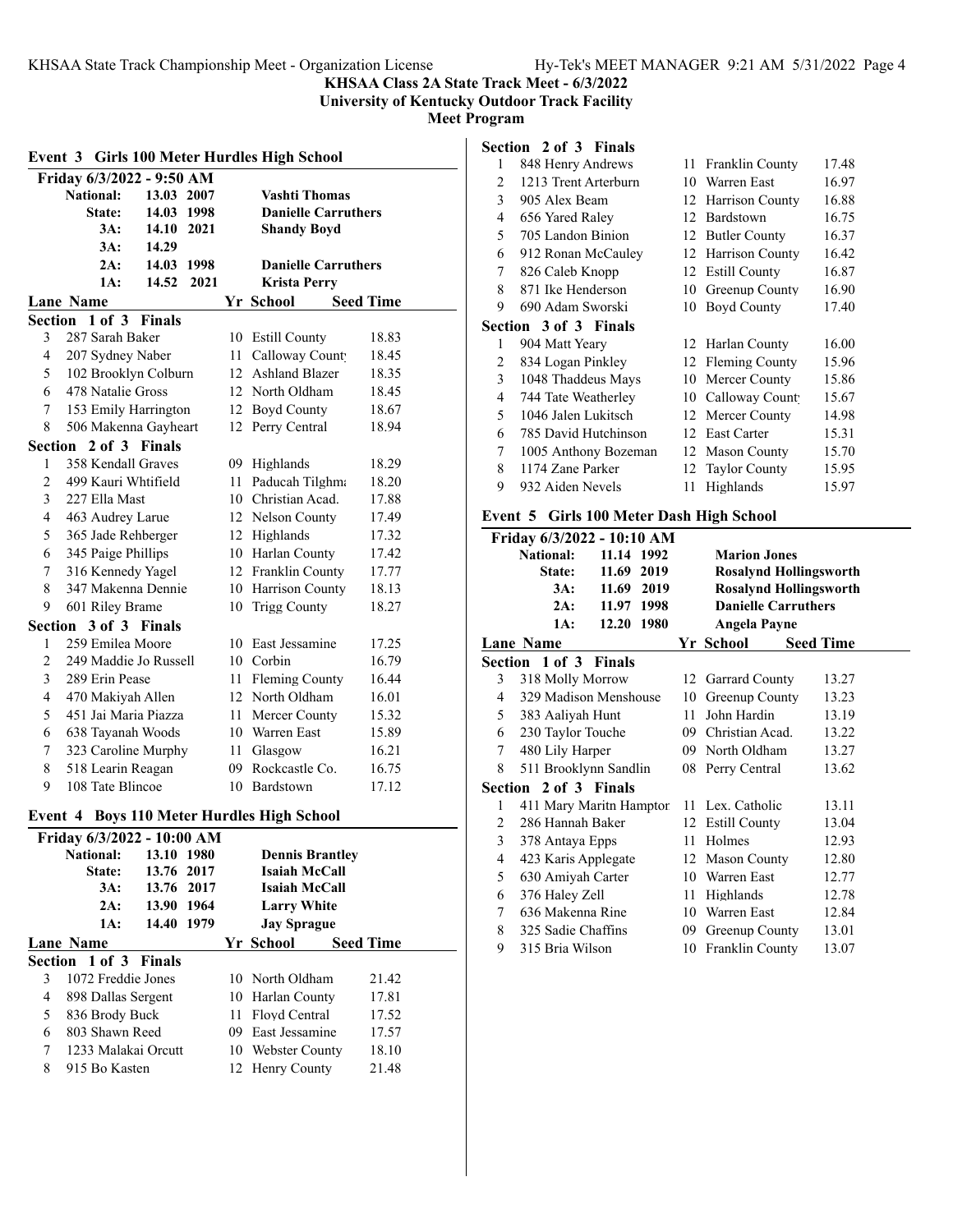**KHSAA Class 2A State Track Meet - 6/3/2022**

**University of Kentucky Outdoor Track Facility**

**Meet Program**

## **Section 3 of 3 Finals...(Event 5 Girls 100 Meter Dash High S**

|               | 497 Maisie Harris     | 12 Paducah Tilghma | 12.67 |
|---------------|-----------------------|--------------------|-------|
| $\mathcal{D}$ | 105 Lillian Sebastian | 12 Ashland Blazer  | 12.60 |
| 3             | 290 Kalynn Pease      | 09 Fleming County  | 12.55 |
| 4             | 196 McKenzie Davis    | 12 Calloway Count  | 12.47 |
| 5             | 457 Timberlynn Yeast  | 11 Mercer County   | 12.38 |
| 6             | 310 Shavi Kennedy     | 12 Franklin County | 12.40 |
| 7             | 488 Jaaliyah Biggers  | 12 Paducah Tilghma | 12.50 |
| 8             | 444 Lexi Young        | 08 Mason County    | 12.57 |
|               | 646 Madelyn Muller    | 12 Western Hills   | 12.65 |

#### **Event 6 Boys 100 Meter Dash High School**

| Friday 6/3/2022 - 10:20 AM |                          |               |      |    |                         |                  |
|----------------------------|--------------------------|---------------|------|----|-------------------------|------------------|
|                            | <b>National:</b>         | 10.15 2011    |      |    | <b>Jaylon Hicks</b>     |                  |
|                            | State:                   | 10.23 2019    |      |    | <b>Langston Jackson</b> |                  |
|                            | 3A:                      | 10.23 2019    |      |    | <b>Langston Jackson</b> |                  |
|                            | 2A:                      | 10.61 1996    |      |    | <b>Josh Ellis</b>       |                  |
|                            | 1A:                      | 10.70         | 1985 |    | <b>Al Baker</b>         |                  |
|                            | <b>Lane Name</b>         |               |      |    | Yr School               | <b>Seed Time</b> |
|                            | Section 1 of 3           | <b>Finals</b> |      |    |                         |                  |
| 3                          | 1193 Peyton Williams     |               |      |    | 08 Trigg County         | 11.62            |
| 4                          | 916 Jake Dedeker         |               |      | 12 | Highlands               | 11.61            |
| 5                          | 914 Michael Gray         |               |      |    | 12 Henry County         | 11.59            |
| 6                          | 948 Robert Cameron       |               |      |    | 10 Holmes               | 11.60            |
| 7                          | 1131 Dmarques Kershner   |               |      |    | 10 Russell              | 11.62            |
| 8                          | 827 Noah Lutes           |               |      | 12 | <b>Estill County</b>    | 11.65            |
|                            | Section 2 of 3 Finals    |               |      |    |                         |                  |
| 1                          | 973 Doug Hall            |               |      |    | 12 Lawrence Count       | 11.58            |
| $\overline{2}$             | 1234 Jarvis Scott-Starks |               |      |    | 10 Webster County       | 11.51            |
| 3                          | 886 Demarco Hopkins      |               |      |    | 12 Harlan County        | 11.40            |
| $\overline{4}$             | 670 Jaquez Campbell      |               |      | 11 | <b>Bourbon County</b>   | 11.38            |
| 5                          | 794 Tajii Jackson        |               |      |    | 12 East Jessamine       | 11.31            |
| 6                          | 1052 Jackson Peavler     |               |      |    | 12 Mercer County        | 11.32            |
| 7                          | 662 Kel Williams         |               |      |    | 12 Bardstown            | 11.39            |
| 8                          | 1195 Kris Hughes         |               |      | 11 | <b>Union County</b>     | 11.41            |
| 9                          | 873 Braxton Noble        |               |      | 11 | Greenup County          | 11.55            |
| Section                    | 3 of 3 Finals            |               |      |    |                         |                  |
| 1                          | 750 Donovan Jackson      |               |      |    | 12 Casey County         | 11.26            |
| $\overline{2}$             | 771 Treyveon Longmire    |               |      | 12 | Corbin                  | 11.11            |
| 3                          | 1198 Kanye Pollard       |               |      | 11 | <b>Union County</b>     | 11.08            |
| $\overline{4}$             | 1036 Beau Brown          |               |      | 11 | Mercer County           | 10.98            |
| 5                          | 1086 Luke Birdsong       |               |      |    | 12 Paducah Tilghma      | 10.62            |
| 6                          | 722 Ethan Weatherspoon   |               |      |    | 12 Caldwell County      | 10.92            |
| 7                          | 941 Jake Welch           |               |      |    | 12 Highlands            | 11.01            |
| 8                          | 710 Josh Morris          |               |      | 12 | <b>Butler County</b>    | 11.09            |
| 9                          | 1084 Blake Wetzel        |               |      | 12 | North Oldham            | 11.18            |

## **Event 7 Girls 4x200 Meter Relay High School**

|         | Friday 6/3/2022 - 10:35 AM       |                              |
|---------|----------------------------------|------------------------------|
|         | <b>National:</b><br>1:33.87 2004 | <b>Long Beach Poly</b>       |
|         | State: 1:39.30 2019              | <b>Tates Creek</b>           |
|         | 3A: 1:39.30 2019                 | <b>Tates Creek</b>           |
|         | 2A:<br>1:42.76 2019              | <b>Boyle County</b>          |
|         | 1:43.30 1982<br>1A:              | <b>Trigg County</b>          |
|         | <b>Lane Team</b>                 | Relay<br><b>Seed Time</b>    |
| Section | $1$ of $3$<br><b>Finals</b>      |                              |
| 3       | Perry Central                    | 1:59.73                      |
|         | 1) #508 Zoe Holbrook 12          | 2) #503 Kylee Delph 09       |
|         | 3) #507 Laiken Harris 09         | 4) #511 Brooklynn Sandlin 08 |
|         | 5) #500 Paige Asher 10           | 6) #504 Erika Dixon 10       |
|         | 7) #505 Kendall Fugate 10        | 8) #512 Lexi Sparkman 09     |
| 4       | Rowan County                     | 1:55.64                      |
|         | 1) #527 Skylar Perry 10          | 2) #528 Madison Raines 11    |
|         | 3) #536 Rachel Whelan 10         | 4) #526 Kaycee Moore 12      |
|         | 5) #534 Morgan Wallace 12        | 6) #532 Sabrina Sturgill 08  |
|         | 7) #530 Eileen Root 09           | 8) #521 Ella Besant 11       |
| 5       | Corbin                           | 1:55.39                      |
|         | 1) #246 Olivia Jones 11          | 2) #237 Lauren Faulkner 12   |
|         | 3) #239 Grace Gibson 11          | 4) #234 Emma Ashurst 11      |
|         | 5) #242 Macy Hagan 11            | 6) #243 Addy Henson 09       |
|         | 7) #241 Emma Good 09             | 8) #249 Maddie Jo Russell 10 |
| 6       | Caldwell County                  | 1:55.56                      |
|         | 1) #185 Shaely Thibodeaux 11     | $2)$ #187 Medeline Thomas 07 |
|         | 3) #177 Amaya Merritt 12         | 4) #188 Avery Wells 10       |
|         | 5) #178 Mariah Merritt 10        | $(6)$ #181 Ava Pickett 10    |
|         | $(7)$ #176 Chevy McGowen 08      | 8) #186 Benashka Thomas 09   |
| 7       | Harlan County                    | 1:55.76                      |
|         | 1) #337 Emilee Eldridge 11       | 2) #339 Taytum Griffin 11    |
|         | 3) #340 Brianna Howard 10        | 4) #341 Ella Karst 10        |
|         | 5) #338 Addi Gray 08             | 6) #344 Maddi Middleton 08   |
|         | 7) #346 Maliyah Washington 08    | 8) #332 Tori Barrett 10      |
| 8       | Floyd Central                    | 2:03.09                      |
|         | 1) #302 Amelia Wallace 12        | 2) #301 Kamryn Shannon 12    |
|         | 3) #296 Jada Johnson 11          | 4) #291 Slone Akers 09       |
|         | 5) #299 Delilah Rodriquez 08     | 6) #295 Natallie Holle 12    |
|         | 7) #292 Chloe Crase 08           | 8) #297 Hailey Little 11     |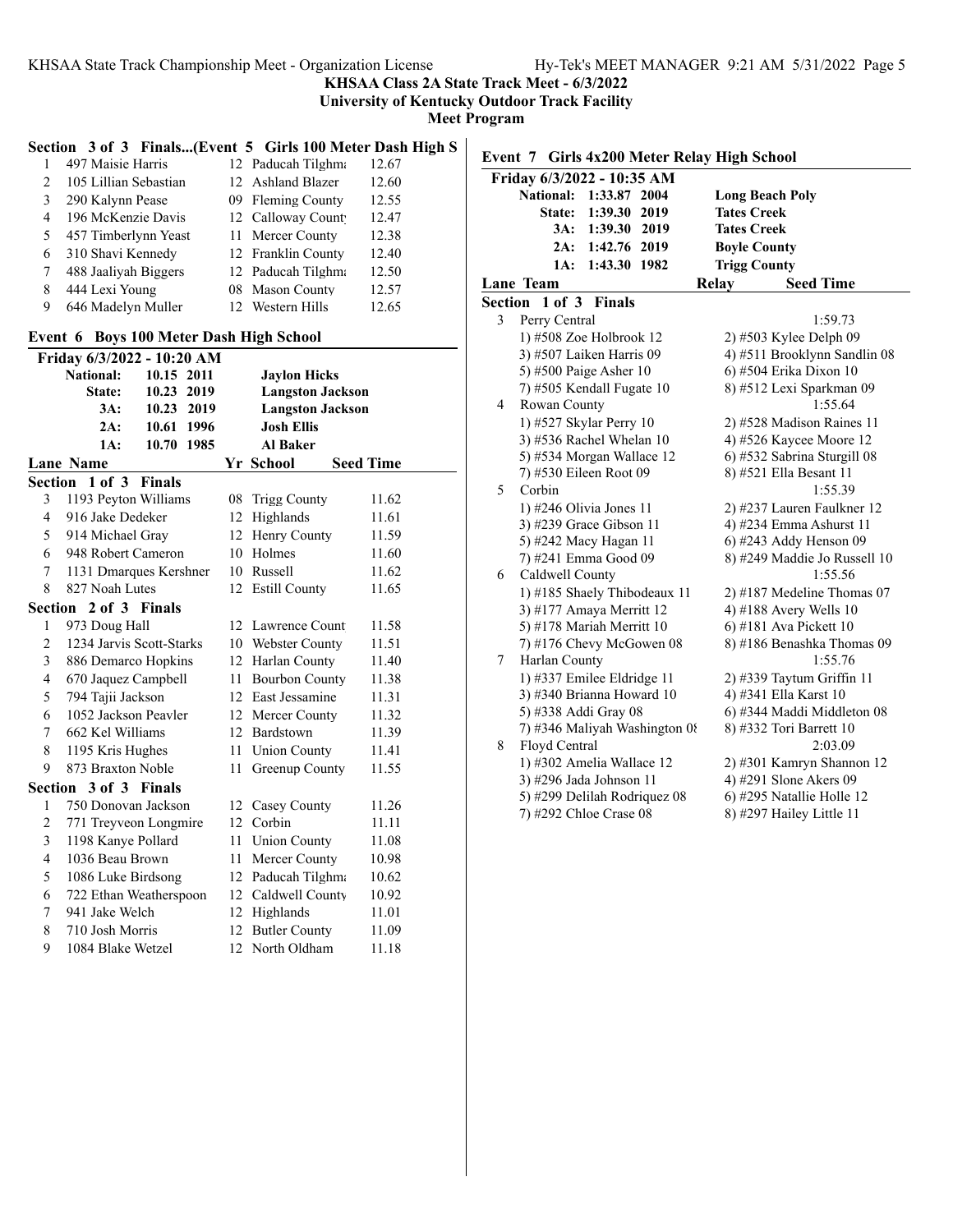**KHSAA Class 2A State Track Meet - 6/3/2022 University of Kentucky Outdoor Track Facility**

### **Meet Program**

|    |                             | Section 2 of 3 Finals(Event 7 Girls 4x200 Meter Relay High | Section 3 of 3 Finals        |
|----|-----------------------------|------------------------------------------------------------|------------------------------|
| 1  | Shelby County               | 1:54.83                                                    | North Oldham<br>$\mathbf{1}$ |
|    | 1) #570 Sophie Hurst 08     | 2) #572 Kendall Hutchison 07                               | 1) #483 Ally Smith 11        |
|    | 3) #567 Cassie Dale 09      | 4) #569 Marea Hawkins 11                                   | 3) #474 Reese Bramer 10      |
|    | 5) #573 Jillian Jesse $07$  | $(6)$ #576 Azana McDuffus 09                               | 5) #476 Hannah Everett 12    |
|    | 7) #578 Maddie Reed 10      | 8) #581 Jaci Woods 11                                      | 7) #475 Katie DeSmith 10     |
| 2  | Thomas Nelson               | 1:54.31                                                    | 2<br>Franklin County         |
|    | 1) #594 Amelia Mooney 10    | 2) #599 Kaylee Vance 11                                    | 1) #310 Shavi Kennedy 12     |
|    | 3) #600 Ella Wooton 12      | 4) #598 Isabella Stiles 10                                 | 3) #313 Avery Sanford 12     |
|    | 5) #595 Jada Nemeth 12      | $6$ ) #596 Avery Settles 10                                | 5) #315 Bria Wilson 10       |
|    | 7) #588 Maggie Coffman 12   | 8) #590 Maddie Gilpin 12                                   | 7) #311 TaZyriah Miley 09    |
| 3  | Mercer County               | 1:52.29                                                    | 3<br>Bardstown               |
|    | 1) #455 Blaize Sims 10      | 2) #456 Teigh Yeast 08                                     | 1) #111 Miyah Courtney 08    |
|    | 3) #452 Ralasia Piazza 08   | 4) #450 Katie R. Lewis 10                                  | 3) #119 Kadence Livers 09    |
|    | 5) #451 Jai Maria Piazza 11 | 6) #457 Timberlynn Yeast 11                                | 5) #109 Claire Buzick $07$   |
|    | 7) #453 Faith Randall 10    | 8) #446 Aaliyah Alcorn 10                                  | $(7)$ #125 Ashleah Smith 07  |
| 4  | Warren Central              | 1:51.41                                                    | 4<br><b>Bourbon County</b>   |
|    | 1) #624 Maggie Meister $10$ | $2)$ #627 Ariana Simmons 12                                | 1) #147 Tori Young 12        |
|    | 3) #619 KaTavia Greene 07   | 4) #621 Kelsey Lazo 12                                     | 3) #137 MaKayla Felty 12     |
|    | 5) #628 Yapembe Yagabo 10   | 6) #622 Marie Manirakiza 10                                | 5) #140 Kylie Hernandez 11   |
|    | 7) #625 Shukuru M'Munga 09  | 8) #623 Artilla McGinnis-Boyd                              | 7) #143 Sarah Scott 08       |
| 5. | Elizabethtown               | 1:49.74                                                    | 5<br>Paducah Tilghman        |
|    | 1) #275 Kieran Goodman 09   | 2) #270 Jansen Cockerham 11                                | 1) #490 Alec Coffie 10       |
|    | 3) #281 Emma Musgrave 11    | 4) #277 Adelyn Inman $10$                                  | 3) #495 Dasia Garland 11     |
|    | 5) #273 Noelle Garcia 09    | 6) #276 Yesenia Hernandez 12                               | 5) #494 Jasline English 08   |
|    | 7) #283 Langley Wallace 10  | 8) #272 Imani Forsythe 09                                  | 7) #492 Weslyn Durfee 10     |
| 6  | Calloway County             | 1:50.86                                                    | Christian Acad.<br>6         |
|    | 1) #203 McKenzie Love 12    | $2)$ #208 Avery Poston 12                                  | 1) #219 Savannah Gardner 10  |
|    | 3) #195 Jaycee Crouch $09$  | 4) #196 McKenzie Davis 12                                  | 3) #227 Ella Mast 10         |
|    | 5) #206 Olivia Miles $10$   | $(6)$ #211 Brooklyn Smith 09                               | 5) #226 Anne Marie Krebs 11  |
|    | 7) #191 Olivia Anderson 10  | 8) #205 Lexi McClure 09                                    | 7) #221 Taylor Greenwell 09  |
| 7  | Lex. Catholic               | 1:52.13                                                    | $7^{\circ}$<br>Warren East   |
|    | 1) #411 Mary Maritn Hampton | 2) #416 Katie Seitz 11                                     | 1) #637 Cheyenne Stark 11    |
|    | 3) #414 Sophee Opalka 11    | 4) #413 Amelia Monohan 11                                  | 3) #629 Natajia Alexander 10 |
|    | 5) #412 Kelly Lennon 09     |                                                            | 5) #633 Reagan Lawson 11     |
| 8  | <b>Mason County</b>         | 1:53.47                                                    | 8<br>John Hardin             |
|    | 1) #426 Morgan Carpenter 11 | 2) #427 Alexis Decker 11                                   | 1) #382 Janiya Drain 11      |
|    | 3) #437 Hadley Maher 11     | 4) #440 Avery Sims 11                                      | 3) #386 Trinity Moore 11     |
|    | 5) #442 Neveah Wright 11    | 6) #439 Sarah Payne 09                                     | 5) #393 Laila Williams 09    |
|    | 7) #423 Karis Applegate 12  | 8) #444 Lexi Young 08                                      | 7) #391 Noelle Sanders 09    |
| 9  | Scott                       | 1:54.69                                                    | 9<br>Highlands               |
|    | 1) #559 Autumn Ponder 11    | $2)$ #561 Josie Puthoff 09                                 | 1) #372 Laney Smith 10       |
|    | 3) #546 Olivia Burgan 09    | 4) #554 Lacey Klare 10                                     | 3) #352 Faith Broering 12    |
|    | 5) #565 Amberly Turner 11   | 6) #562 Analei Sarakatsannis 09                            | 5) #351 Emmie Brewer 12      |
|    | 7) #560 Madelyn Prather 09  | 8) #549 Avery Dawson 11                                    | 7) #356 Kate Fausz 09        |

1:49.61 2) #479 Isabelle Hackler 09 4) #480 Lily Harper 09 6) #485 Elle Turner 11 8) #481 Cami Morgan 11 1:48.43  $2)$  #306 Jayden Dummitt 11 4) #304 Deloris Boateng 10 6) #316 Kennedy Yagel 12 1:47.91  $2)$  #126 Niah Thompson 11 4) #108 Tate Blincoe 10 6) #122 Zarionha Railley 08

#### $1:47.22$

 $2)$  #145 Jennifer Wilson 12 4) #136 Addison Felty 08 6) #135 Marleigh Estes 08 8) #142 Alana Puscus 10 1:46.68 2) #496 Diamond Gray 11 4) #497 Maisie Harris 12 6) #499 Kauri Whtifield 11 8) #493 Teriel Edwards 12  $1:46.80$ 2) #230 Taylor Touche 09 4) #218 Jenna Doezema 12 6) #229 Talia Rawlins  $10$ 

#### $1:47.52$

2) #636 Makenna Rine 10 4) #630 Amiyah Carter 10 6) #634 Jakayla McCarroll 09 1:48.36 2) #383 Aaliyah Hunt 11 4) #392 Kiara Tucker 11 6) #384 Aspen Melgar 12 8) #388 Paris Parker 11 1:48.78 2) #376 Haley Zell 11 4) #375 Sarah Thurnauer 12 6) #359 Ava Gwisdalla 07 8) #357 Meg Gessner 12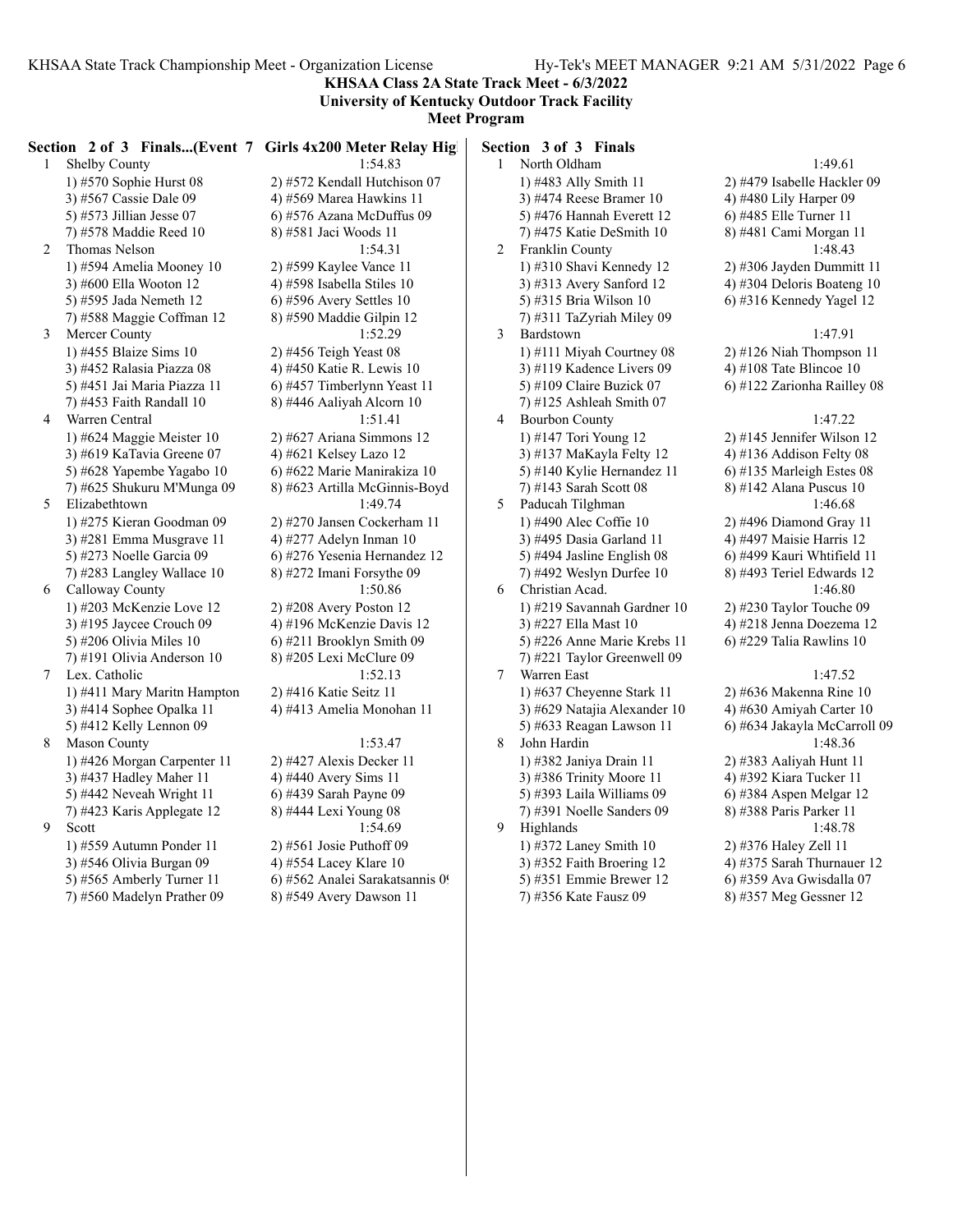**KHSAA Class 2A State Track Meet - 6/3/2022 University of Kentucky Outdoor Track Facility**

**Meet Program**

| Event 8 Boys 4x200 Meter Relay High School |                              |  |  |  |
|--------------------------------------------|------------------------------|--|--|--|
| Friday 6/3/2022 - 10:45 AM                 |                              |  |  |  |
| National: 1:23.52 2017                     | <b>Port Arthur Memorial</b>  |  |  |  |
| State: 1:25.78 2015                        | <b>Henry Clay</b>            |  |  |  |
| 3A: 1:25.78 2015                           | <b>Henry Clay</b>            |  |  |  |
| 2A: 1:28.76 2018                           | <b>Boyle County</b>          |  |  |  |
| 1:29.00 2018<br>1A:                        | <b>Fort Knox</b>             |  |  |  |
| Lane Team                                  | <b>Seed Time</b><br>Relay    |  |  |  |
| Section 1 of 3 Finals                      |                              |  |  |  |
| 3<br><b>Spencer County</b>                 | 1:36.87                      |  |  |  |
| 1) #1172 Chris Yates 11                    | 2) #1170 Brice Roark 11      |  |  |  |
| 3) #1169 Kellen Marksbury 10               | 4) #1168 Wade Hutt 11        |  |  |  |
| Franklin County<br>4                       | 1:36.09                      |  |  |  |
| 1) #847 Greg Anderson 11                   | 2) #853 Shakur Muhammad 11   |  |  |  |
| 3) #855 Emanuel Smith 11                   | 4) #851 Gavin Hurst 10       |  |  |  |
| 5) #854 Carter Richardson 08               | 6) #856 Yuraage woods 09     |  |  |  |
| 5<br>Corbin                                | 1:35.34                      |  |  |  |
| 1) #769 Brady Lanham 10                    | 2) #780 Kyle Webb 12         |  |  |  |
| 3) #764 Brandon Baker 12                   | 4) #778 Tye Stevens 11       |  |  |  |
| 5) #770 Hayden Llewellyn 11                | 6) #779 Logan Wagers 09      |  |  |  |
| 7) #772 Connor Messer 10                   | 8) #771 Treyveon Longmire 12 |  |  |  |
| Elizabethtown<br>6                         | 1:36.03                      |  |  |  |
| 1) #823 Charles Tompkins 11                | 2) #811 Makyah Green 11      |  |  |  |
| 3) #820 Aaron Silva 11                     | 4) #807 Donovan Adams 12     |  |  |  |
| 5) #815 Jordan Mckinney 09                 | $6$ ) #813 Hudson Jones 10   |  |  |  |
| 7) #810 Gavin Ferguson 11                  | 8) #818 Evan Shelton 11      |  |  |  |
| Glasgow<br>7                               | 1:36.39                      |  |  |  |
| 1) #859 Austin Blair 11                    | 2) #866 Daylan Thomas $08$   |  |  |  |
| 3) #863 Braden Kirkpatrick 10              | 4) #864 Jamarian Long 12     |  |  |  |
| 5) #862 Javon Clark 11                     | 6) #860 Jackson Bower 12     |  |  |  |
| 8<br>Letcher Central                       | 1:37.37                      |  |  |  |
| 1) #983 Javier Polly 12                    | 2) #981 Kasey Hall 11        |  |  |  |
| 3) #978 Jake Caudill 10                    | 4) #979 Peyton Combs 09      |  |  |  |
| 5) #977 Trevor Branham 12                  | 6) #976 Keaston Branham 09   |  |  |  |
| 7) #975 Jackson Bolling 10                 | 8) #984 Gavin Ramsey 09      |  |  |  |
|                                            |                              |  |  |  |

## **Section 2 of 3 Finals**

| 1 | Russell                         | 1:35.31                       |
|---|---------------------------------|-------------------------------|
|   | 1) #1131 Dmarques Kershner 1    | 2) #1123 Riley Anger 12       |
|   | 3) #1134 Dougie Oborne 12       | 4) #1124 Brady Bell 12        |
|   | 5) #1129 Isaiah Hammond 10      | 6) #1127 Griffin Downs 12     |
|   | 7) #1126 Andre Crews 10         | 8) #1138 Caleb Rimmer 07      |
| 2 | Calloway County                 | 1:35.08                       |
|   | 1) #744 Tate Weatherley 10      | 2) #727 Gabriel Carson 12     |
|   | 3) #734 Joey Goucher 09         | 4) #730 Sam Chapman 11        |
|   | 5) #740 Cohen McCartney 11      | 6) #725 Timarian Bledsoe 12   |
|   | 7) #724 Price Aycock 10         | 8) #743 Joessiah Reyes 10     |
| 3 | Warren Central                  | 1:34.98                       |
|   | 1) #1210 Izayiah Villafuerte 11 | 2) #1205 Malik Jefferson 11   |
|   | 3) #1202 Cole Do 07             | 4) #1207 Deanglo Patterson 11 |
|   | 5) #1209 Jeremiah Taylor 09     | 6) #1206 Summy Manirakiza 1.  |
|   | 7) #1204 Kayumba Jeanaime 11    | 8) #1211 Damarion Walkup 11   |
| 4 | <b>Mason County</b>             | 1:34.50                       |
|   | 1) #1008 Alix Flinders 12       | 2) #1012 Austin Moreland 11   |
|   | 3) #1009 Carson Hicks 11        | 4) #1015 Brady Sanders 11     |
|   | 5) #1005 Anthony Bozeman 12     | 6) #1002 C.J. Arthur 09       |
|   | 7) #1010 Hunter Kinney 12       | 8) #1011 Izley Morales 09     |
| 5 | Warren East                     | 1:34.14                       |
|   | 1) #1219 Isaiah Ghee 11         | $2)$ #1216 Connor Doyle 11    |
|   | 3) #1212 Isaiah Andrews 11      | 4) #1217 Kavon Faison 12      |
|   | 5) #1218 Le Quentin Flippin 11  | 6) #1224 Dustin Sturgeon 09   |
| 6 | Lex. Catholic                   | 1:34.15                       |
|   | 1) #990 Walker Hall 11          | 2) #992 Ryder McCraith 11     |
|   | 3) #991 Xavier Henderson 12     | 4) #986 Ben Cravens 11        |
|   | 5) #988 Blake Foster 11         |                               |
| 7 | <b>Estill County</b>            | 1:34.68                       |
|   | 1) #824 Caden Arvin 10          | 2) #826 Caleb Knopp 12        |
|   | 3) #827 Noah Lutes 12           | 4) #830 Jon O'Hair 12         |
|   | 5) #828 Levi McFarland 10       | 6) #833 Caleb Witt 11         |
|   | 7) #831 Jon Short 12            | 8) #825 Levi Beckler 09       |
| 8 | Bardstown                       | 1:35.08                       |
|   | 1) #655 Caleb Payne 10          | 2) #649 Tayon Clay 11         |
|   | 3) #661 Shannon Tonge 11        | 4) #662 Kel Williams 12       |
|   | 5) #659 Cole Sizemore 10        | 6) #656 Yared Raley 12        |
|   | 7) #658 DeAndre Sheckles 09     |                               |
| 9 | Harlan County                   | 1:35.13                       |
|   | 1) #880 Luke Carr 12            | 2) #889 Thomas Jordan 10      |
|   | 3) #886 Demarco Hopkins 12      | 4) #891 Luke Kelly 09         |
|   | 5) #882 Austin Crain 11         | 6) #893 Cooper Mchargue 11    |
|   | 7) #881 Hunter Collett 11       | 8) #902 Gavon Spurlock 11     |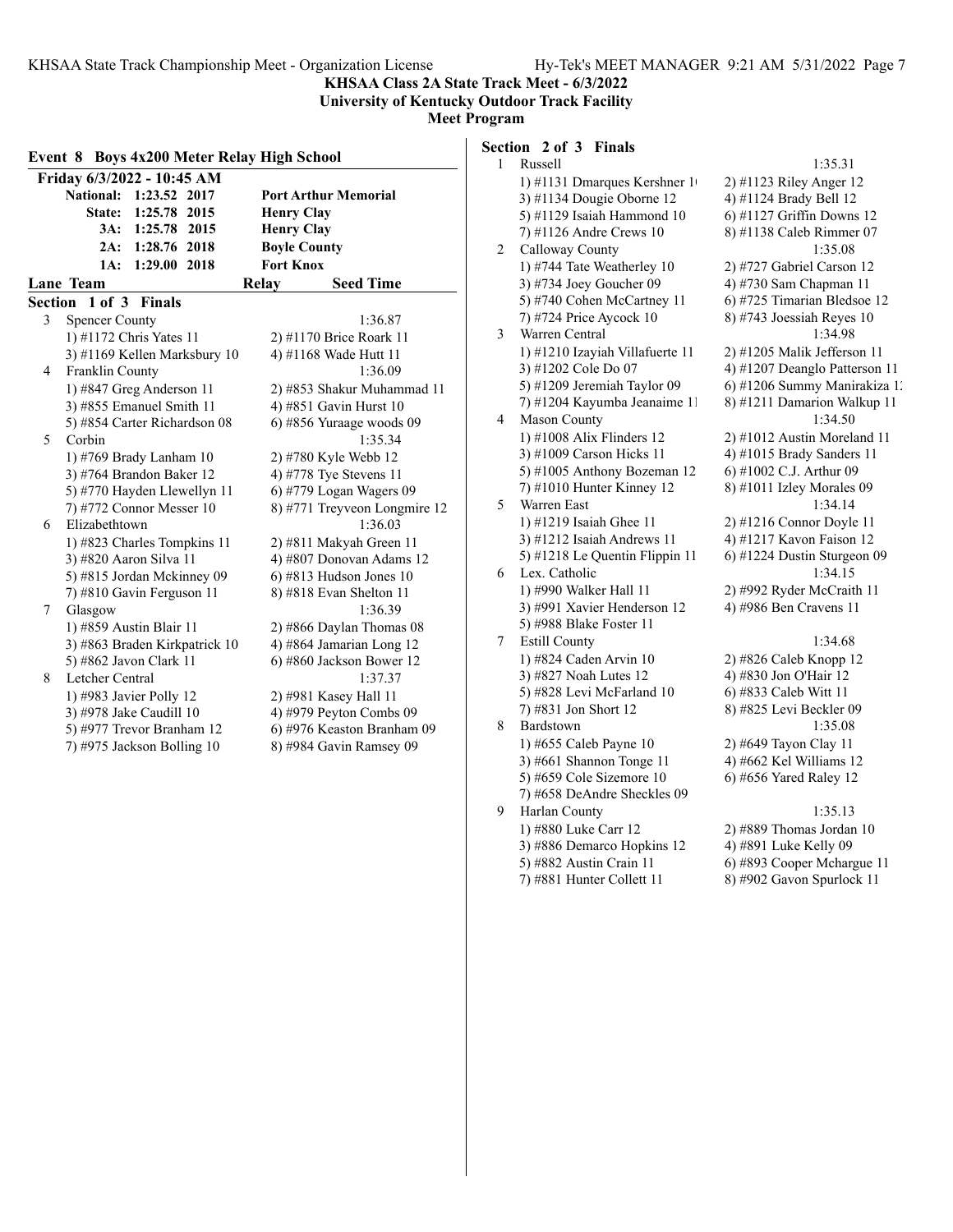**KHSAA Class 2A State Track Meet - 6/3/2022**

**University of Kentucky Outdoor Track Facility**

|   | Section 3 of 3 Finals(Event 8 Boys 4x200 Meter Relay High |                                                      |                |                            |                     |    |                                          |                  |
|---|-----------------------------------------------------------|------------------------------------------------------|----------------|----------------------------|---------------------|----|------------------------------------------|------------------|
| 1 | <b>Butler County</b>                                      | 1:34.13                                              |                |                            |                     |    | Event 9 Girls 1600 Meter Run High School |                  |
|   | 1) #711 Zach Phelps 12                                    | $2)$ #708 Luke Laughing 11                           |                | Friday 6/3/2022 - 10:55 AM |                     |    |                                          |                  |
|   | 3) #706 Kyle Chambers $10$                                | 4) #705 Landon Binion $12$                           |                | National: 4:33.29 2014     |                     |    | Alexa Efraimson                          |                  |
|   | 5) #710 Josh Morris 12                                    | 6) #709 Thomas Martin 09                             |                |                            | State: 4:53.45 2015 |    | Gabriella Karas                          |                  |
|   | 7) #707 Landon Henderson 09                               |                                                      |                |                            | 3A: 4:53.66 2010    |    | <b>Emma Brink</b>                        |                  |
| 2 | Highlands                                                 | 1:33.62                                              |                |                            | 2A: 4:53.45 2015    |    | Gabriella Karas                          |                  |
|   | 1) #932 Aiden Nevels 11                                   | 2) #927 Mateo Matteolli 10                           |                |                            | 1A: 5:02.25 1993    |    | <b>Maureen Egan</b>                      |                  |
|   | 3) #942 Nate Welch 10                                     | 4) #916 Jake Dedeker 12                              |                | Lane Name                  |                     |    | Yr School                                | <b>Seed Time</b> |
|   | 5) #926 Matthew Mansfield 10                              | 6) #930 Dominic Mills 10                             |                | Section 1 of 1 Finals      |                     |    |                                          |                  |
|   | 7) #919 Ben Hack 10                                       | 8) #929 Deven McKim 10                               | 1A             | 278 Ella Johnson           |                     |    | 11 Elizabethtown                         | 5:03.06          |
| 3 | Casey County                                              | 1:32.89                                              | 1B             | 551 Dyllan Hasler          |                     |    | 12 Scott                                 | 5:30.84          |
|   | 1) #749 Eli Gossage 11                                    | 2) #750 Donovan Jackson 12                           | 1 <sup>C</sup> | 238 Jaycee Frye            |                     |    | 08 Corbin                                | 5:45.22          |
|   | $3)$ #756 Preston Thorn 11                                | 4) #755 Solomon Stonebraker 0                        | 2A             | 418 Abigail Bastin         |                     |    | 08 Lincoln County                        | 5:08.20          |
|   | 5) #751 Marlon Lange 11                                   | 6) #753 Caleb Patton 12                              | 2B             | 448 Clayra Darnell         |                     |    | 11 Mercer County                         | 5:33.25          |
|   | 7) #747 Kevin Cuin 12                                     | 8) #748 Zachary de Robles 08                         | 2C             | 210 Reese Settle           |                     |    | 10 Calloway Count                        | 5:47.10          |
| 4 | Holmes                                                    | 1:31.76                                              | 3A             | 408 Caroline Beiting       |                     |    | 09 Lex. Catholic                         | 5:09.13          |
|   | 1) #955 Mayne White 10                                    | 2) #948 Robert Cameron 10                            | 3B             | 104 Aubree Hay             |                     |    | 11 Ashland Blazer                        | 5:33.31          |
|   | 3) #951 David Commodore 12                                | 4) #953 Curtez Hill 11                               |                |                            |                     |    |                                          |                  |
|   | 5) #946 Gavin Bell 10                                     | $(6)$ #950 Jordan Cobbins 12                         | 3C             | 214 Kaitlyn Bader          |                     |    | 12 Christian Acad.                       | 5:47.60          |
|   | 7) #945 DaeQuan Avery 09                                  | 8) #949 Ryshawn Clifford 09                          | 4A             | 144 Bethany Simpson        |                     |    | 10 Bourbon County                        | 5:14.09          |
| 5 | North Oldham                                              | 1:30.77                                              | 4B             | 409 Joanna Bryant          |                     |    | 08 Lex. Catholic                         | 5:37.08          |
|   | 1) #1084 Blake Wetzel 12                                  | 2) #1083 Skylar Taylor 12                            | 4C             | 189 Kylee White            |                     |    | 08 Caldwell County                       | 5:52.11          |
|   | 3) #1075 Dawson Nagle 10                                  | 4) #1081 Owen Ruggles $12$                           | 5A             | 140 Kylie Hernandez        |                     |    | 11 Bourbon County                        | 5:16.92          |
|   | 5) #1066 Charlie Bastyr 11                                | $(6)$ #1067 Luke Canfield 12                         | 5B             | 645 Emma Campbell          |                     |    | 12 Western Hills                         | 5:41.36          |
|   | 7) #1074 Sebastian Miron 09                               | 8) #1070 Hayden Enyard 09                            | 5C             | 506 Makenna Gayheart       |                     |    | 12 Perry Central                         | 6:10.46          |
| 6 | Paducah Tilghman                                          | 1:30.96                                              | 6A             | 516 Alexis Dotson          |                     |    | 10 Rockcastle Co.                        | 5:18.77          |
|   | 1) #1091 Paul McKnight 11                                 | 2) #1094 Joemari Starks 11                           | 6 <sub>B</sub> | 424 Alyssa Bisotti         |                     |    | 12 Mason County                          | 5:41.66          |
|   | 3) #1095 Brian Thomas $12$                                | 4) #1086 Luke Birdsong 12                            | 6C             | 293 Kaylee Hall            |                     |    | 10 Floyd Central                         | 6:17.90          |
|   | 5) #1090 Camden Marshall 12                               | $6)$ #1093 Adonzae Sains 12                          | 7A             | 432 Layla Henderson        |                     |    | 11 Mason County                          | 5:24.54          |
|   | 7) #1096 Jsean Tyler 12                                   | 8) #1092 Myles Middleton 11                          | 7B             | 342 Peyton Lunsford        |                     | 09 | Harlan County                            | 5:42.55          |
| 7 | Caldwell County                                           | 1:32.45                                              | 8A             | 404 Ella Tucker            |                     |    | 08 Larue County                          | 5:30.37          |
|   | 1) #715 Isiaih McGowen 08                                 | $2)$ #714 Isaiah Joyner 12                           | 8B             | 473 Janie Boyd             |                     |    | 10 North Oldham                          | 5:44.74          |
|   | 3) #718 Giovantie Riley 12                                | 4) #722 Ethan Weatherspoon 12                        | 9A             | 396 Isabella Day           |                     |    | 08 Larue County                          | 5:30.41          |
|   | 5) #717 AJ Padilla 10                                     | $(6)$ #716 Cooper Mobley 08                          | 9 <sub>B</sub> | 459 Christiana Brittian    |                     |    | 12 Nelson County                         | 5:44.79          |
|   | 7) #719 Jackson Risley 08                                 | $(8)$ #713 Austin French 08                          |                |                            |                     |    |                                          |                  |
| 8 | Mercer County                                             | 1:33.51                                              |                |                            |                     |    |                                          |                  |
|   | $1)$ #1046 Jalen Lukitsch 12                              | 2) #1047 Matthew Mays 12                             |                |                            |                     |    |                                          |                  |
|   | 3) #1053 Riley Peavler 12                                 | 4) #1044 Jonah Lewis 12                              |                |                            |                     |    |                                          |                  |
|   | 5) #1036 Beau Brown 11                                    | $(6)$ #1059 Kyler Sallee 10                          |                |                            |                     |    |                                          |                  |
|   | $(7)$ #1060 Cameron Sanders 09                            | 8) #1034 Sam Bafundo 10                              |                |                            |                     |    |                                          |                  |
| 9 | East Jessamine                                            | 1:34.04                                              |                |                            |                     |    |                                          |                  |
|   | 1) #806 Bodie Woodrum 12                                  | 2) #790 Tekenyon Braxton 11                          |                |                            |                     |    |                                          |                  |
|   |                                                           |                                                      |                |                            |                     |    |                                          |                  |
|   | 3) #803 Shawn Reed 09                                     | 4) #795 Andre Johnson 12                             |                |                            |                     |    |                                          |                  |
|   | 5) #791 Jacob Crofts 12<br>$(7)$ #802 Myles Redford 09    | $(6)$ #805 Caden Watts 10<br>8) #800 Derek Morton 08 |                |                            |                     |    |                                          |                  |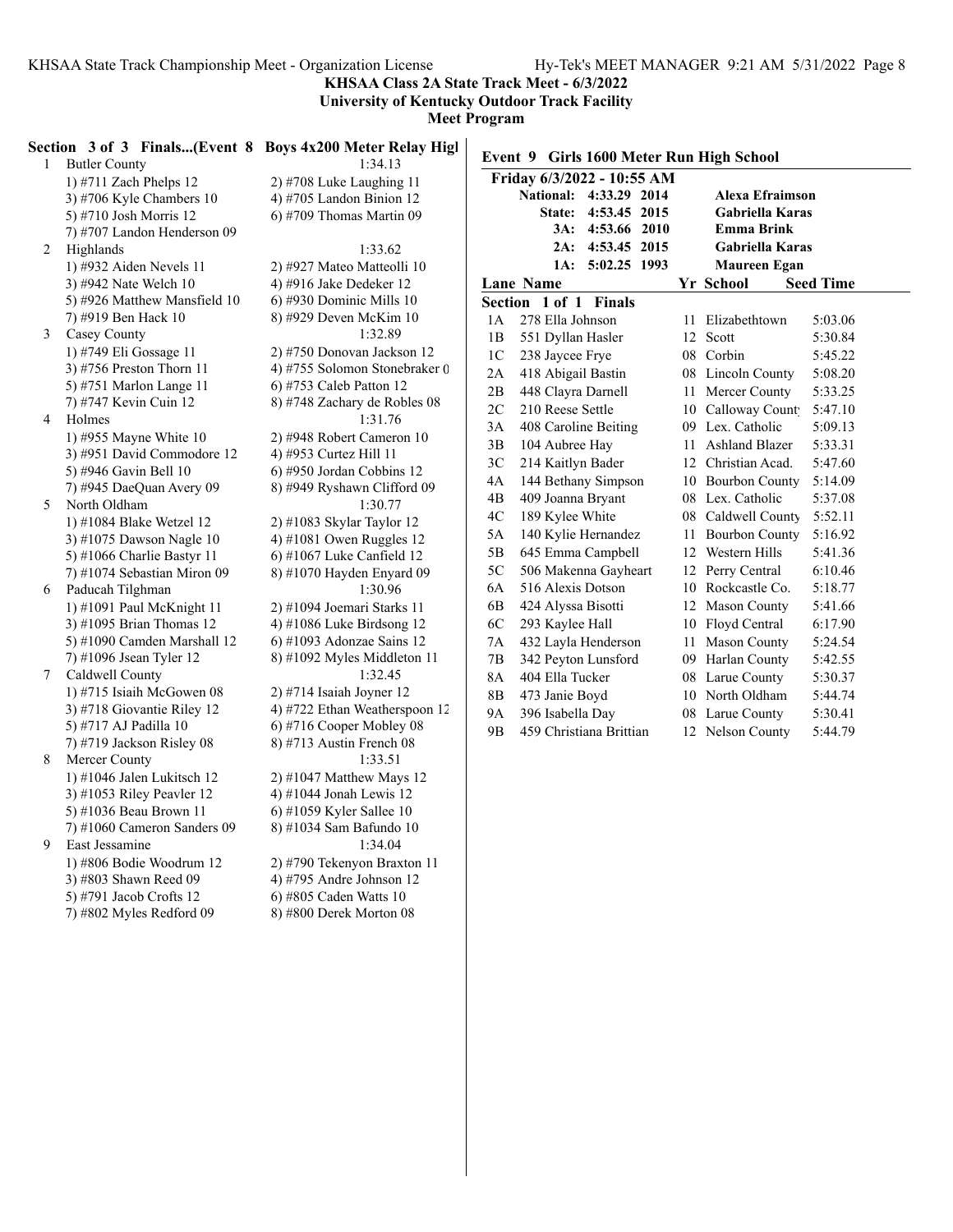#### **KHSAA Class 2A State Track Meet - 6/3/2022**

**University of Kentucky Outdoor Track Facility**

**Meet Program**

|                | <b>Boys 1600 Meter Run High School</b><br>Event 10 |    |                       |                  |  |  |  |
|----------------|----------------------------------------------------|----|-----------------------|------------------|--|--|--|
|                | Friday 6/3/2022 - 11:05 AM                         |    |                       |                  |  |  |  |
|                | National: 3:59.51 2001                             |    | <b>Alan Webb</b>      |                  |  |  |  |
|                | State:<br>4:09.99<br>2013                          |    | <b>Jacob Thomson</b>  |                  |  |  |  |
|                | 4:10.15 2015<br>3A:                                |    | <b>Ben Young</b>      |                  |  |  |  |
|                | 4:15.96 1996<br>2A:                                |    | <b>La'Mone Owens</b>  |                  |  |  |  |
|                | 4:09.99<br>2013<br>1A:                             |    | <b>Jacob Thomson</b>  |                  |  |  |  |
|                | <b>Lane Name</b>                                   |    | Yr School             | <b>Seed Time</b> |  |  |  |
| Section        | 1 of 1<br><b>Finals</b>                            |    |                       |                  |  |  |  |
| 1A             | 1180 Lane Hoyes                                    | 12 | Thomas Nelson         | 4:26.08          |  |  |  |
| 1B             | 1167 Casey DeSilvey                                | 09 | <b>Spencer County</b> | 4:37.73          |  |  |  |
| 1 <sup>C</sup> | 922 Sam Jones                                      | 12 | Highlands             | 4:48.49          |  |  |  |
| 2A             | 1184 Riku Sugie                                    | 09 | Thomas Nelson         | 4:26.67          |  |  |  |
| 2B             | 1118 Aj Barker                                     |    | 12 Rowan County       | 4:39.50          |  |  |  |
| 2C             | 928 Ezra McKenzie                                  | 10 | Highlands             | 4:48.83          |  |  |  |
| 3A             | 760 Tommy Ott                                      | 12 | Christian Acad.       | 4:29.44          |  |  |  |
| 3B             | 995 John Reinhart                                  |    | 10 Lex. Catholic      | 4:39.51          |  |  |  |
| 3C             | 712 Parker Smith                                   | 10 | <b>Butler County</b>  | 4:49.57          |  |  |  |
| 4A             | 1079 Ethan Ransdell                                | 12 | North Oldham          | 4:30.08          |  |  |  |
| 4B             | 1087 Liam Black                                    | 10 | Paducah Tilghma       | 4:41.85          |  |  |  |
| 4C             | 1188 Austin Cavanaugh                              | 11 | <b>Trigg County</b>   | 4:50.28          |  |  |  |
| 5A             | 1245 Caden Miracle                                 | 11 | <b>Bell County</b>    | 4:31.02          |  |  |  |
| 5Β             | 742 Daniel Puckett                                 | 11 | Calloway Count        | 4:42.36          |  |  |  |
| 5C             | 1116 Kyler Witt                                    |    | 09 Perry Central      | 5:08.17          |  |  |  |
| 6A             | 1164 Max Young                                     | 11 | Shelby County         | 4:33.91          |  |  |  |
| 6 <sub>B</sub> | 768 John Hail                                      | 11 | Corbin                | 4:43.70          |  |  |  |
| 6C             | 982 Nathan Kiser                                   | 09 | Letcher Central       | 5:08.37          |  |  |  |
| 7A             | 964 Chase Hines                                    |    | 12 Larue County       | 4:35.33          |  |  |  |
| 7B             | 676 Jesus Mendoza-solis                            |    | 09 Bourbon County     | 4:43.92          |  |  |  |
| 8A             | 1077 Evan Patel                                    | 12 | North Oldham          | 4:36.30          |  |  |  |
| 8B             | 684 Gavin Brock                                    | 12 | <b>Boyd County</b>    | 4:44.31          |  |  |  |
| <b>9A</b>      | 1125 Davis Brown                                   | 12 | Russell               | 4:37.27          |  |  |  |
| 9 <sub>B</sub> | 890 Daniel Joseph                                  | 12 | Harlan County         | 4:46.69          |  |  |  |

## **Event 11 Girls 4x100 Meter Relay High School**

|         |                         | Friday 6/3/2022 - 11:25 AM   |                    |                                 |
|---------|-------------------------|------------------------------|--------------------|---------------------------------|
|         | National:               | 44.50 2004                   |                    | <b>Long Beach Poly</b>          |
|         | <b>State:</b>           | 47.35 2018                   | <b>Tates Creek</b> |                                 |
|         | 3A:                     | 47.35 2018                   | <b>Tates Creek</b> |                                 |
|         | $2A$ :                  | 48.66 1991                   |                    | <b>Fort Campbell</b>            |
|         | 1A:                     | 49.75 2013                   | <b>St. Henry</b>   |                                 |
|         | Lane Team               |                              | Relay              | <b>Seed Time</b>                |
| Section | 1 of 3                  | <b>Finals</b>                |                    |                                 |
| 3       | Floyd Central           |                              |                    | 55.69                           |
|         |                         | 1) #295 Natallie Holle 12    |                    | 2) #300 Karli Rose 11           |
|         |                         | 3) #294 Kennedy Harvel 11    |                    | 4) #293 Kaylee Hall 10          |
|         | 5) #291 Slone Akers 09  |                              |                    | 6) #298 Layla Peterson 09       |
|         |                         | 7) #302 Amelia Wallace 12    |                    | 8) #301 Kamryn Shannon 12       |
| 4       | Thomas Nelson           |                              |                    | 54.07                           |
|         |                         | 1) #594 Amelia Mooney 10     |                    | 2) #588 Maggie Coffman 12       |
|         | 3) #600 Ella Wooton 12  |                              |                    | 4) #598 Isabella Stiles 10      |
|         |                         | 5) #599 Kaylee Vance 11      |                    | 6) #595 Jada Nemeth 12          |
|         |                         | 7) #590 Maddie Gilpin 12     |                    | 8) #592 Cassie Lacy 09          |
| 5       | Caldwell County         |                              |                    | 53.85                           |
|         |                         | 1) #178 Mariah Merritt 10    |                    | $2)$ #188 Avery Wells 10        |
|         |                         | 3) #177 Amaya Merritt 12     |                    | 4) #185 Shaely Thibodeaux 11    |
|         |                         | 5) #176 Chevy McGowen 08     |                    | 6) #182 Mycah Riddle 08         |
|         |                         | 7) #190 Chenoa Wilcox 09     |                    | 8) #179 Addison Middleton 07    |
| 6       | Scott                   |                              |                    | 54.04                           |
|         |                         | 1) #559 Autumn Ponder 11     |                    | $2)$ #561 Josie Puthoff 09      |
|         |                         | 3) #546 Olivia Burgan 09     |                    | 4) #554 Lacey Klare 10          |
|         |                         | 5) #565 Amberly Turner 11    |                    | 6) #562 Analei Sarakatsannis 09 |
|         |                         | 7) #560 Madelyn Prather 09   |                    | 8) #549 Avery Dawson 11         |
| 7       | Corbin                  |                              |                    | 54.38                           |
|         |                         | 1) #249 Maddie Jo Russell 10 |                    | 2) #237 Lauren Faulkner 12      |
|         |                         | 3) #239 Grace Gibson 11      |                    | 4) #234 Emma Ashurst 11         |
|         | 5) #246 Olivia Jones 11 |                              |                    | 6) #243 Addy Henson 09          |
|         |                         | 7) #242 Macy Hagan 11        |                    | 8) #240 Rachelle Gilbert 11     |
| 8       | Perry Central           |                              |                    | 55.76                           |
|         |                         | 1) #508 Zoe Holbrook 12      |                    | 2) #503 Kylee Delph 09          |
|         | 3) #500 Paige Asher 10  |                              |                    | 4) #511 Brooklynn Sandlin 08    |
|         |                         | 5) #507 Laiken Harris 09     |                    | 6) #509 Khyli Jett 11           |
|         |                         | 7) #512 Lexi Sparkman 09     |                    | 8) #505 Kendall Fugate 10       |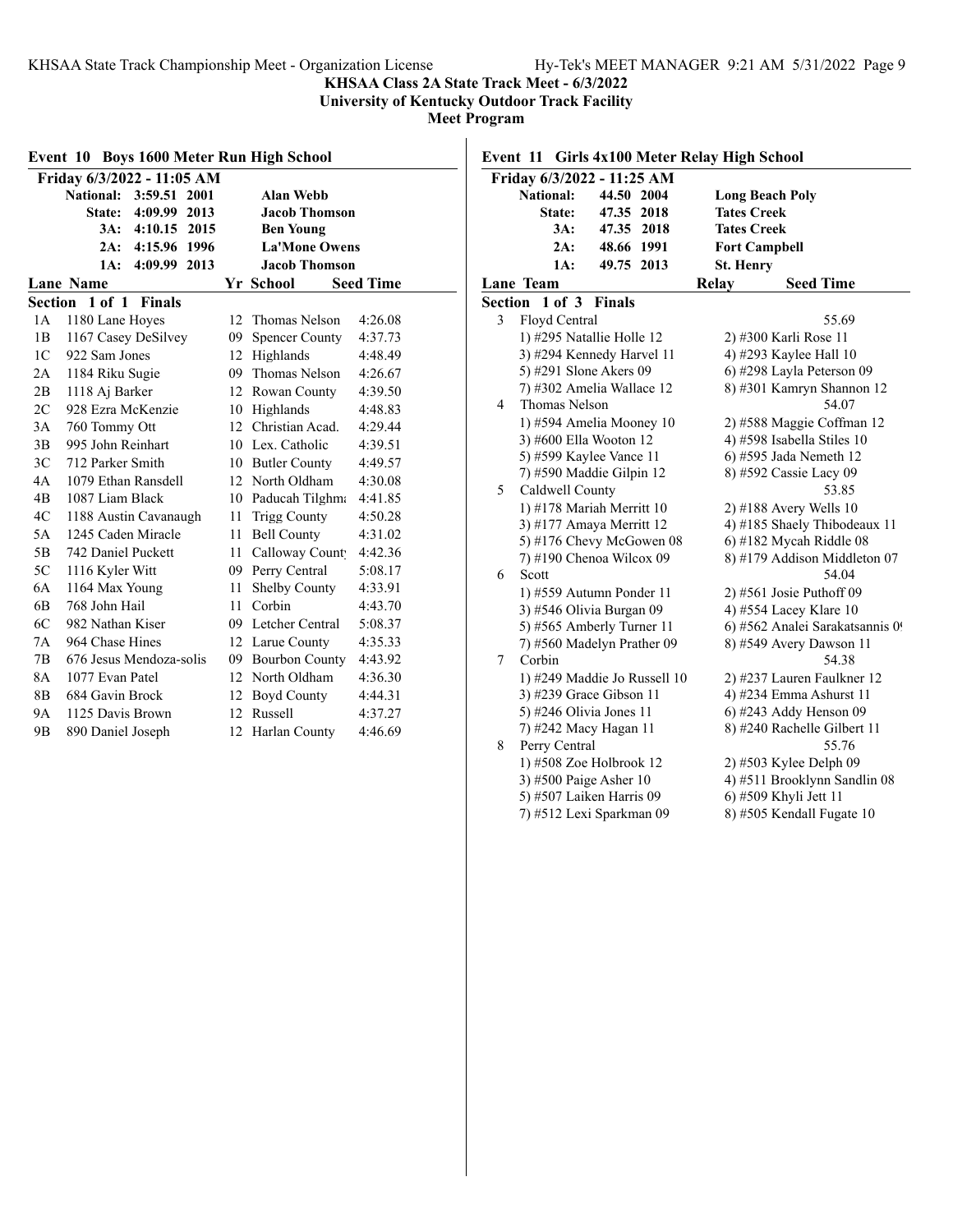**KHSAA Class 2A State Track Meet - 6/3/2022 University of Kentucky Outdoor Track Facility**

|   |                               | Section 2 of 3 Finals(Event 11 Girls 4x100 Meter Relay Hights) |                | Section 3 of 3 Finals        |                              |
|---|-------------------------------|----------------------------------------------------------------|----------------|------------------------------|------------------------------|
|   | 1 Harlan County               | 53.84                                                          |                | 1 Highlands                  | 52.22                        |
|   | 1) #337 Emilee Eldridge 11    | 2) #339 Taytum Griffin 11                                      |                | 1) #351 Emmie Brewer 12      | 2) #375 Sarah Thurnauer 12   |
|   | 3) #341 Ella Karst 10         | 4) #345 Paige Phillips 10                                      |                | 3) #359 Ava Gwisdalla 07     | 4) #352 Faith Broering 12    |
|   | 5) #338 Addi Gray 08          | 6) #346 Maliyah Washington 08                                  |                | 5) #372 Laney Smith 10       | 6) #356 Kate Fausz 09        |
|   | 7) #340 Brianna Howard 10     | 8) #336 Aliyah Deleon 09                                       |                | 7) #355 Molly DeSola 10      | 8) #350 Amaya Barton 10      |
| 2 | Calloway County               | 52.96                                                          | 2              | Greenup County               | 51.94                        |
|   | 1) #203 McKenzie Love 12      | $2)$ #208 Avery Poston 12                                      |                | 1) #331 Thea Rice 10         | 2) #329 Madison Menshouse 10 |
|   | 3) #195 Jaycee Crouch $09$    | 4) #196 McKenzie Davis 12                                      |                | 3) #326 Whitley Crum 11      | 4) #325 Sadie Chaffins 09    |
|   | 5) #211 Brooklyn Smith 09     | 6) #191 Olivia Anderson 10                                     |                | 5) #328 Hayden Holbrook 08   | 6) #330 Abigail Moore 10     |
|   | 7) #206 Olivia Miles 10       | 8) #212 Najeria Smith 09                                       | 3              | North Oldham                 | 51.03                        |
| 3 | Warren Central                | 52.80                                                          |                | 1) #470 Makiyah Allen 12     | 2) #479 Isabelle Hackler 09  |
|   | 1) #624 Maggie Meister 10     | 2) #627 Ariana Simmons 12                                      |                | 3) #485 Elle Turner 11       | 4) #480 Lily Harper 09       |
|   | 3) #628 Yapembe Yagabo 10     | 4) #621 Kelsey Lazo 12                                         |                | 5) #481 Cami Morgan 11       | 6) #478 Natalie Gross 12     |
|   | 5) #623 Artilla McGinnis-Boyd | 6) #619 KaTavia Greene 07                                      |                | 7) #476 Hannah Everett 12    | 8) #483 Ally Smith 11        |
|   | 7) #622 Marie Manirakiza 10   | 8) #620 Ty'Dreonna Jackson 09                                  | 4              | Warren East                  | 50.35                        |
| 4 | East Jessamine                | 52.55                                                          |                | 1) #637 Cheyenne Stark 11    | 2) #636 Makenna Rine 10      |
|   | 1) #254 Reece Evans 11        | 2) #255 Audrey Fraddosio 09                                    |                | 3) #629 Natajia Alexander 10 | 4) #630 Amiyah Carter 10     |
|   | 3) #266 Alexis Vittitow 09    | 4) #259 Emilea Moore 10                                        |                | 5) #633 Reagan Lawson 11     | 6) #634 Jakayla McCarroll 09 |
|   | 5) #253 Alexandria Deering 09 | 6) #252 Sydney Cummins $10$                                    | 5 <sup>1</sup> | Glasgow                      | 50.05                        |
|   | 7) #264 Abby Stappe 09        | 8) #265 Abigail Turner 09                                      |                | 1) #319 Cynthia Austin 09    | 2) #321 Mikiya Fogle 12      |
| 5 | Rockcastle Co.                | 52.30                                                          |                | 3) #323 Caroline Murphy 11   | 4) #320 Maryonna Bradley 12  |
|   | 1) #517 Allie Martin 12       | 2) #518 Learin Reagan 09                                       |                | 5) #324 Olivia Wood 07       | 6) #322 Noelle Grieshop 07   |
|   | 3) #519 Maliyah Swinney 07    | 4) #520 Emma Watson 11                                         | 6              | Franklin County              | 50.25                        |
|   | 5) #516 Alexis Dotson $10$    |                                                                |                | 1) #311 TaZyriah Miley 09    | 2) #315 Bria Wilson 10       |
| 6 | John Hardin                   | 52.32                                                          |                | 3) #304 Deloris Boateng 10   | 4) #310 Shavi Kennedy 12     |
|   | 1) #382 Janiya Drain 11       | 2) #383 Aaliyah Hunt 11                                        |                | 5) #307 Deon Echols 09       | 6) #316 Kennedy Yagel 12     |
|   | 3) #386 Trinity Moore 11      | 4) #392 Kiara Tucker 11                                        |                | 7) #313 Avery Sanford 12     | 8) #306 Jayden Dummitt 11    |
|   | 5) #393 Laila Williams 09     | 6) #388 Paris Parker 11                                        | 7              | Paducah Tilghman             | 50.70                        |
|   | 7) #384 Aspen Melgar 12       | 8) #385 Chelsea Minnis 12                                      |                | 1) #490 Alec Coffie 10       | 2) #496 Diamond Gray 11      |
| 7 | Bardstown                     | 52.56                                                          |                | 3) #499 Kauri Whtifield 11   | 4) #494 Jasline English 08   |
|   | 1) #109 Claire Buzick $07$    | $2)$ #126 Niah Thompson 11                                     |                | 5) #493 Teriel Edwards 12    | 6) #491 Alicia Durfee 11     |
|   | 3) #122 Zarionha Railley 08   | 4) #119 Kadence Livers 09                                      |                | 7) #495 Dasia Garland 11     |                              |
|   | 5) #125 Ashleah Smith $07$    | 6) #111 Miyah Courtney 08                                      | 8              | <b>Mason County</b>          | 51.38                        |
|   | 7) #108 Tate Blincoe $10$     |                                                                |                | 1) #423 Karis Applegate 12   | 2) #433 Madison Howard 09    |
| 8 | <b>Bourbon County</b>         | 52.93                                                          |                | 3) #442 Neveah Wright 11     | 4) #430 Kenzie Gulley 09     |
|   | 1) #136 Addison Felty 08      | 2) #137 MaKayla Felty 12                                       |                | 5) #439 Sarah Payne 09       | 6) #444 Lexi Young 08        |
|   | 3) #143 Sarah Scott 08        | 4) #135 Marleigh Estes 08                                      |                | 7) #431 Madison Hall 12      | 8) #425 Jennifer Buttery 10  |
|   | 5) #147 Tori Young 12         | $6$ ) #145 Jennifer Wilson 12                                  | 9              | Elizabethtown                | 52.16                        |
|   | 7) #140 Kylie Hernandez 11    | 8) #142 Alana Puscus 10                                        |                | 1) #273 Noelle Garcia 09     | 2) #276 Yesenia Hernandez 12 |
| 9 | Shelby County                 | 53.19                                                          |                | 3) #277 Adelyn Inman 10      | 4) #280 Mya Moore 07         |
|   | 1) #567 Cassie Dale 09        | 2) #578 Maddie Reed 10                                         |                | 5) #271 Brylee Davis 10      | 6) #275 Kieran Goodman 09    |
|   | 3) #581 Jaci Woods 11         | 4) #569 Marea Hawkins 11                                       |                | 7) #283 Langley Wallace 10   | 8) #272 Imani Forsythe 09    |
|   | 5) #570 Sophie Hurst 08       | 6) #572 Kendall Hutchison 07                                   |                |                              |                              |
|   | 7) #576 Azana McDuffus 09     | 8) #573 Jillian Jesse 07                                       |                |                              |                              |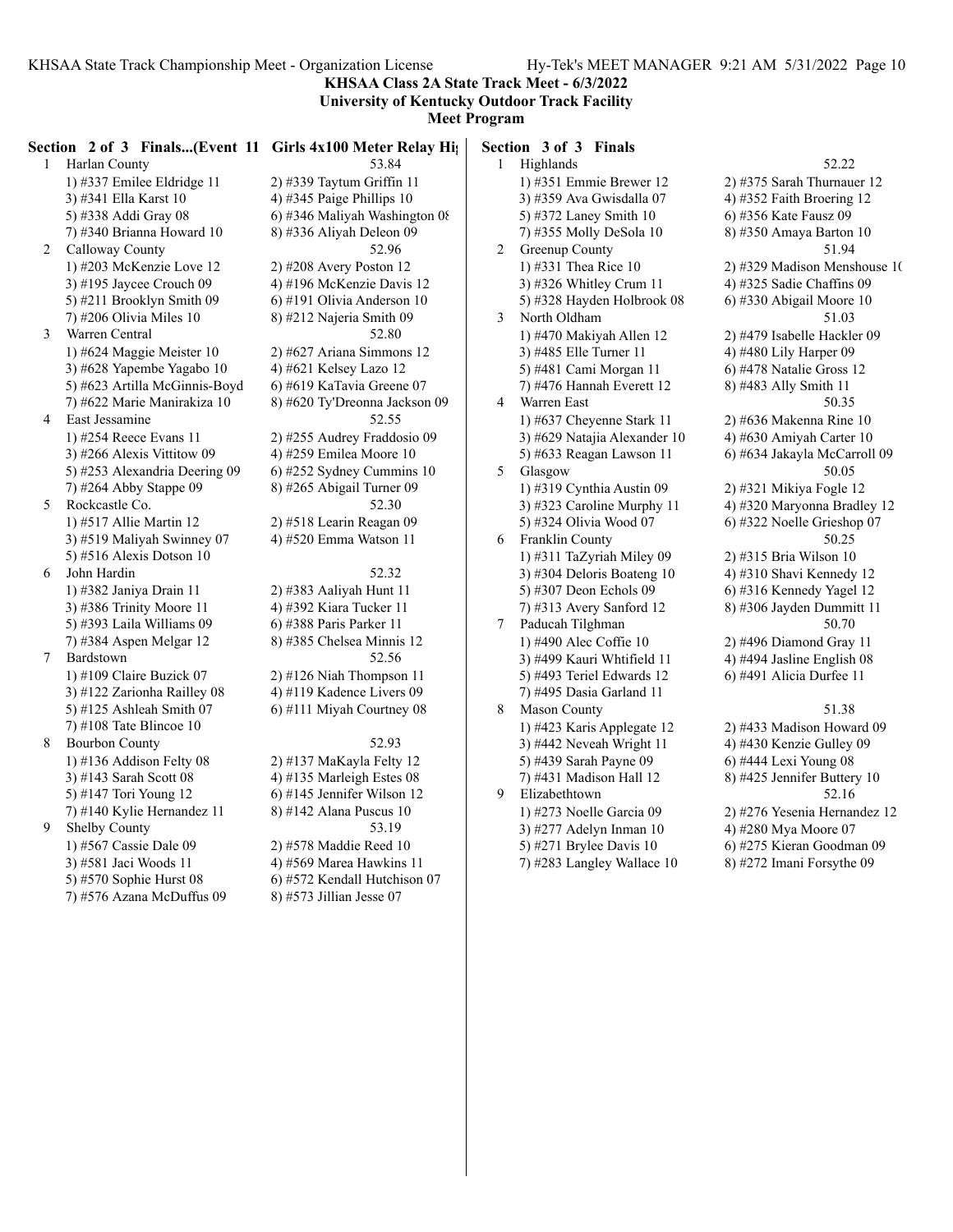**KHSAA Class 2A State Track Meet - 6/3/2022**

#### **University of Kentucky Outdoor Track Facility Meet Program**

| vieet Program |  |
|---------------|--|
|               |  |

|   | Friday 6/3/2022 - 11:35 AM     |                                       |
|---|--------------------------------|---------------------------------------|
|   | <b>National:</b><br>39.76 1998 | <b>Fort Worth - Wyatt High School</b> |
|   | 41.10 2010<br>State:           | Male                                  |
|   | 3A:<br>41.10 2010              | Male                                  |
|   | 2A:<br>42.54 1986              | <b>Fort Knox</b>                      |
|   | 42.95 2016<br>1A:              | <b>Murray</b>                         |
|   | <b>Lane Team</b>               | <b>Relay</b><br><b>Seed Time</b>      |
|   | Section 1 of 3 Finals          |                                       |
| 3 | Elizabethtown                  | 46.21                                 |
|   | 1) #817 Benjamin Schory 10     | $2)$ #813 Hudson Jones 10             |
|   | 3) #815 Jordan Mckinney 09     | 4) #811 Makyah Green 11               |
|   | 5) #810 Gavin Ferguson 11      | 6) #816 Salok Samant 11               |
|   | 7) #818 Evan Shelton 11        | 8) #821 Nathan Smith 10               |
| 4 | Larue County                   | 45.88                                 |
|   | 1) #966 Brandon Hollis 11      | 2) #970 Canaan Taylor 12              |
|   | 3) #972 Tate Wootton 11        | 4) #967 Reed Miller 12                |
|   | 5) #968 Carlos Munoz 09        | 6) #963 Riley Hatfield 09             |
|   | 7) #965 Charlie Hite 10        |                                       |
| 5 | East Carter                    | 45.82                                 |
|   | 1) #782 Braiden Bellew 11      | 2) #784 Michael Hall 10               |
|   | 3) #786 Kanyon Kozee 12        | 4) #787 Ryland Pfau 09                |
|   | 5) #783 Dustin Hall 11         |                                       |
| 6 | Russell                        | 45.84                                 |
|   | 1) #1131 Dmarques Kershner 1   | $2)$ #1129 Isaiah Hammond 10          |
|   | 3) #1134 Dougie Oborne 12      | 4) #1126 Andre Crews $10$             |
|   | 5) #1127 Griffin Downs 12      | 6) #1138 Caleb Rimmer 07              |
|   | 7) #1133 caden mcclelland 12   | 8) #1123 Riley Anger 12               |
| 7 | Shelby County                  | 46.04                                 |
|   | 1) #1159 Juan Rodriguez 11     | 2) #1156 Yandel Cabral 09             |
|   | 3) #1161 Maalik Stoner 11      | 4) #1162 Dustin Wells 11              |
|   | 5) #1160 Moctezumac Rodrigue   | 6) #1155 Ian Alarcon 09               |
|   | 7) #1158 Seth Jones 09         | 8) #1163 Tyler Wilson 10              |
| 8 | Letcher Central                | 46.53                                 |
|   | 1) #981 Kasey Hall 11          | 2) #978 Jake Caudill 10               |
|   | 3) #977 Trevor Branham 12      | 4) #979 Peyton Combs 09               |
|   | 5) #975 Jackson Bolling 10     | 6) #976 Keaston Branham 09            |
|   | 7) #983 Javier Polly 12        | 8) #984 Gavin Ramsey 09               |

| Section 2 of 3 Finals |  |  |  |  |
|-----------------------|--|--|--|--|
|-----------------------|--|--|--|--|

| 1 | Harlan County                   | 45.74                          |
|---|---------------------------------|--------------------------------|
|   | 1) #880 Luke Carr 12            | 2) #886 Demarco Hopkins 12     |
|   | 3) #889 Thomas Jordan 10        | 4) #891 Luke Kelly 09          |
|   | 5) #881 Hunter Collett 11       | 6) #902 Gavon Spurlock 11      |
|   | 7) #877 Darren Alred 10         | 8) #887 Bryan Howard 09        |
| 2 | Glasgow                         | 45.50                          |
|   | 1) #861 Blaine Christian 12     | 2) #866 Daylan Thomas 08       |
|   | 3) #863 Braden Kirkpatrick 10   | 4) #864 Jamarian Long 12       |
|   | 5) #859 Austin Blair 11         | 6) #862 Javon Clark 11         |
| 3 | <b>Bourbon County</b>           | 45.32                          |
|   | 1) #670 Jaquez Campbell 11      | 2) #671 Jacob Ezell 08         |
|   | 3) #672 Miles Ezell 11          | 4) #677 Josh Moody 11          |
|   | 5) #683 Sawyer West 12          | 6) #679 John Perraut 11        |
|   | 7) #678 Andrew Perraut 11       | 8) #675 Asher Mattox 09        |
| 4 | Warren Central                  | 45.27                          |
|   | 1) #1210 Izayiah Villafuerte 11 | 2) #1205 Malik Jefferson 11    |
|   | 3) #1206 Summy Manirakiza 1.    | 4) #1207 Deanglo Patterson 11  |
|   | 5) #1211 Damarion Walkup 11     | 6) #1209 Jeremiah Taylor 09    |
|   | $(7)$ #1208 Saleem Tarrence 10  | 8) #1204 Kayumba Jeanaime 11   |
| 5 | East Jessamine                  | 45.04                          |
|   | 1) #795 Andre Johnson 12        | 2) #791 Jacob Crofts 12        |
|   | 3) #790 Tekenyon Braxton 11     | 4) #794 Tajii Jackson 12       |
|   | 5) #806 Bodie Woodrum 12        | 6) #805 Caden Watts 10         |
|   | 7) #803 Shawn Reed 09           | 8) #802 Myles Redford 09       |
| 6 | Warren East                     | 45.24                          |
|   | 1) #1219 Isaiah Ghee 11         | 2) #1218 Le Quentin Flippin 11 |
|   | 3) #1216 Connor Doyle 11        | 4) #1217 Kavon Faison 12       |
|   | 5) #1212 Isaiah Andrews 11      | 6) #1224 Dustin Sturgeon 09    |
| 7 | Mason County                    | 45.28                          |
|   | 1) #1002 C.J. Arthur 09         | 2) #1005 Anthony Bozeman 12    |
|   | 3) #1017 Keshaun Thomas $10$    | 4) #1015 Brady Sanders 11      |
|   | 5) #1016 Carter Sanders 11      | $6$ ) #1001 Max Arrasmith 10   |
|   | 7) #1007 William Callender 12   | 8) #1011 Izley Morales 09      |
| 8 | Greenup County                  | 45.40                          |
|   | 1) #874 Wyatt Perkins 11        | 2) #876 Brock Thomas $11$      |
|   | 3) #875 Tyson Sammons 09        | 4) #873 Braxton Noble 11       |
|   | 5) #872 Ethan Kelley 11         | $6)$ #869 Jayce Griffith 11    |
| 9 | <b>Estill County</b>            | 45.61                          |
|   | 1) #831 Jon Short 12            | 2) #826 Caleb Knopp 12         |
|   | 3) #830 Jon O'Hair 12           | 4) #827 Noah Lutes 12          |
|   | 5) #824 Caden Arvin 10          | 6) #828 Levi McFarland 10      |
|   | 7) #833 Caleb Witt 11           | 8) #825 Levi Beckler 09        |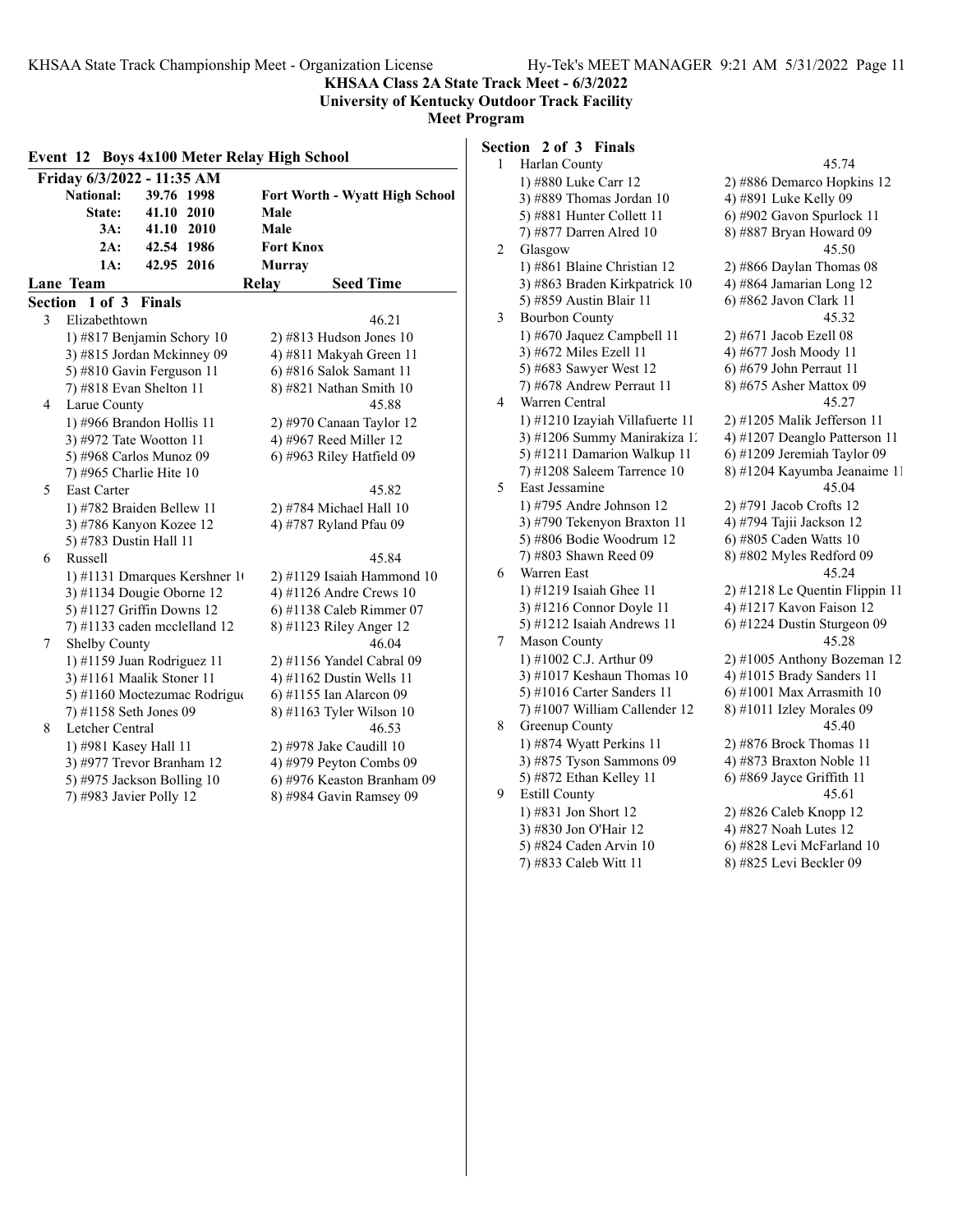**KHSAA Class 2A State Track Meet - 6/3/2022**

**University of Kentucky Outdoor Track Facility**

**Meet Program**

|                | Section 3 of 3 Finals(Event 12 Boys 4x100 Meter Relay High |                                                       |                                                                          |
|----------------|------------------------------------------------------------|-------------------------------------------------------|--------------------------------------------------------------------------|
| $\mathbf{1}$   | Highlands                                                  | 44.85                                                 | Event 13 Girls 400 Meter Dash High School                                |
|                | 1) #932 Aiden Nevels 11                                    | 2) #927 Mateo Matteolli 10                            | Friday 6/3/2022 - 11:45 AM                                               |
|                | 3) #942 Nate Welch 10                                      | 4) #916 Jake Dedeker 12                               | 50.74 2000<br><b>National:</b><br><b>Monique Henderson</b>               |
|                | 5) #923 George King 12                                     | 6) #919 Ben Hack 10                                   | 54.60 2014<br>Kianna Gray<br>State:                                      |
|                | 7) #925 Luke Lehmann 10                                    | 8) #934 Ryan Reynolds 10                              | 54.60 2014<br>3A:<br>Kianna Gray                                         |
| $\overline{2}$ | Caldwell County                                            | 44.68                                                 | 55.46 1995<br><b>Shekera Weston</b><br>2A:                               |
|                | 1) #720 Elijah Shaheen 12                                  | 2) #718 Giovantie Riley 12                            | 1A:<br>55.91 2018<br><b>Saleia Porter</b>                                |
|                | 3) #714 Isaiah Joyner 12                                   | 4) #722 Ethan Weatherspoon 12                         | Yr School<br><b>Seed Time</b><br>Lane Name                               |
|                | 5) #717 AJ Padilla 10                                      | 6) #715 Isiaih McGowen 08                             | Section 1 of 3 Finals                                                    |
|                | 7) #716 Cooper Mobley 08                                   | 8) #713 Austin French 08                              | 3<br>206 Olivia Miles<br>1:05.24<br>10 Calloway Count                    |
| 3              | Holmes                                                     | 44.31                                                 | $\overline{4}$<br>1:04.78<br>475 Katie DeSmith<br>10 North Oldham        |
|                | 1) #948 Robert Cameron 10                                  | 2) #955 Mayne White 10                                | 5<br>11 Lex. Catholic<br>1:04.47<br>414 Sophee Opalka                    |
|                | 3) #951 David Commodore 12                                 | 4) #953 Curtez Hill 11                                | 09 Lex. Catholic<br>1:04.67<br>6<br>412 Kelly Lennon                     |
|                | 5) #950 Jordan Cobbins 12                                  | 6) #945 DaeQuan Avery 09                              | $\overline{7}$<br>286 Hannah Baker<br>12 Estill County<br>1:05.00        |
|                | 7) #949 Ryshawn Clifford 09                                | 8) #946 Gavin Bell 10                                 | 8<br>288 Maci Muncie<br>11 Estill County<br>1:07.49                      |
| 4              | Corbin                                                     | 44.01                                                 | Section 2 of 3 Finals                                                    |
|                | 1) #764 Brandon Baker 12                                   | 2) #773 Seth Mills 12                                 | 125 Ashleah Smith<br>07 Bardstown<br>1:04.39<br>$\mathbf{1}$             |
|                | 3) #770 Hayden Llewellyn 11                                | 4) #771 Treyveon Longmire 12                          | $\overline{2}$<br>09 Butler County<br>1:03.65<br>173 Bailey Moore        |
|                | 5) #778 Tye Stevens 11                                     | 6) #780 Kyle Webb 12                                  | $\mathfrak{Z}$                                                           |
|                | 7) #779 Logan Wagers 09                                    | 8) #769 Brady Lanham 10                               | 617 Nyla Railey<br>10 Waggener<br>1:03.40                                |
| 5              | Paducah Tilghman                                           | 43.22                                                 | $\overline{\mathbf{4}}$<br>602 Fatu Crain<br>10 Trigg County<br>1:02.87  |
|                | 1) #1094 Joemari Starks 11                                 | 2) #1102 Dale Young 12                                | 5<br>11 North Oldham<br>1:02.80<br>483 Ally Smith                        |
|                | 3) #1095 Brian Thomas 12                                   | 4) #1086 Luke Birdsong 12                             | 1:02.82<br>6<br>520 Emma Watson<br>11 Rockcastle Co.                     |
|                | 5) #1090 Camden Marshall 12                                | 6) #1096 Jsean Tyler 12                               | $\boldsymbol{7}$<br>1:02.89<br>270 Jansen Cockerham<br>11 Elizabethtown  |
|                | 7) #1101 DJ wilson 08                                      |                                                       | $\,8\,$<br>1:03.60<br>397 Mia Dennis<br>09 Larue County                  |
| 6              | Mercer County                                              | 43.55                                                 | 9<br>440 Avery Sims<br>1:03.82<br>11 Mason County                        |
|                | 1) #1046 Jalen Lukitsch 12                                 | 2) #1036 Beau Brown 11                                | Section 3 of 3 Finals                                                    |
|                | 3) #1053 Riley Peavler 12                                  | 4) #1052 Jackson Peavler 12                           | 1:01.88<br>$\mathbf{1}$<br>456 Teigh Yeast<br>08 Mercer County           |
|                | 5) #1039 Brayden Dunn 12                                   | $6$ ) #1044 Jonah Lewis 12                            | $\overline{c}$<br>1:00.23<br>457 Timberlynn Yeast<br>11 Mercer County    |
|                | 7) #1063 Tytus Weldon 11                                   | 8) #1047 Matthew Mays 12                              | 3<br>521 Ella Besant<br>11 Rowan County<br>59.74                         |
| 7              | North Oldham                                               | 44.25                                                 | $\overline{\mathcal{L}}$<br>147 Tori Young<br>59.49<br>12 Bourbon County |
|                | 1) #1081 Owen Ruggles 12                                   | 2) #1067 Luke Canfield 12                             | 5<br>59.26<br>155 Sophia Newsome<br>12 Boyd County                       |
|                | 3) #1084 Blake Wetzel 12                                   | 4) #1075 Dawson Nagle 10                              | 59.48<br>6<br>290 Kalynn Pease<br>09 Fleming County                      |
|                | 5) #1066 Charlie Bastyr 11                                 | 6) #1070 Hayden Enyard 09                             | $\overline{7}$<br>167 Isabel Grimes<br>12 Breck. County<br>59.52         |
|                | 7) #1074 Sebastian Miron 09                                | 8) #1083 Skylar Taylor 12                             | 8<br>1:00.13<br>362 Kate Jamie<br>10 Highlands                           |
| 8              | <b>Union County</b>                                        | 44.58                                                 | 9<br>145 Jennifer Wilson<br>12 Bourbon County<br>1:01.40                 |
|                | 1) #1197 Duncan Mills 10                                   | 2) #1195 Kris Hughes 11                               |                                                                          |
|                | 3) #1194 Rylan George 10                                   | 4) #1198 Kanye Pollard 11                             | Event 14 Boys 400 Meter Dash High School                                 |
|                | 5) #1196 Jarren Johnson 09                                 | 6) #1199 Koleby Schroeder 10                          | Friday 6/3/2022 - 11:55 AM                                               |
| 9              | 7) #1200 Gerrick Sheffer 12                                | 44.79                                                 | <b>National:</b><br>45.19 2015<br><b>Michael Norman</b>                  |
|                | Calloway County                                            |                                                       | 47.09 2015<br><b>William Allen</b><br>State:                             |
|                | 1) #744 Tate Weatherley 10                                 | 2) #727 Gabriel Carson 12                             | 47.09 2015<br><b>William Allen</b><br>3A:                                |
|                | 3) #732 John Durham 11                                     | 4) #730 Sam Chapman 11<br>6) #725 Timarian Bledsoe 12 | 48.23 1985<br><b>Shawn Jackson</b><br>2A:                                |
|                | 5) #734 Joey Goucher 09<br>7) #724 Price Aycock 10         | 8) #743 Joessiah Reyes 10                             | 48.40 1980<br><b>James Jones</b><br>$1A$ :                               |
|                |                                                            |                                                       | Yr School<br><b>Seed Time</b><br>Lane Name                               |
|                |                                                            |                                                       |                                                                          |

**Section 1 of 3 Finals**

 1123 Riley Anger 12 Russell 54.08 1141 Nate Sabotchick 12 Russell 53.66 778 Tye Stevens 11 Corbin 53.44 997 Teague Roth 11 Lex. Catholic 53.54 7 740 Cohen McCartney 11 Calloway Count 53.83 8 974 Logan Southers 12 Lawrence Count 54.85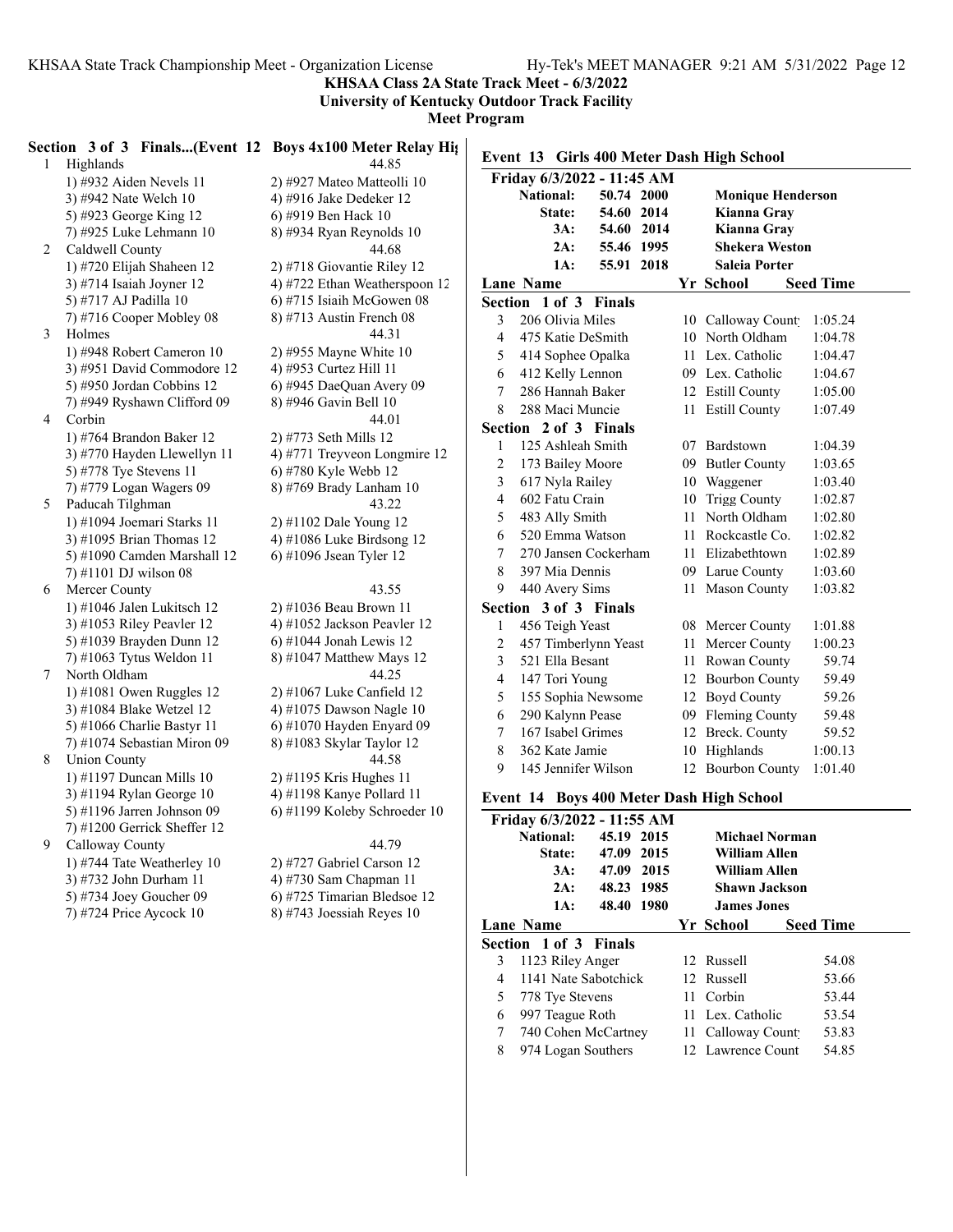**KHSAA Class 2A State Track Meet - 6/3/2022**

**University of Kentucky Outdoor Track Facility**

**Meet Program**

#### Section 2 of 3 Finals...(Event 14 Boys 400 Meter Dash High ! **Section 3 of 3 Finals**

| 1              | 696 AJ Fluty                 |    | 12 Boyle County      | 53.44 |
|----------------|------------------------------|----|----------------------|-------|
| $\overline{c}$ | 924 Alex Lacourt             | 11 | Highlands            | 53.27 |
| 3              | 1176 Thomas Chevalier        | 10 | Thomas Nelson        | 52.85 |
| $\overline{4}$ | 772 Connor Messer            | 10 | Corbin               | 52.71 |
| 5              | 1068 Andrew Chesser          | 11 | North Oldham         | 51.86 |
| 6              | 662 Kel Williams             | 12 | Bardstown            | 52.54 |
| 7              | 1008 Alix Flinders           | 12 | <b>Mason County</b>  | 52.82 |
| 8              | 749 Eli Gossage              | 11 | Casey County         | 53.19 |
| 9              | 1194 Rylan George            |    | 10 Union County      | 53.28 |
|                | <b>Section 3 of 3 Finals</b> |    |                      |       |
| 1              | 711 Zach Phelps              |    | 12 Butler County     | 51.74 |
| 2              | 1083 Skylar Taylor           |    | 12 North Oldham      | 51.36 |
| 3              | 989 Hunter Foster            | 11 | Lex. Catholic        | 51.06 |
| 4              | 909 Richard Harris           | 12 | Harrison County      | 50.91 |
| 5              | 941 Jake Welch               | 12 | Highlands            | 50.08 |
| 6              | 710 Josh Morris              | 12 | <b>Butler County</b> | 50.25 |
| 7              | 1097 kylen ware              | 09 | Paducah Tilghma      | 51.01 |
| 8              | 983 Javier Polly             |    | 12 Letcher Central   | 51.30 |
| 9              | 807 Donovan Adams            |    | 12 Elizabethtown     | 51.52 |
|                |                              |    |                      |       |

## **Event 15 Girls 300 Meter Hurdles High School**

|   | Friday 6/3/2022 - 12:10 PM |            |      |     |                       |                  |  |
|---|----------------------------|------------|------|-----|-----------------------|------------------|--|
|   | National:                  | 39.98 2001 |      |     | <b>Lashinda Demus</b> |                  |  |
|   | State:                     | 43.00      | 1995 |     | Shonna Johnson        |                  |  |
|   | 3A:                        | 43.00      | 1995 |     | Shonna Johnson        |                  |  |
|   | 2A:                        | 44.77 2013 |      |     | <b>Abby Wiggins</b>   |                  |  |
|   | 1A:                        | 44.56 2004 |      |     | <b>LeShea Preston</b> |                  |  |
|   | Lane Name                  |            |      |     | Yr School             | <b>Seed Time</b> |  |
|   | Section 1 of 3 Finals      |            |      |     |                       |                  |  |
| 3 | 300 Karli Rose             |            |      | 11  | Floyd Central         | 54.42            |  |
| 4 | 162 Annabelle Tarter       |            |      | 10  | Boyle County          | 52.56            |  |
| 5 | 347 Makenna Dennie         |            |      |     | 10 Harrison County    | 52.30            |  |
| 6 | 499 Kauri Whtifield        |            |      | 11  | Paducah Tilghma       | 52.32            |  |
| 7 | 277 Adelyn Inman           |            |      | 10  | Elizabethtown         | 52.73            |  |
| 8 | 287 Sarah Baker            |            |      |     | 10 Estill County      | 55.02            |  |
|   | Section 2 of 3 Finals      |            |      |     |                       |                  |  |
| 1 | 463 Audrey Larue           |            |      |     | 12 Nelson County      | 52.05            |  |
| 2 | 578 Maddie Reed            |            |      | 10  | Shelby County         | 51.37            |  |
| 3 | 439 Sarah Payne            |            |      | 09. | <b>Mason County</b>   | 50.29            |  |
| 4 | 259 Emilea Moore           |            |      | 10  | East Jessamine        | 50.01            |  |
| 5 | 470 Makiyah Allen          |            |      |     | 12 North Oldham       | 49.83            |  |
| 6 | 227 Ella Mast              |            |      | 10  | Christian Acad.       | 49.84            |  |
| 7 | 101 Mya Miller             |            |      | 10  | <b>Adair County</b>   | 50.05            |  |
| 8 | 365 Jade Rehberger         |            |      |     | 12 Highlands          | 51.08            |  |
| 9 | 638 Tayanah Woods          |            |      | 10  | Warren East           | 51.42            |  |
|   |                            |            |      |     |                       |                  |  |

|    | уссийн эмгэ гийн     |                    |       |
|----|----------------------|--------------------|-------|
|    | 518 Learin Reagan    | 09 Rockcastle Co.  | 49.68 |
| 2  | 496 Diamond Gray     | 11 Paducah Tilghma | 49.19 |
| 3  | 144 Bethany Simpson  | 10 Bourbon County  | 48.49 |
| 4  | 108 Tate Blincoe     | 10 Bardstown       | 47.47 |
| 5. | 218 Jenna Doezema    | 12 Christian Acad. | 45.30 |
| 6  | 451 Jai Maria Piazza | 11 Mercer County   | 46.84 |
|    | 323 Caroline Murphy  | 11 Glasgow         | 48.41 |
| 8  | 479 Isabelle Hackler | 09 North Oldham    | 49.02 |
| 9  | 289 Erin Pease       | 11 Fleming County  | 49.57 |

#### **Event 16 Boys 300 Meter Hurdles High School**

| Friday 6/3/2022 - 12:20 PM      |                                |    |                       |                  |  |
|---------------------------------|--------------------------------|----|-----------------------|------------------|--|
|                                 | <b>National:</b><br>35.02 2009 |    | <b>Reggie Wyatt</b>   |                  |  |
|                                 | State:<br>36.74<br>2021        |    | <b>Mario Paul</b>     |                  |  |
|                                 | 36.74 2021<br>3A:              |    | <b>Mario Paul</b>     |                  |  |
|                                 | 38.21 2018<br>2A:              |    | <b>Aaron Johnson</b>  |                  |  |
|                                 | 38.37 2013<br>1A:              |    | <b>Khalil Maynard</b> |                  |  |
|                                 | <b>Lane Name</b>               |    | Yr School             | <b>Seed Time</b> |  |
| Section 1 of 3<br><b>Finals</b> |                                |    |                       |                  |  |
| 3                               | 843 Braden Moore               | 10 | Floyd Central         | 44.39            |  |
| 4                               | 1213 Trent Arterburn           |    | 10 Warren East        | 44.37            |  |
| 5                               | 803 Shawn Reed                 |    | 09 East Jessamine     | 44.32            |  |
| 6                               | 826 Caleb Knopp                |    | 12 Estill County      | 44.36            |  |
| 7                               | 753 Caleb Patton               |    | 12 Casey County       | 44.38            |  |
| 8                               | 1099 Luke Watkins              | 11 | Paducah Tilghma       | 44.83            |  |
|                                 | Section 2 of 3 Finals          |    |                       |                  |  |
| $\mathbf{1}$                    | 914 Michael Gray               |    | 12 Henry County       | 44.25            |  |
| $\overline{c}$                  | 690 Adam Sworski               |    | 10 Boyd County        | 43.99            |  |
| 3                               | 871 Ike Henderson              |    | 10 Greenup County     | 43.94            |  |
| 4                               | 823 Charles Tompkins           |    | 11 Elizabethtown      | 43.65            |  |
| 5                               | 675 Asher Mattox               |    | 09 Bourbon County     | 43.49            |  |
| 6                               | 1134 Dougie Oborne             |    | 12 Russell            | 43.53            |  |
| 7                               | 656 Yared Raley                |    | 12 Bardstown          | 43.72            |  |
| 8                               | 1012 Austin Moreland           |    | 11 Mason County       | 43.96            |  |
| 9                               | 1075 Dawson Nagle              |    | 10 North Oldham       | 44.23            |  |
|                                 | Section 3 of 3 Finals          |    |                       |                  |  |
| 1                               | 987 Andrew Finley              |    | 12 Lex. Catholic      | 42.44            |  |
| 2                               | 1168 Wade Hutt                 | 11 | <b>Spencer County</b> | 42.09            |  |
| 3                               | 904 Matt Yeary                 |    | 12 Harlan County      | 41.78            |  |
| $\overline{4}$                  | 991 Xavier Henderson           |    | 12 Lex. Catholic      | 41.17            |  |
| 5                               | 1046 Jalen Lukitsch            |    | 12 Mercer County      | 40.66            |  |
| 6                               | 705 Landon Binion              |    | 12 Butler County      | 41.11            |  |
| 7                               | 932 Aiden Nevels               | 11 | Highlands             | 41.63            |  |
| 8                               | 905 Alex Beam                  |    | 12 Harrison County    | 41.90            |  |
| 9                               | 744 Tate Weatherley            |    | 10 Calloway Count     | 42.44            |  |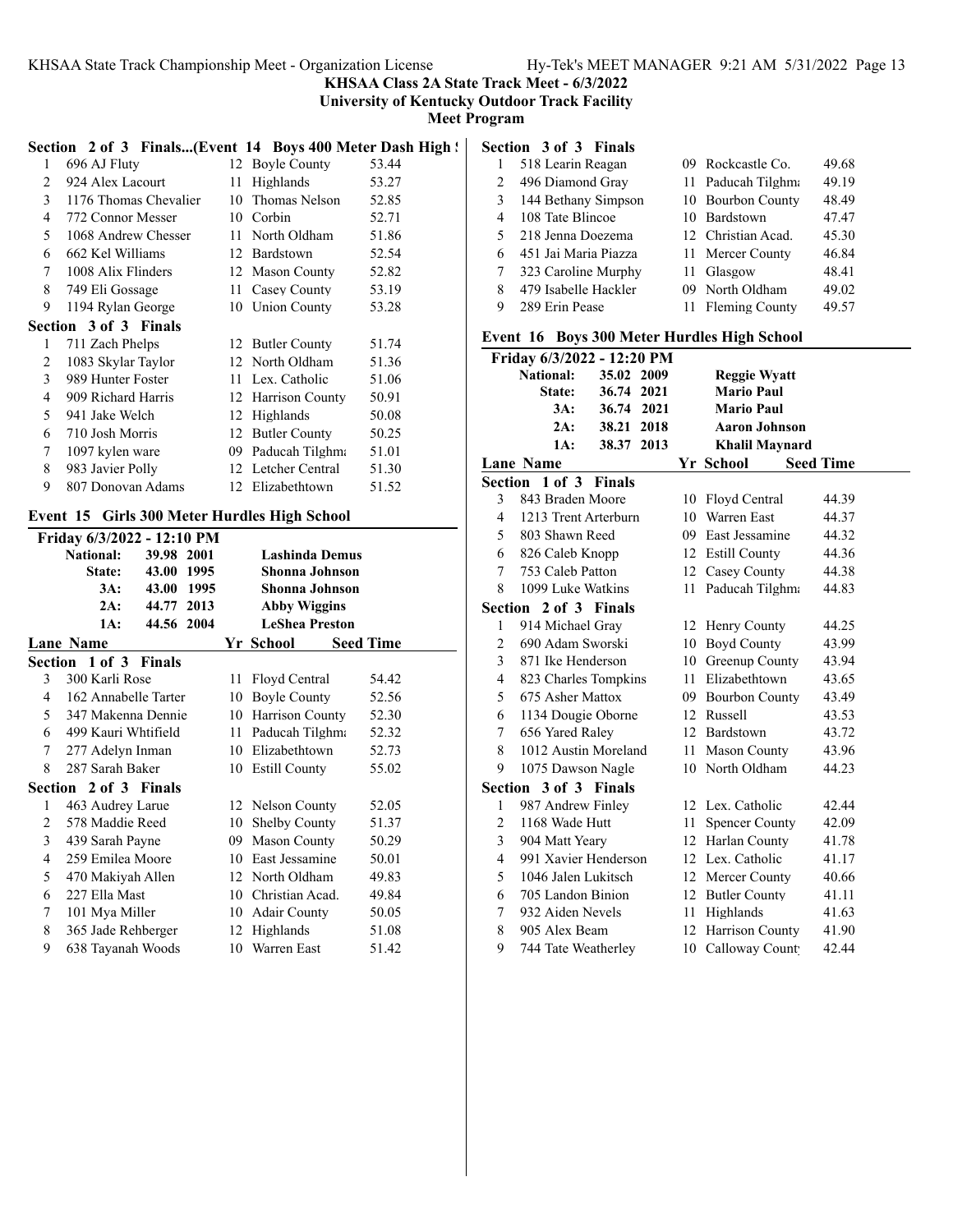**KHSAA Class 2A State Track Meet - 6/3/2022**

**University of Kentucky Outdoor Track Facility**

**Meet Program**

## **Section 2 of 2 Finals**

| Event 17 Girls 800 Meter Run High School |                            |                  |      |    |                                         |                  |  |  |
|------------------------------------------|----------------------------|------------------|------|----|-----------------------------------------|------------------|--|--|
|                                          | Friday 6/3/2022 - 12:30 PM |                  |      |    |                                         |                  |  |  |
|                                          | National: 2:02.04 2011     |                  |      |    | Amy Weissenbach                         |                  |  |  |
|                                          | <b>State:</b>              | 2:11.06 2018     |      |    | <b>Phoebe McCowan</b>                   |                  |  |  |
|                                          |                            | 3A: 2:11.06 2018 |      |    | <b>Phoebe McCowan</b>                   |                  |  |  |
|                                          |                            | 2A: 2:14.66 2014 |      |    | <b>Gabriella Karas</b>                  |                  |  |  |
|                                          | 1A:                        | 2:16.70 1987     |      |    | <b>Mary Dwyer</b>                       |                  |  |  |
|                                          | Lane Name                  |                  |      |    | Yr School                               | <b>Seed Time</b> |  |  |
|                                          | Section 1 of 2 Finals      |                  |      |    |                                         |                  |  |  |
| 1A                                       | 477 Abigail Fadel          |                  |      |    | 12 North Oldham                         | 2:30.55          |  |  |
| 1B                                       | 293 Kaylee Hall            |                  |      |    | 10 Floyd Central                        | 2:43.08          |  |  |
| 2A                                       | 404 Ella Tucker            |                  |      |    | 08 Larue County                         | 2:33.59          |  |  |
| 3A                                       | 371 Franny Smith           |                  |      |    | 08 Highlands                            | 2:33.60          |  |  |
| 4A                                       | 342 Peyton Lunsford        |                  |      |    | 09 Harlan County                        | 2:33.92          |  |  |
| 5A                                       | 210 Reese Settle           |                  |      |    | 10 Calloway Count                       | 2:34.44          |  |  |
| 6A                                       | 281 Emma Musgrave          |                  |      | 11 | Elizabethtown                           | 2:34.79          |  |  |
| 7A                                       | 609 Ainsley Beaven         |                  |      |    | 12 Union County                         | 2:34.90          |  |  |
| 8A                                       | 238 Jaycee Frye            |                  |      |    | 08 Corbin                               | 2:35.14          |  |  |
| 9А                                       | 406 Heidi Bentley          |                  |      |    | 10 Letcher Central                      | 2:42.48          |  |  |
|                                          | Section 2 of 2 Finals      |                  |      |    |                                         |                  |  |  |
| 1А                                       | 408 Caroline Beiting       |                  |      |    | 09 Lex. Catholic                        | 2:17.56          |  |  |
| 1B                                       | 428 Paige Decker           |                  |      |    | 11 Mason County                         | 2:27.47          |  |  |
| 2A                                       | 413 Amelia Monohan         |                  |      |    | 11 Lex. Catholic                        | 2:18.48          |  |  |
| 2В                                       | 225 Anne Marie Krebs       |                  |      |    | 11 Christian Acad.                      | 2:28.06          |  |  |
| 3A                                       | 418 Abigail Bastin         |                  |      |    | 08 Lincoln County                       | 2:19.19          |  |  |
| 3B                                       | 397 Mia Dennis             |                  |      |    | 09 Larue County                         | 2:28.12          |  |  |
| 4Α                                       | 140 Kylie Hernandez        |                  |      |    | 11 Bourbon County                       | 2:21.95          |  |  |
| 4B                                       | 526 Kaycee Moore           |                  |      |    | 12 Rowan County                         | 2:28.29          |  |  |
| 5A                                       | 155 Sophia Newsome         |                  |      | 12 | Boyd County                             | 2:22.67          |  |  |
| 5Β                                       | 474 Reese Bramer           |                  |      | 10 | North Oldham                            | 2:29.80          |  |  |
| 6A                                       | 516 Alexis Dotson          |                  |      |    | 10 Rockcastle Co.                       | 2:23.59          |  |  |
| 7А                                       | 645 Emma Campbell          |                  |      |    | 12 Western Hills                        | 2:26.04          |  |  |
| 8A                                       | 133 Katie Boshears         |                  |      |    | 12 Bourbon County                       | 2:26.59          |  |  |
| 9Α                                       | 167 Isabel Grimes          |                  |      |    | 12 Breck. County                        | 2:27.15          |  |  |
|                                          |                            |                  |      |    |                                         |                  |  |  |
|                                          |                            |                  |      |    | Event 18 Boys 800 Meter Run High School |                  |  |  |
|                                          | Friday 6/3/2022 - 12:40 PM |                  |      |    |                                         |                  |  |  |
|                                          | <b>National:</b>           | 1:46.45 1996     |      |    | <b>Michael Granville</b>                |                  |  |  |
|                                          | State:                     | 1:49.96          | 2012 |    | <b>Tretez Kinnaird</b>                  |                  |  |  |
|                                          | $3A$ :                     | 1:49.96          | 2012 |    | <b>Tretez Kinnaird</b>                  |                  |  |  |
|                                          | 2A:                        | 1:54.06          | 2008 |    | <b>Thomas Canary</b>                    |                  |  |  |
|                                          | 1A:                        | 1:54.47          | 1981 |    | <b>Sam Love</b>                         |                  |  |  |
|                                          | <b>Lane Name</b>           |                  |      |    | Yr School                               | <b>Seed Time</b> |  |  |
|                                          | Section 1 of 2 Finals      |                  |      |    |                                         |                  |  |  |
| 1А                                       | 1164 Max Young             |                  |      | 11 | Shelby County                           | 2:04.56          |  |  |
| 1B                                       | 984 Gavin Ramsey           |                  |      | 09 | Letcher Central                         | 2:11.61          |  |  |
| 2Α                                       | 964 Chase Hines            |                  |      | 12 | Larue County                            | 2:04.97          |  |  |
| 3A                                       | 1151 Bryson Lindloff       |                  |      | 11 | Scott                                   | 2:05.22          |  |  |
| 4A                                       | 958 Deagan Harper          |                  |      | 12 | Hopkins Central                         | 2:05.30          |  |  |
| 5A                                       | 903 Andrew Yeary           |                  |      | 11 | Harlan County                           | 2:06.69          |  |  |
| 6A                                       | 995 John Reinhart          |                  |      | 10 | Lex. Catholic                           | 2:06.86          |  |  |
| $7A$                                     | 729 Dominic Cashion        |                  |      | 11 | Calloway Count                          | 2:07.20          |  |  |

8A 747 Kevin Cuin 12 Casey County 2:07.41 9A 1117 Connor Ramey 10 Pike Central 2:10.17

| легия          |                         |     |                       |         |
|----------------|-------------------------|-----|-----------------------|---------|
| 1 A            | 1125 Davis Brown        |     | 12 Russell            | 1:57.12 |
| 1B             | 1184 Riku Sugie         | 09. | Thomas Nelson         | 2:02.53 |
| 2A             | 691 JB Terrill          |     | 12 Boyd County        | 1:58.03 |
| 2B             | 1245 Caden Miracle      | 11. | <b>Bell County</b>    | 2:03.64 |
| 3A             | 917 Thomas Gray-Torsell |     | 12 Highlands          | 2:00.07 |
| 3B             | 1243 Matthias Jones     |     | 10 Western Hills      | 2:03.80 |
| 4A             | 1080 Brendan Ruggles    |     | 10 North Oldham       | 2:00.14 |
| 4 <sub>B</sub> | 1118 Aj Barker          |     | 12 Rowan County       | 2:04.04 |
| 5A             | 760 Tommy Ott           |     | 12 Christian Acad.    | 2:00.42 |
| 5B             | 943 Will White          |     | 12 Highlands          | 2:04.40 |
| 6A             | 1078 Jake Pyles         |     | 12 North Oldham       | 2:00.55 |
| 7A             | 1180 Lane Hoyes         |     | 12 Thomas Nelson      | 2:00.78 |
| 8A             | 775 Sean Simons         |     | 12 Corbin             | 2:01.56 |
| <b>9A</b>      | 676 Jesus Mendoza-solis | 09  | <b>Bourbon County</b> | 2:01.86 |

#### **Event 19 Girls 200 Meter Dash High School**

| Friday 6/3/2022 - 12:50 PM |                         |               |      |    |                            |                  |
|----------------------------|-------------------------|---------------|------|----|----------------------------|------------------|
|                            | <b>National:</b>        | 22.52 2003    |      |    | <b>Allyson Felix</b>       |                  |
|                            | State:                  | 24.09 2014    |      |    | Kianna Gray                |                  |
|                            | 3A:                     | 24.09 2014    |      |    | Kianna Gray                |                  |
|                            | $2A$ :                  | 24.86 1996    |      |    | <b>Shekera Weston</b>      |                  |
|                            | 2A:                     | 24.86 1998    |      |    | <b>Danielle Carruthers</b> |                  |
|                            | 1A:                     | 24.82         | 2007 |    | <b>Sharika Smith</b>       |                  |
|                            | <b>Lane Name</b>        |               |      |    | Yr School                  | <b>Seed Time</b> |
|                            | Section 1 of 3          | <b>Finals</b> |      |    |                            |                  |
| 3                          | 286 Hannah Baker        |               |      | 12 | <b>Estill County</b>       | 28.02            |
| 4                          | 126 Niah Thompson       |               |      | 11 | Bardstown                  | 27.36            |
| 5                          | 378 Antaya Epps         |               |      | 11 | Holmes                     | 27.04            |
| 6                          | 554 Lacey Klare         |               |      |    | 10 Scott                   | 27.14            |
| 7                          | 520 Emma Watson         |               |      | 11 | Rockcastle Co.             | 27.49            |
| 8                          | 500 Paige Asher         |               |      |    | 10 Perry Central           | 28.91            |
| Section                    | 2 of 3 Finals           |               |      |    |                            |                  |
| 1                          | 230 Taylor Touche       |               |      |    | 09 Christian Acad.         | 27.03            |
| 2                          | 521 Ella Besant         |               |      |    | 11 Rowan County            | 26.94            |
| 3                          | 145 Jennifer Wilson     |               |      |    | 12 Bourbon County          | 26.77            |
| 4                          | 636 Makenna Rine        |               |      |    | 10 Warren East             | 26.67            |
| 5                          | 480 Lily Harper         |               |      |    | 09 North Oldham            | 26.51            |
| 6                          | 196 McKenzie Davis      |               |      |    | 12 Calloway Count          | 26.54            |
| 7                          | 423 Karis Applegate     |               |      | 12 | Mason County               | 26.68            |
| 8                          | 411 Mary Maritn Hampton |               |      | 11 | Lex. Catholic              | 26.89            |
| 9                          | 602 Fatu Crain          |               |      | 10 | <b>Trigg County</b>        | 27.03            |
|                            | Section 3 of 3 Finals   |               |      |    |                            |                  |
| 1                          | 497 Maisie Harris       |               |      | 12 | Paducah Tilghma            | 26.47            |
| 2                          | 646 Madelyn Muller      |               |      | 12 | Western Hills              | 26.39            |
| 3                          | 320 Maryonna Bradley    |               |      | 12 | Glasgow                    | 26.16            |
| 4                          | 290 Kalynn Pease        |               |      |    | 09 Fleming County          | 25.85            |
| 5                          | 310 Shavi Kennedy       |               |      |    | 12 Franklin County         | 25.41            |
| 6                          | 105 Lillian Sebastian   |               |      |    | 12 Ashland Blazer          | 25.71            |
| 7                          | 444 Lexi Young          |               |      |    | 08 Mason County            | 25.90            |
| 8                          | 457 Timberlynn Yeast    |               |      | 11 | Mercer County              | 26.18            |
| 9                          | 218 Jenna Doezema       |               |      | 12 | Christian Acad.            | 26.40            |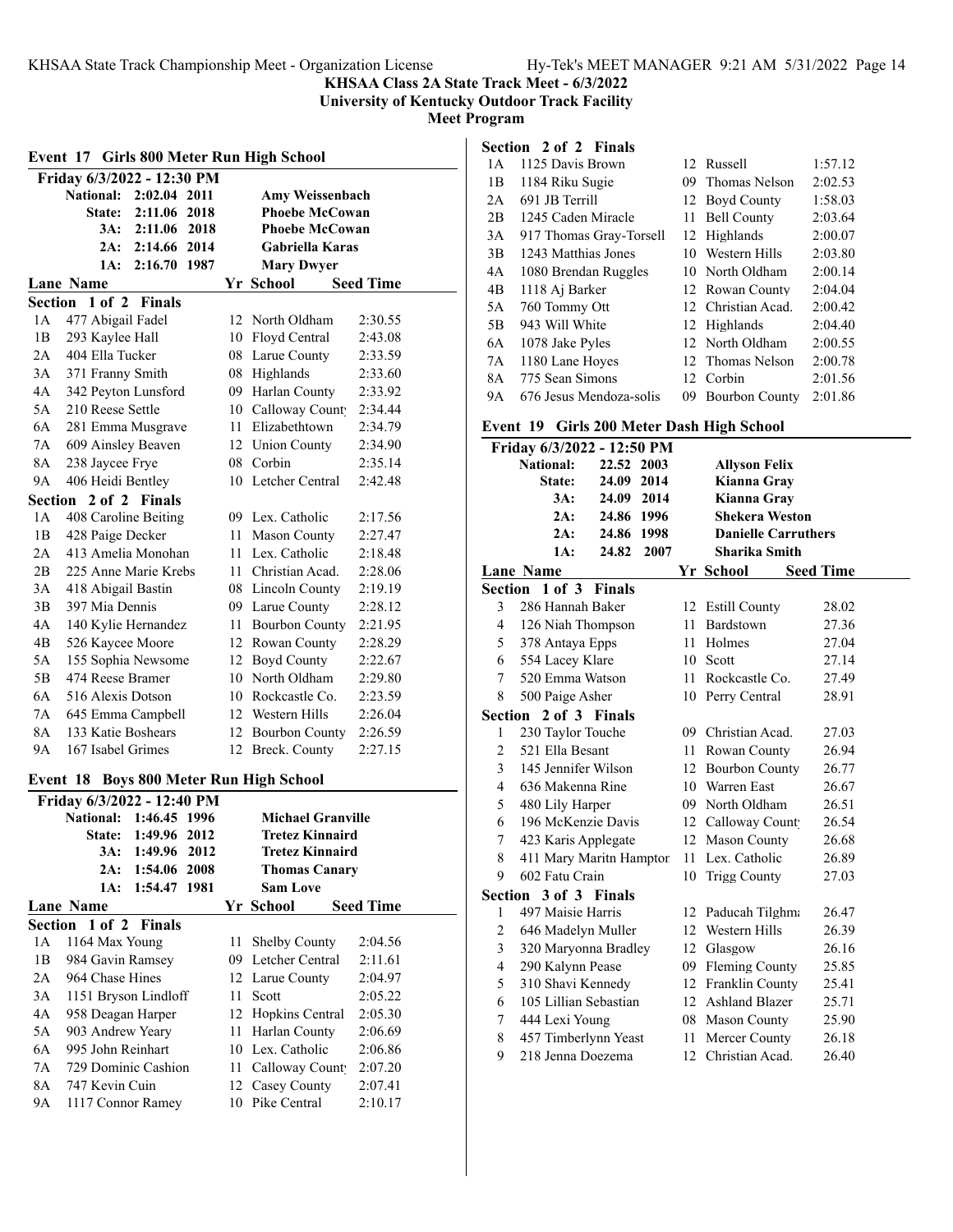**KHSAA Class 2A State Track Meet - 6/3/2022**

**University of Kentucky Outdoor Track Facility**

**Meet Program**

| <b>Boys 200 Meter Dash High School</b><br>Event 20 |                                 |    |                         |                  |  |  |  |  |
|----------------------------------------------------|---------------------------------|----|-------------------------|------------------|--|--|--|--|
|                                                    | Friday 6/3/2022 - 1:00 PM       |    |                         |                  |  |  |  |  |
|                                                    | <b>National:</b><br>20.13 1985  |    | <b>Roy Martin</b>       |                  |  |  |  |  |
|                                                    | State:<br>20.73 2019            |    | <b>Langston Jackson</b> |                  |  |  |  |  |
|                                                    | 2019<br>3A:<br>20.73            |    | <b>Langston Jackson</b> |                  |  |  |  |  |
|                                                    | 2A:<br>21.53 1995               |    | <b>Josh Ellis</b>       |                  |  |  |  |  |
|                                                    | 1A:<br>21.67 2019               |    | <b>Isiah Pantiere</b>   |                  |  |  |  |  |
|                                                    | <b>Lane Name</b>                |    | Yr School               | <b>Seed Time</b> |  |  |  |  |
|                                                    | Section 1 of 3<br><b>Finals</b> |    |                         |                  |  |  |  |  |
| 3                                                  | 1207 Deanglo Patterson          | 11 | Warren Central          | 23.68            |  |  |  |  |
| 4                                                  | 979 Peyton Combs                |    | 09 Letcher Central      | 23.60            |  |  |  |  |
| 5                                                  | 1169 Kellen Marksbury           | 10 | <b>Spencer County</b>   | 23.53            |  |  |  |  |
| 6                                                  | 990 Walker Hall                 | 11 | Lex. Catholic           | 23.57            |  |  |  |  |
| 7                                                  | 873 Braxton Noble               | 11 | Greenup County          | 23.61            |  |  |  |  |
| 8                                                  | 1131 Dmarques Kershner          |    | 10 Russell              | 23.71            |  |  |  |  |
| Section                                            | 2 of 3 Finals                   |    |                         |                  |  |  |  |  |
| 1                                                  | 830 Jon O'Hair                  |    | 12 Estill County        | 23.50            |  |  |  |  |
| $\overline{c}$                                     | 807 Donovan Adams               |    | 12 Elizabethtown        | 23.40            |  |  |  |  |
| 3                                                  | 790 Tekenyon Braxton            | 11 | East Jessamine          | 23.37            |  |  |  |  |
| 4                                                  | 1005 Anthony Bozeman            |    | 12 Mason County         | 23.25            |  |  |  |  |
| 5                                                  | 991 Xavier Henderson            | 12 | Lex. Catholic           | 22.99            |  |  |  |  |
| 6                                                  | 916 Jake Dedeker                | 12 | Highlands               | 23.00            |  |  |  |  |
| 7                                                  | 749 Eli Gossage                 | 11 | Casey County            | 23.32            |  |  |  |  |
| 8                                                  | 711 Zach Phelps                 |    | 12 Butler County        | 23.37            |  |  |  |  |
| 9                                                  | 677 Josh Moody                  | 11 | <b>Bourbon County</b>   | 23.42            |  |  |  |  |
|                                                    | Section 3 of 3 Finals           |    |                         |                  |  |  |  |  |
| 1                                                  | 750 Donovan Jackson             |    | 12 Casey County         | 22.99            |  |  |  |  |
| $\overline{c}$                                     | 909 Richard Harris              | 12 | Harrison County         | 22.89            |  |  |  |  |
| 3                                                  | 722 Ethan Weatherspoon          | 12 | Caldwell County         | 22.48            |  |  |  |  |
| 4                                                  | 710 Josh Morris                 |    | 12 Butler County        | 22.24            |  |  |  |  |
| 5                                                  | 941 Jake Welch                  |    | 12 Highlands            | 22.06            |  |  |  |  |
| 6                                                  | 1036 Beau Brown                 | 11 | Mercer County           | 22.19            |  |  |  |  |
| 7                                                  | 1086 Luke Birdsong              |    | 12 Paducah Tilghma      | 22.25            |  |  |  |  |
| 8                                                  | 662 Kel Williams                |    | 12 Bardstown            | 22.83            |  |  |  |  |
| 9                                                  | 1084 Blake Wetzel               | 12 | North Oldham            | 22.97            |  |  |  |  |

## **Event 21 Girls 3200 Meter Run High School**

|                | Friday 6/3/2022 - 1:10 PM      |    |                          |                  |
|----------------|--------------------------------|----|--------------------------|------------------|
|                | National:<br>9:47.88<br>2018   |    | <b>Katelyn Touhy</b>     |                  |
|                | <b>State: 10:35.36</b><br>2017 |    | Michaela Reinhart        |                  |
|                | 3A: 10:39.56<br>2004           |    | <b>Maddie Schueler</b>   |                  |
|                | 2A: 10:35.36 2017              |    | <b>Michaela Reinhart</b> |                  |
|                | 1A: 10:55.11<br>2015           |    | <b>Caroline Gosser</b>   |                  |
|                | <b>Lane Name</b>               |    | Yr School                | <b>Seed Time</b> |
|                | Section 1 of 1 Finals          |    |                          |                  |
| 1 A            | 278 Ella Johnson               | 11 | Elizabethtown            | 11:03.48         |
| 1B             | 448 Clayra Darnell             | 11 | Mercer County            | 12:12.67         |
| 1 <sup>C</sup> | 486 Bethany Ward               | 09 | North Oldham             | 12:42.21         |
| 2A             | 432 Layla Henderson            | 11 | <b>Mason County</b>      | 11:34.87         |
| 2В             | 152 Sami Govey                 |    | 08 Boyd County           | 12:22.01         |
| 2C             | 597 Casey Skaggs               |    | 12 Thomas Nelson         | 12:50.30         |
| 3A             | 564 Maddie Strong              | 10 | Scott                    | 11:42.70         |
| 3B             | 233 Emma Wilkins               | 11 | Christian Acad.          | 12:24.72         |
| 3C             | 643 Mayci Moore                |    | 08 Webster County        | 13:15.07         |
| 4A             | 524 Autumn Egleston            | 10 | Rowan County             | 11:51.73         |
| 4B             | 459 Christiana Brittian        | 12 | Nelson County            | 12:28.52         |
| 4C             | 213 Bella Swain                | 12 | Calloway Count 14:20.83  |                  |
| 5A             | 144 Bethany Simpson            | 10 | Bourbon County 11:52.44  |                  |
| 5Β             | 103 Hope Harris                | 12 | Ashland Blazer           | 12:29.99         |
| 5C             | 407 Heather Crawford           | 09 | Letcher Central          | 14:55.67         |
| 6A             | 435 Elizabeth Lavinder         | 11 | Mason County             | 11:58.97         |
| 6B             | 342 Peyton Lunsford            |    | 09 Harlan County         | 12:31.49         |
| 6C             | 513 Taylor Stacy               |    | 10 Perry Central         | 15:10.74         |
| 7A             | 410 Cate Conklin               |    | 10 Lex. Catholic         | 12:00.65         |
| 7B             | 353 Eden Brumer                | 11 | Highlands                | 12:36.77         |
| 8Α             | 104 Aubree Hay                 | 11 | <b>Ashland Blazer</b>    | 12:04.08         |
| 8В             | 473 Janie Boyd                 | 10 | North Oldham             | 12:38.88         |
| 9Α             | 396 Isabella Day               | 08 | Larue County             | 12:05.83         |
| 9B             | 645 Emma Campbell              |    | 12 Western Hills         | 12:40.57         |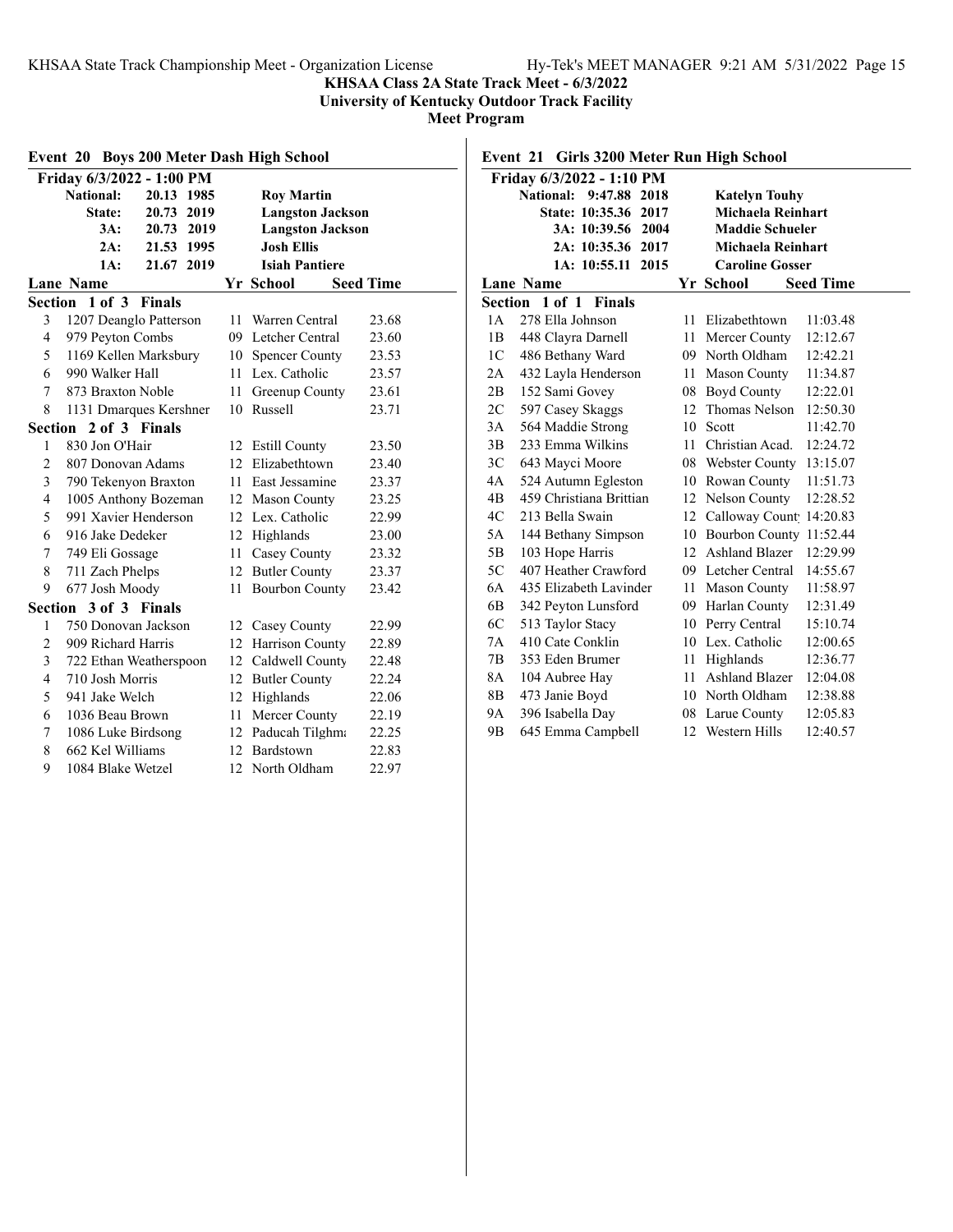**KHSAA Class 2A State Track Meet - 6/3/2022**

**University of Kentucky Outdoor Track Facility**

**Meet Program**

| Event 22 Boys 3200 Meter Run High School          |                                     |     |                          |          |  |  |
|---------------------------------------------------|-------------------------------------|-----|--------------------------|----------|--|--|
|                                                   | Friday 6/3/2022 - 1:25 PM           |     |                          |          |  |  |
|                                                   | <b>National:</b><br>8:34.23<br>2008 |     | <b>German Fernandez</b>  |          |  |  |
|                                                   | State: 9:07.17<br>2013              |     | <b>Jacob Thomson</b>     |          |  |  |
|                                                   | 9:12.19<br>2003<br>3A:              |     | <b>Bobby Curtis</b>      |          |  |  |
|                                                   | 9:26.40<br>1983<br>2A:              |     | <b>Mike Wilson</b>       |          |  |  |
|                                                   | 2013<br>1A:<br>9:07.17              |     | <b>Jacob Thomson</b>     |          |  |  |
| <b>Seed Time</b><br><b>Lane Name</b><br>Yr School |                                     |     |                          |          |  |  |
| Section                                           | $1$ of $1$<br><b>Finals</b>         |     |                          |          |  |  |
| 1A                                                | 1076 Adam Patel                     | 10  | North Oldham             | 9:39.64  |  |  |
| 1B                                                | 1164 Max Young                      | 11  | <b>Shelby County</b>     | 10:20.68 |  |  |
| 1 <sup>C</sup>                                    | 1188 Austin Cavanaugh               | 11  | <b>Trigg County</b>      | 10:40.04 |  |  |
| 2A                                                | 1245 Caden Miracle                  | 11  | <b>Bell County</b>       | 9:51.40  |  |  |
| 2B                                                | 757 Samuel Herbig                   | 09  | Christian Acad.          | 10:21.45 |  |  |
| 2C                                                | 1228 Nathanael Turner               | 11  | Wayne County             | 10:45.17 |  |  |
| 3A                                                | 1180 Lane Hoyes                     | 12  | Thomas Nelson            | 10:00.21 |  |  |
| 3B                                                | 651 Eli Hill                        | 12  | Bardstown                | 10:23.50 |  |  |
| 3C                                                | 1042 Marshall Hart                  | 09  | Mercer County            | 10:52.34 |  |  |
| 4A                                                | 1079 Ethan Ransdell                 | 12  | North Oldham             | 10:01.81 |  |  |
| 4B                                                | 985 Ethan Johnson                   | 11  | Lewis County             | 10:27.67 |  |  |
| 4C                                                | 1087 Liam Black                     | 10  | Paducah Tilghm: 10:53.61 |          |  |  |
| 5A                                                | 936 Malcolm Robertson               | 10  | Highlands                | 10:04.89 |  |  |
| 5B                                                | 868 Cody Brown                      | 10  | Greenup County           | 10:28.56 |  |  |
| 5C                                                | 845 Ronnie Samons                   | 10  | Floyd Central            | 11:33.85 |  |  |
| 6A                                                | 1167 Casey DeSilvey                 | 09  | <b>Spencer County</b>    | 10:09.34 |  |  |
| 6B                                                | 742 Daniel Puckett                  | 11  | Calloway Count           | 10:28.56 |  |  |
| 6C                                                | 982 Nathan Kiser                    | 09  | Letcher Central          | 11:53.73 |  |  |
| 7A                                                | 1184 Riku Sugie                     | 09  | Thomas Nelson            | 10:10.94 |  |  |
| 7B                                                | 793 Andrew Dundon                   | 10  | East Jessamine           | 10:31.13 |  |  |
| 8A                                                | 1241 Jon Eades                      | 11  | Western Hills            | 10:12.21 |  |  |
| 8B                                                | 687 Mason Newsome                   | 10  | Boyd County              | 10:35.69 |  |  |
| 9Α                                                | 994 David Reinhart                  | 12  | Lex. Catholic            | 10:19.35 |  |  |
| 9 <sub>B</sub>                                    | 890 Daniel Joseph                   | 12. | Harlan County            | 10:37.72 |  |  |

## **Event 23 Girls 4x400 Meter Relay High School**

|         | Friday 6/3/2022 - 1:40 PM        |                              |
|---------|----------------------------------|------------------------------|
|         | <b>National:</b><br>3:35.49 2004 | <b>Long Beach Poly</b>       |
|         | <b>State:</b><br>3:52.97 1984    | <b>Ballard</b>               |
|         | 3A: 3:52.97 1984                 | <b>Ballard</b>               |
|         | 3:56.07 2019<br>2A:              | <b>Mercer County</b>         |
|         | 1A:<br>3:58.87 1982              | <b>Fort Campbell</b>         |
|         | <b>Lane Team</b>                 | Relay<br><b>Seed Time</b>    |
| Section | $1$ of $3$<br><b>Finals</b>      |                              |
| 3       | Perry Central                    | 4:41.68                      |
|         | 1) #508 Zoe Holbrook 12          | 2) #503 Kylee Delph 09       |
|         | 3) #500 Paige Asher 10           | 4) #505 Kendall Fugate 10    |
|         | 5) #506 Makenna Gayheart 12      | 6) #513 Taylor Stacy $10$    |
|         | 7) #510 Danielle Neace 10        | 8) #501 McKenna Carol 09     |
| 4       | Calloway County                  | 4:35.00                      |
|         | 1) #211 Brooklyn Smith 09        | 2) #191 Olivia Anderson 10   |
|         | 3) #195 Jaycee Crouch 09         | 4) #206 Olivia Miles 10      |
|         | 5) #207 Sydney Naber 11          | 6) #197 Madison Futrell 09   |
|         | 7) #210 Reese Settle 10          | 8) #202 Finley Lencki 07     |
| 5       | Shelby County                    | 4:33.22                      |
|         | 1) #581 Jaci Woods 11            | 2) #575 Jocelyn Johnson 08   |
|         | 3) #577 Elena Nethery 09         | 4) #578 Maddie Reed 10       |
|         | 5) #576 Azana McDuffus 09        | 6) #572 Kendall Hutchison 07 |
|         | 7) #567 Cassie Dale 09           | 8) #571 Emalene Hurt 09      |
| 6       | Greenup County                   | 4:34.74                      |
|         | 1) #329 Madison Menshouse 10     | $2)$ #326 Whitley Crum 11    |
|         | 3) #327 Layla Davis 07           | 4) #325 Sadie Chaffins 09    |
|         | 5) #328 Hayden Holbrook 08       |                              |
| 7       | Corbin                           | 4:38.00                      |
|         | 1) #238 Jaycee Frye 08           | 2) #245 Mary Hope Jackson 11 |
|         | 3) #246 Olivia Jones 11          | 4) #234 Emma Ashurst 11      |
|         | 5) #237 Lauren Faulkner 12       | 6) #240 Rachelle Gilbert 11  |
|         | 7) #247 Sophy Jones 10           | 8) #248 Savannah Mayer 09    |
| 8       | Floyd Central                    | 4:43.01                      |
|         | 1) #295 Natallie Holle 12        | 2) #302 Amelia Wallace 12    |
|         | 3) #301 Kamryn Shannon 12        | 4) #294 Kennedy Harvel 11    |
|         | 5) #292 Chloe Crase 08           | 6) #300 Karli Rose 11        |
|         | 7) #293 Kaylee Hall 10           | 8) #296 Jada Johnson 11      |
|         |                                  |                              |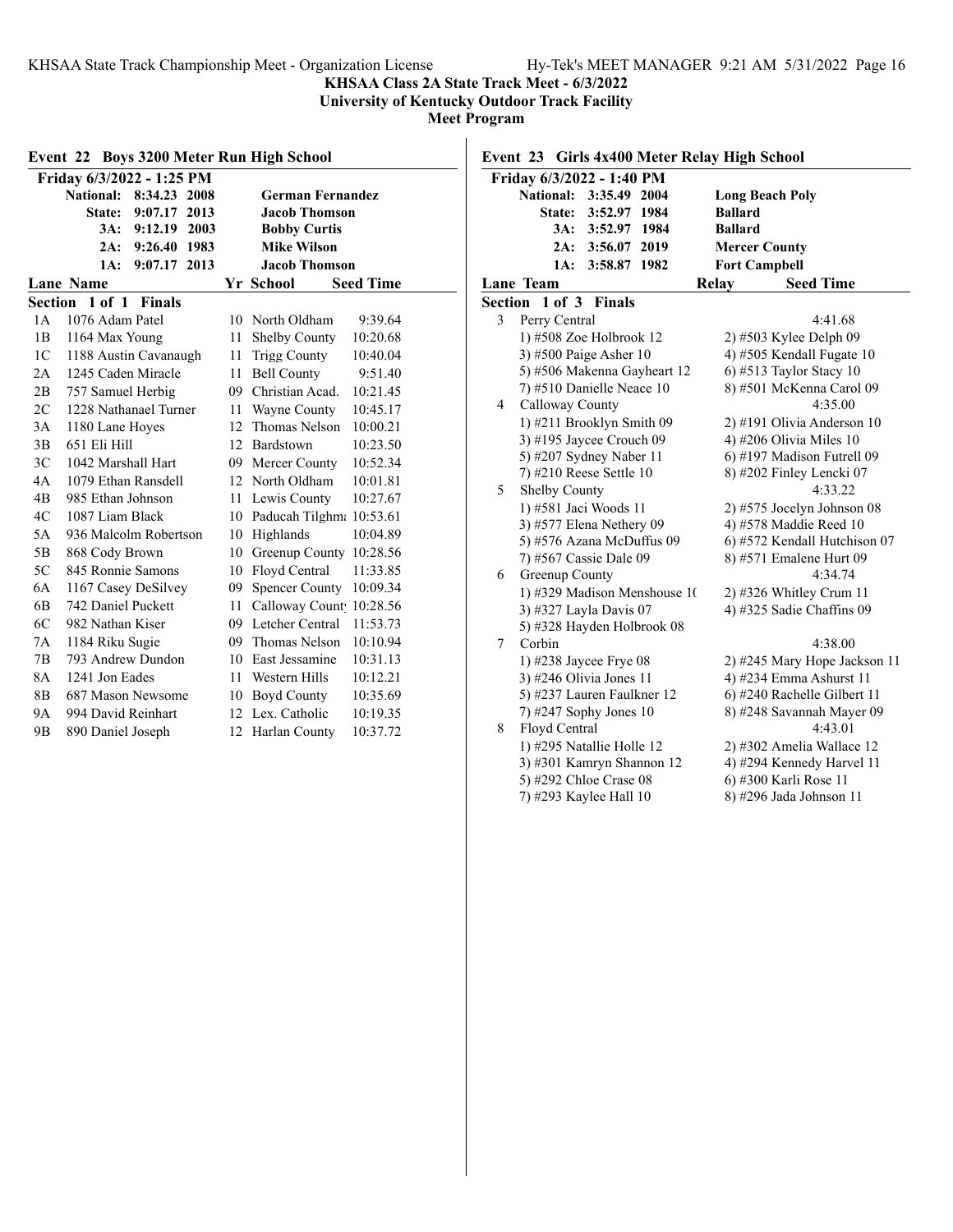**KHSAA Class 2A State Track Meet - 6/3/2022 University of Kentucky Outdoor Track Facility**

|   | Section 2 of 3 Finals(Event 23 Girls 4x400 Meter Relay High |                                |                | Section 3 of 3 Finals        |                             |
|---|-------------------------------------------------------------|--------------------------------|----------------|------------------------------|-----------------------------|
|   | 1 East Jessamine                                            | 4:31.36                        |                | 1 Mason County               | 4:20.22                     |
|   | 1) #262 Taylor Roberts $09$                                 | $2)$ #266 Alexis Vittitow 09   |                | 1) #426 Morgan Carpenter 11  | 2) #440 Avery Sims 11       |
|   | 3) #265 Abigail Turner 09                                   | 4) #254 Reece Evans 11         |                | 3) #439 Sarah Payne 09       | 4) #428 Paige Decker 11     |
|   | 5) #264 Abby Stappe 09                                      | 6) #263 Ainsley Smith $07$     |                | 5) #437 Hadley Maher 11      | $6)$ #441 Ava Thompson 09   |
|   | 7) #257 Baylee Jones 07                                     | 8) #256 Chloe Hughes 11        |                | 7) #423 Karis Applegate 12   | 8) #443 Brooklyn Young 09   |
| 2 | John Hardin                                                 | 4:27.15                        | $\overline{c}$ | <b>Boyd County</b>           | 4:17.73                     |
|   | 1) #382 Janiya Drain 11                                     | 2) #383 Aaliyah Hunt 11        |                | 1) #148 Abby Baldridge 11    | 2) #159 Lexie Sworski 11    |
|   | 3) #392 Kiara Tucker 11                                     | 4) #393 Laila Williams 09      |                | 3) #155 Sophia Newsome 12    | 4) #157 Lexi Ramey 09       |
|   | 5) #386 Trinity Moore 11                                    | 6) #384 Aspen Melgar 12        |                | 5) #151 Taylor Crawford 11   | $6)$ #152 Sami Govey 08     |
|   | 7) #389 Alaysia Pettaway 09                                 | 8) #387 Larkin Morgan 09       |                | 7) #149 Hannah Bevins 12     | 8) #153 Emily Harrington 12 |
| 3 | Scott                                                       | 4:25.18                        | 3              | Mercer County                | 4:14.01                     |
|   | 1) #561 Josie Puthoff $09$                                  | 2) #551 Dyllan Hasler 12       |                | 1) #455 Blaize Sims 10       | 2) #456 Teigh Yeast 08      |
|   | 3) #546 Olivia Burgan 09                                    | 4) #555 Ansley Lindloff 09     |                | 3) #451 Jai Maria Piazza 11  | 4) #457 Timberlynn Yeast 11 |
|   | 5) #564 Maddie Strong 10                                    | 6) #548 Allison Clemons 11     |                | 5) #448 Clayra Darnell 11    | 6) #450 Katie R. Lewis 10   |
|   | $(7)$ #563 Ellie Stratman 10                                | 8) #558 Lorin Neal 10          |                | 7) #452 Ralasia Piazza 08    | 8) #454 Myona Russell 09    |
| 4 | Larue County                                                | 4:22.15                        | 4              | Christian Acad.              | 4:12.65                     |
|   | 1) #399 Laila Gross 12                                      | $2)$ #401 Scout Patrick 08     |                | 1) #218 Jenna Doezema 12     | 2) #227 Ella Mast 10        |
|   | 3) #404 Ella Tucker 08                                      | 4) #397 Mia Dennis 09          |                | 3) #216 Kayleigh Burkhead 09 | 4) #225 Anne Marie Krebs 11 |
|   | 5) #400 Blakyn James 10                                     | 6) #405 Molli Jo Wooldridge 08 |                | 5) #219 Savannah Gardner 10  | 6) #220 Brooke Greenwell 09 |
|   | 7) #402 Isabella Rivera 10                                  | 8) #398 Emily Detre 09         |                | $(7)$ #214 Kaitlyn Bader 12  | 8) #228 Leah Moylan 12      |
| 5 | Rockcastle Co.                                              | 4:20.61                        | 5              | <b>Bourbon County</b>        | 4:04.61                     |
|   | 1) #516 Alexis Dotson $10$                                  | 2) #517 Allie Martin 12        |                | 1) #140 Kylie Hernandez 11   | 2) #137 MaKayla Felty 12    |
|   | 3) #520 Emma Watson 11                                      | 4) #519 Maliyah Swinney 07     |                | 3) #145 Jennifer Wilson 12   | 4) #147 Tori Young 12       |
|   | 5) #518 Learin Reagan 09                                    |                                |                | 5) #133 Katie Boshears 12    | $6)$ #146 Jocey Young 12    |
| 6 | Elizabethtown                                               | 4:21.57                        |                | 7) #144 Bethany Simpson 10   | 8) #136 Addison Felty 08    |
|   | 1) #275 Kieran Goodman 09                                   | 2) #274 Annelise Gardner 11    | 6              | Lex. Catholic                | 4:10.54                     |
|   | 3) #281 Emma Musgrave 11                                    | 4) #270 Jansen Cockerham 11    |                | 1) #413 Amelia Monohan 11    | 2) #409 Joanna Bryant 08    |
|   | 5) #277 Adelyn Inman 10                                     | 6) #278 Ella Johnson 11        |                | 3) #414 Sophee Opalka 11     | 4) #412 Kelly Lennon 09     |
|   | 7) #284 Madison Wortmann 11                                 | 8) #280 Mya Moore 07           |                | 5) #408 Caroline Beiting 09  |                             |
| 7 | Franklin County                                             | 4:22.67                        | $\tau$         | Highlands                    | 4:13.18                     |
|   | 1) #311 TaZyriah Miley 09                                   | 2) #309 Hailey Hill 09         |                | 1) #352 Faith Broering 12    | 2) #362 Kate Jamie 10       |
|   | 3) #304 Deloris Boateng 10                                  | 4) #303 Kate Alvis 09          |                | 3) #372 Laney Smith 10       | 4) #356 Kate Fausz 09       |
|   | 5) #306 Jayden Dummitt 11                                   | $(6)$ #310 Shavi Kennedy 12    |                | 5) #376 Haley Zell 11        | 6) #358 Kendall Graves 09   |
|   | 7) #307 Deon Echols 09                                      | 8) #305 Kiera Carlee 12        |                | 7) #355 Molly DeSola 10      | 8) #365 Jade Rehberger 12   |
| 8 | <b>Union County</b>                                         | 4:26.09                        | 8              | North Oldham                 | 4:15.90                     |
|   | 1) #612 Ella Gough 10                                       | $2)$ #610 Annie Beaven 10      |                | 1) #483 Ally Smith 11        | $2)$ #477 Abigail Fadel 12  |
|   | 3) #611 Dana Curry 09                                       | 4) #609 Ainsley Beaven 12      |                | 3) #479 Isabelle Hackler 09  | 4) #474 Reese Bramer 10     |
|   | 5) #613 Rylie Johnson 09                                    | 6) #614 Jessie Luttrell 11     |                | 5) #475 Katie DeSmith $10$   | 6) #484 Melody Steineker 09 |
|   | 7) #615 Gracie Rhude 09                                     |                                |                | 7) #476 Hannah Everett 12    | 8) #480 Lily Harper 09      |
| 9 | Bardstown                                                   | 4:31.15                        | 9              | Breck. County                | 4:20.13                     |
|   | 1) #111 Miyah Courtney 08                                   | 2) #119 Kadence Livers 09      |                | 1) #165 Tracey Denson 11     | 2) #168 Natalie Henning 12  |
|   | 3) #125 Ashleah Smith 07                                    | 4) #109 Claire Buzick 07       |                | 3) #166 Elizabeth Grimes 08  | 4) #167 Isabel Grimes $12$  |
|   | 5) #116 Kaylie Hurst 12                                     | 6) #122 Zarionha Railley 08    |                | 5) #164 Bri Barger 10        | 6) #169 Lauren Lucas 12     |
|   | 7) #108 Tate Blincoe $10$                                   |                                |                | 7) #170 Claire O'Donoghue 10 |                             |
|   |                                                             |                                |                |                              |                             |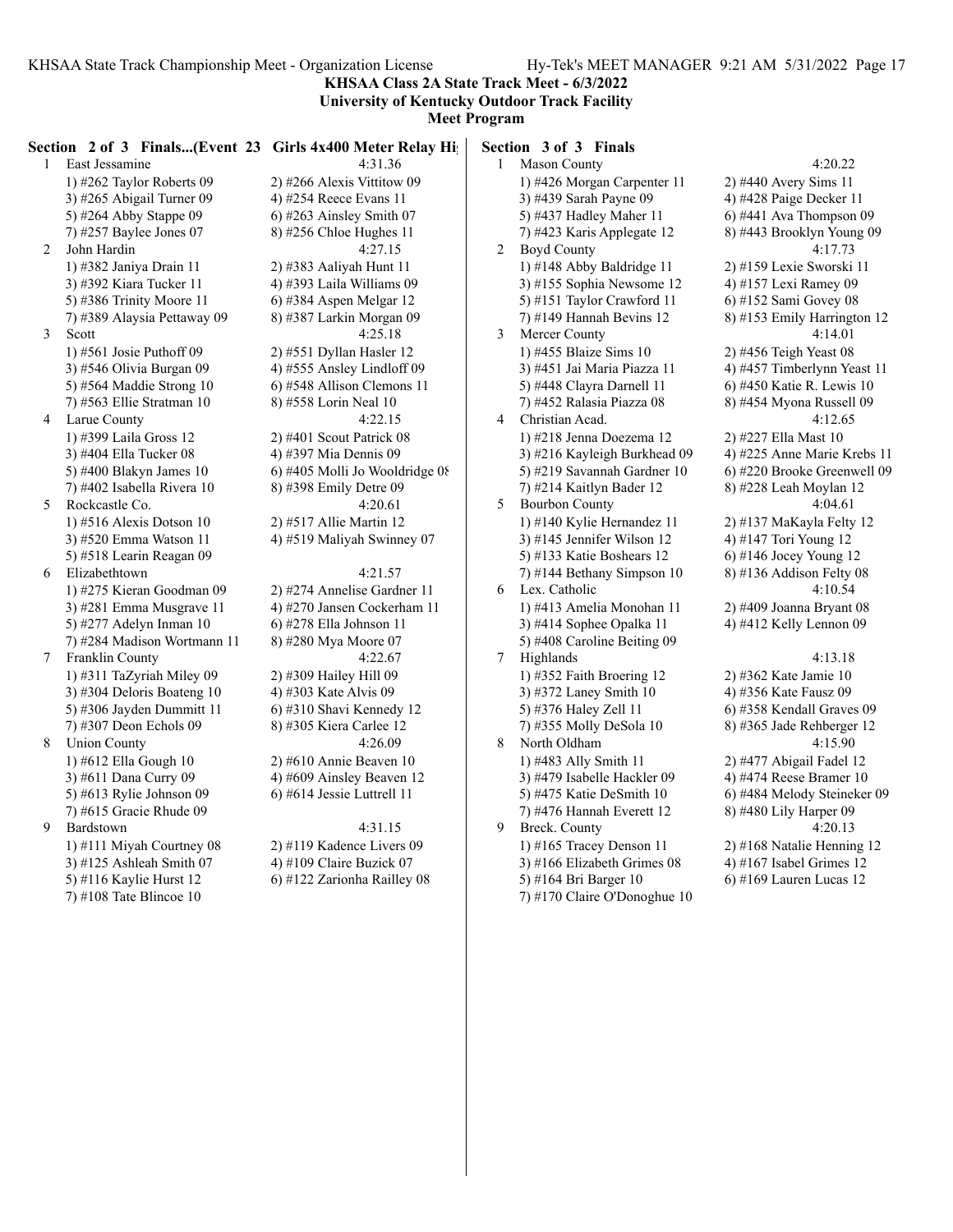**KHSAA Class 2A State Track Meet - 6/3/2022**

**University of Kentucky Outdoor Track Facility Meet Program**

| Event 24 Boys 4x400 Meter Relay High School |                                |                              |  |  |
|---------------------------------------------|--------------------------------|------------------------------|--|--|
|                                             | Friday 6/3/2022 - 1:55 PM      |                              |  |  |
|                                             | National: 3:07.40 1985         | <b>Hawthorne High School</b> |  |  |
|                                             | 3:16.78 1985<br>State:         | Eastern                      |  |  |
|                                             | 3A: 3:16.78 1985               | Eastern                      |  |  |
|                                             | 2A: 3:19.43 1988               | Paducah Tilghman             |  |  |
|                                             | 3:21.40 1982<br>1A:            | <b>Trigg County</b>          |  |  |
|                                             | Lane Team                      | <b>Seed Time</b><br>Relay    |  |  |
|                                             | Section 1 of 3 Finals          |                              |  |  |
| 3                                           | Harlan County                  | 3:46.70                      |  |  |
|                                             | 1) #881 Hunter Collett 11      | 2) #882 Austin Crain 11      |  |  |
|                                             | 3) #904 Matt Yeary 12          | 4) #893 Cooper Mchargue 11   |  |  |
|                                             | 5) #900 Ethan Shuler 08        | 6) #897 Jacob Schwenke 08    |  |  |
|                                             | 7) #898 Dallas Sergent 10      | 8) #885 Taelor Haywood 10    |  |  |
| 4                                           | Warren East                    | 3:45.38                      |  |  |
|                                             | 1) #1213 Trent Arterburn 10    | $2)$ #1212 Isaiah Andrews 11 |  |  |
|                                             | 3) #1224 Dustin Sturgeon 09    | 4) #1215 Jacob Dockery 09    |  |  |
|                                             | 5) #1227 Deyantee Thomas 10    | 6) #1221 Trevor Hudnall 11   |  |  |
|                                             | 7) #1218 Le Quentin Flippin 11 |                              |  |  |
| 5                                           | <b>Spencer County</b>          | 3:44.55                      |  |  |
|                                             | 1) #1171 Carter Ward 12        | 2) #1170 Brice Roark 11      |  |  |
|                                             | 3) #1165 Drew Barren 10        | 4) #1169 Kellen Marksbury 10 |  |  |
| 6                                           | Bardstown                      | 3:44.80                      |  |  |
|                                             | 1) #649 Tayon Clay 11          | $2)$ #652 Gavin Janning 12   |  |  |
|                                             | 3) #659 Cole Sizemore 10       | 4) #661 Shannon Tonge $11$   |  |  |
|                                             | 5) #655 Caleb Payne 10         | 6) #662 Kel Williams 12      |  |  |
| 7                                           | <b>Trigg County</b>            | 3:46.36                      |  |  |
|                                             | 1) #1188 Austin Cavanaugh 11   | 2) #1189 Marshall Jenkins 12 |  |  |
|                                             | 3) #1190 River Oliver 10       | 4) #1192 Matthew Reeves 12   |  |  |
|                                             | 5) #1193 Peyton Williams 08    | 6) #1187 Timmy Cannon 11     |  |  |
|                                             | 7) #1191 Ethan Over 09         | 8) #1186 Mac Alexander 08    |  |  |
| 8                                           | Perry Central                  | 3:57.56                      |  |  |
|                                             | 1) #1116 Kyler Witt 09         | 2) #1110 Kameron Maggard 12  |  |  |
|                                             | 3) #1115 Steven Stollings 12   | 4) #1112 Dakota Noble 11     |  |  |
|                                             | 5) #1109 Lucas Z. Gibson 10    | 6) #1114 Kyler Scearse 10    |  |  |
|                                             | 7) #1113 Jaden Sanders 12      |                              |  |  |

# **Section 2 of 3 Finals**

| 1 | Franklin County               | 3:44.01                       |
|---|-------------------------------|-------------------------------|
|   | 1) #854 Carter Richardson 08  | 2) #855 Emanuel Smith 11      |
|   | 3) #853 Shakur Muhammad 11    | 4) #847 Greg Anderson 11      |
|   | 5) #849 Isaac Andrews 09      | 6) #850 Graham Clements 09    |
|   | 7) #852 Kaden Johnson 09      |                               |
| 2 | McCreary Central              | 3:42.76                       |
|   | 1) #1022 Trey Davis 12        | 2) #1024 Lee Felix 12         |
|   | 3) #1028 Daniel Loudermilk 10 | 4) #1029 Noah Loudermilk 12   |
|   | 5) #1021 Kaleb Baird 10       | 6) #1033 Jackson Winburn 08   |
|   | 7) #1031 Cody Taylor 10       | 8) #1026 Kyree Giglio 10      |
| 3 | Casey County                  | 3:41.54                       |
|   | 1) #753 Caleb Patton 12       | 2) #749 Eli Gossage 11        |
|   | 3) #755 Solomon Stonebraker 0 | 4) #751 Marlon Lange 11       |
|   | 5) #747 Kevin Cuin 12         | 6) #748 Zachary de Robles 08  |
|   | 7) #750 Donovan Jackson 12    | 8) #756 Preston Thorn 11      |
| 4 | Letcher Central               | 3:40.35                       |
|   | 1) #984 Gavin Ramsey 09       | 2) #977 Trevor Branham 12     |
|   | 3) #975 Jackson Bolling 10    | 4) #983 Javier Polly 12       |
|   | 5) #978 Jake Caudill 10       | 6) #981 Kasey Hall 11         |
|   | 7) #979 Peyton Combs 09       | 8) #982 Nathan Kiser 09       |
| 5 | <b>Boyd County</b>            | 3:37.16                       |
|   | 1) #684 Gavin Brock 12        | 2) #691 JB Terrill 12         |
|   | 3) #686 Hudson Cox 11         | 4) #688 Rolen Sanderson 10    |
|   | 5) #690 Adam Sworski 10       | 6) #685 Grant Chaffin 12      |
|   | $(7)$ #692 Cole Thompson 12   | 8) #687 Mason Newsome 10      |
| 6 | Harrison County               | 3:38.78                       |
|   | 1) #905 Alex Beam 12          | 2) #909 Richard Harris 12     |
|   | 3) #912 Ronan McCauley 12     | 4) #907 Taylor conway 10      |
|   | 5) #908 Korbin Gilkey 10      | 6) #910 Jackson Herrington 08 |
|   | 7) #911 lawson hunt 08        | 8) #906 camden bowlin 08      |
| 7 | Mason County                  | 3:41.25                       |
|   | 1) #1012 Austin Moreland 11   | 2) #1015 Brady Sanders 11     |
|   | 3) #1008 Alix Flinders 12     | 4) #1010 Hunter Kinney 12     |
|   | 5) #1009 Carson Hicks 11      | 6) #1002 C.J. Arthur 09       |
|   | 7) #1005 Anthony Bozeman 12   | 8) #1019 Peyton Ullery 10     |
| 8 | East Jessamine                | 3:41.80                       |
|   | 1) #806 Bodie Woodrum 12      | 2) #790 Tekenyon Braxton 11   |
|   | 3) #803 Shawn Reed 09         | 4) #805 Caden Watts 10        |
|   | 5) #799 Nate Moore 09         | 6) #801 Dante Motley 09       |
|   | 7) #791 Jacob Crofts 12       | 8) #800 Derek Morton 08       |
| 9 | Calloway County               | 3:43.59                       |
|   | 1) #730 Sam Chapman 11        | 2) #724 Price Aycock 10       |
|   | 3) #729 Dominic Cashion 11    | 4) #740 Cohen McCartney 11    |
|   | 5) #726 Preston Carraway 11   | 6) #745 Hunter Winebarger 11  |
|   | 7) #741 Landon McCartney 11   | 8) #728 Landon Carter 09      |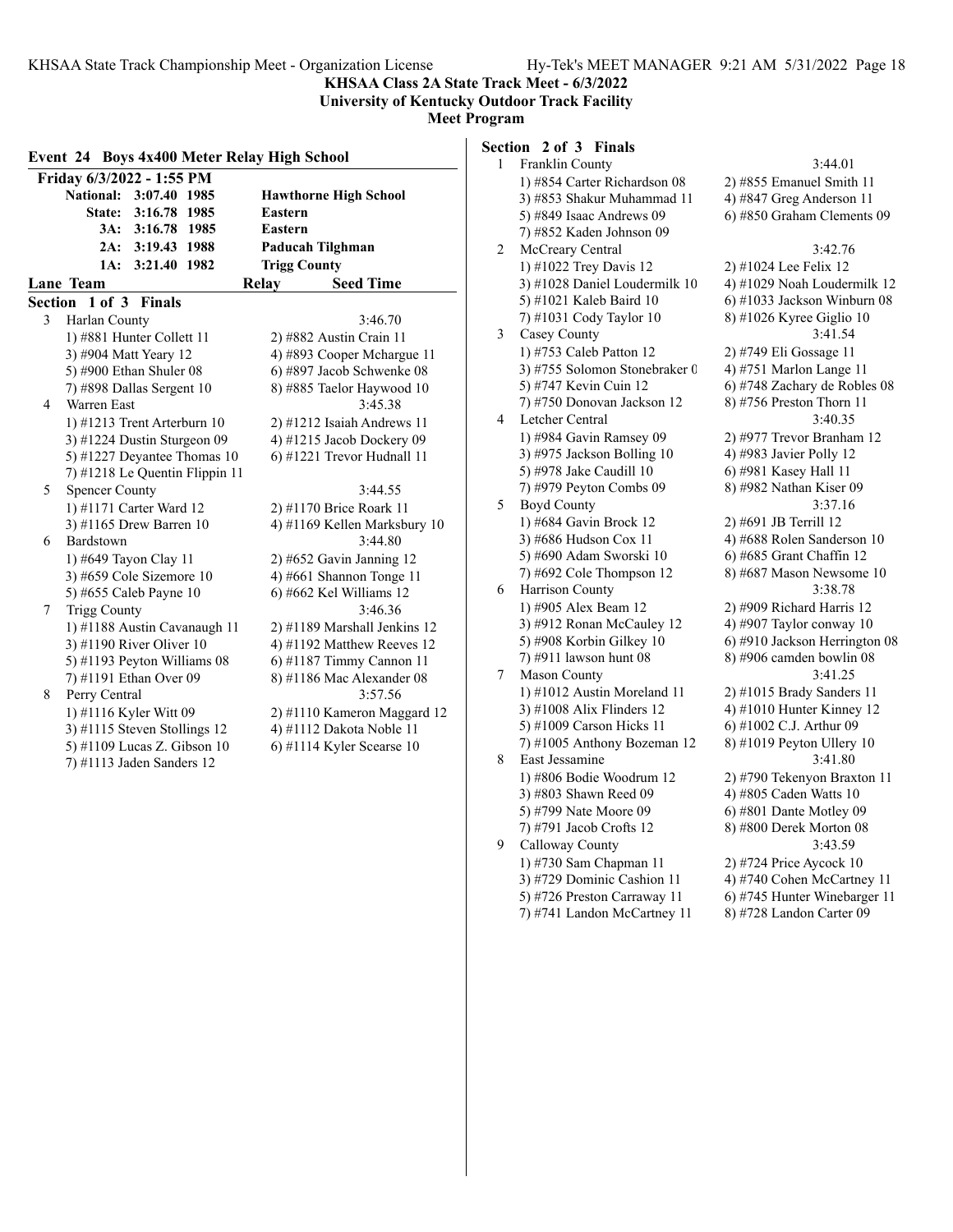**KHSAA Class 2A State Track Meet - 6/3/2022**

**University of Kentucky Outdoor Track Facility**

|                | Section 3 of 3 Finals(Event 24 Boys 4x400 Meter Relay Hights) |                                 |                |                                     |    |                             |                  |
|----------------|---------------------------------------------------------------|---------------------------------|----------------|-------------------------------------|----|-----------------------------|------------------|
| $\mathbf{1}$   | <b>Bourbon County</b>                                         | 3:36.66                         |                | Event 25 Girls Shot Put High School |    |                             |                  |
|                | 1) #679 John Perraut 11                                       | 2) #678 Andrew Perraut 11       |                | Friday 6/3/2022 - 10:30 AM          |    |                             |                  |
|                | 3) #675 Asher Mattox 09                                       | 4) #676 Jesus Mendoza-solis 09  |                | National: 57-01.25 2017             |    | <b>Alyssa Wilson</b>        |                  |
|                | 5) #671 Jacob Ezell 08                                        | $(6)$ #672 Miles Ezell 11       |                | State: 43-07.25 1994                |    | <b>Carla Prewitt</b>        |                  |
|                | 7) #683 Sawyer West 12                                        | 8) #677 Josh Moody 11           |                | 3A: 43-07.25 1994                   |    | <b>Carla Prewitt</b>        |                  |
| $\overline{2}$ | Corbin                                                        | 3:34.30                         |                | 2A: 42-10.50 2006                   |    | Pam Bell                    |                  |
|                | 1) #778 Tye Stevens 11                                        | 2) #780 Kyle Webb 12            |                | 40-04 1999<br>$1A$ :                |    | <b>Shelley Mayes</b>        |                  |
|                | 3) #775 Sean Simons 12                                        | 4) #772 Connor Messer 10        | Pos            | Name                                |    | Yr School                   | <b>Seed Mark</b> |
|                | 5) #779 Logan Wagers 09                                       | 6) #764 Brandon Baker 12        |                | Flight 1 of 2 Finals                |    |                             |                  |
|                | 7) #769 Brady Lanham 10                                       | 8) #771 Treyveon Longmire 12    | 1              | 539 Campbell Jachimczuk             |    | 12 Russell                  | 27-08.00         |
| 3              | Mercer County                                                 | 3:32.92                         | $\overline{c}$ | 192 Lydia Bell                      |    | 10 Calloway Count 27-09.00  |                  |
|                | 1) #1058 Elijah Profitt 11                                    | 2) #1044 Jonah Lewis 12         | 3              | 317 Kaydin Alexander                |    | 12 Franklin-Simpso 27-10.75 |                  |
|                | 3) #1059 Kyler Sallee 10                                      | 4) #1036 Beau Brown 11          | 4              | 616 Mikaya Alexander                |    | 11 Waggener                 | 28-02.50         |
|                | 5) #1057 Liam Potts 10                                        | $(6)$ #1053 Riley Peavler 12    | 5              | 115 Kiana Hunter                    |    | 10 Bardstown                | 28-06.75         |
|                | $(7)$ #1046 Jalen Lukitsch 12                                 | 8) #1062 Collin Warren 11       |                | 515 Jaycie Stanley                  |    | 09 Pike Central             | 28-08.75         |
| 4              | Paducah Tilghman                                              | 3:32.04                         | 6              |                                     |    |                             |                  |
|                | 1) #1097 kylen ware 09                                        | 2) #1091 Paul McKnight 11       | 7              | 461 Kaia Grabbert                   |    | 11 Nelson County            | 28-11.25         |
|                | $3)$ #1092 Myles Middleton 11                                 | 4) #1094 Joemari Starks 11      | $\,$ 8 $\,$    | 380 Leighjaye Barnes                |    | 12 Hopkins Central 29-01.00 |                  |
|                | 5) #1096 Jsean Tyler 12                                       | 6) #1093 Adonzae Sains 12       | 9              | 141 Allie Hill                      |    | 12 Bourbon County 29-02.25  |                  |
|                | 7) #1090 Camden Marshall 12                                   | 8) #1087 Liam Black 10          | 10             | 542 Reagan Williams                 |    | 12 Russell                  | 29-03.50         |
| 5              | North Oldham                                                  | 3:30.20                         | 11             | 219 Savannah Gardner                |    | 10 Christian Acad. 29-05.00 |                  |
|                | 1) #1081 Owen Ruggles $12$                                    | 2) #1083 Skylar Taylor 12       | 12             | 285 Haley Angel                     |    | 10 Estill County            | 29-09.25         |
|                | 3) #1078 Jake Pyles 12                                        | 4) #1080 Brendan Ruggles $10$   |                | Flight 2 of 2 Finals                |    |                             |                  |
|                | 5) #1068 Andrew Chesser 11                                    | 6) #1071 Zach Gross 11          | 1              | 498 jayla reed                      |    | 10 Paducah Tilghma 30-00.00 |                  |
|                | 7) #1084 Blake Wetzel 12                                      | $(8)$ #1066 Charlie Bastyr 11   | $\sqrt{2}$     | 381 Lillie Whitaker-Greer           | 11 | Hopkins Central 30-01.00    |                  |
| 6              | Highlands                                                     | 3:30.23                         | 3              | 489 jaelynn carver smith            |    | 11 Paducah Tilghma 30-03.00 |                  |
|                | 1) #917 Thomas Gray-Torsell 1                                 | 2) #919 Ben Hack 10             | 4              | 343 Taylor Lunsford                 |    | 11 Harlan County            | 30-04.50         |
|                | 3) #924 Alex Lacourt 11                                       | 4) #941 Jake Welch 12           | 5              | 260 Kaitlyn Napier                  |    | 08 East Jessamine           | 30-05.00         |
|                | 5) #930 Dominic Mills $10$                                    | $(6)$ #932 Aiden Nevels 11      | 6              | 586 Kylee Farmer                    |    | 10 Taylor County            | 30-06.25         |
|                | 7) #931 Conner Mohr 10                                        | 8) #920 Jack Haggard 10         | 7              | 390 Kayleigh Rice                   |    | 09 John Hardin              | 30-07.75         |
| $\tau$         | Lex. Catholic                                                 | 3:32.38                         | $\,$ $\,$      | 635 Kaylee Miller                   |    | 12 Warren East              | 31-01.75         |
|                | 1) #987 Andrew Finley 12                                      | 2) #997 Teague Roth 11          | 9              | 449 Lindsay Jessie                  |    | 11 Mercer County            | 32-04.50         |
|                | 3) #989 Hunter Foster 11                                      | 4) #991 Xavier Henderson 12     | 10             | 374 Rylee Swope                     |    | 11 Highlands                | 32-06.75         |
|                | 5) #996 Jacob Rice 10                                         | 6) #986 Ben Cravens 11          | 11             | 312 Jaden Oldham                    |    | 12 Franklin County 34-05.25 |                  |
| 8              | <b>Butler County</b>                                          | 3:33.48                         | 12             | 419 Germani Crosby                  |    | 08 Lincoln County 38-01.50  |                  |
|                | 1) #711 Zach Phelps $12$                                      | $2)$ #705 Landon Binion 12      |                |                                     |    |                             |                  |
|                | 3) #712 Parker Smith 10                                       | 4) #710 Josh Morris 12          |                |                                     |    |                             |                  |
|                | 5) #706 Kyle Chambers 10                                      | $(6)$ #708 Luke Laughing 11     |                |                                     |    |                             |                  |
|                | 7) #707 Landon Henderson 09                                   |                                 |                |                                     |    |                             |                  |
| 9              | Russell                                                       | 3:36.23                         |                |                                     |    |                             |                  |
|                | 1) #1123 Riley Anger 12                                       | 2) #1124 Brady Bell 12          |                |                                     |    |                             |                  |
|                | 3) #1141 Nate Sabotchick 12                                   | 4) #1125 Davis Brown 12         |                |                                     |    |                             |                  |
|                | 5) #1137 Luke Pridemore 09                                    | $(6)$ #1126 Andre Crews 10      |                |                                     |    |                             |                  |
|                | 7) #1127 Griffin Downs 12                                     | $(8)$ #1135 Caden Pennington 08 |                |                                     |    |                             |                  |
|                |                                                               |                                 |                |                                     |    |                             |                  |
|                |                                                               |                                 |                |                                     |    |                             |                  |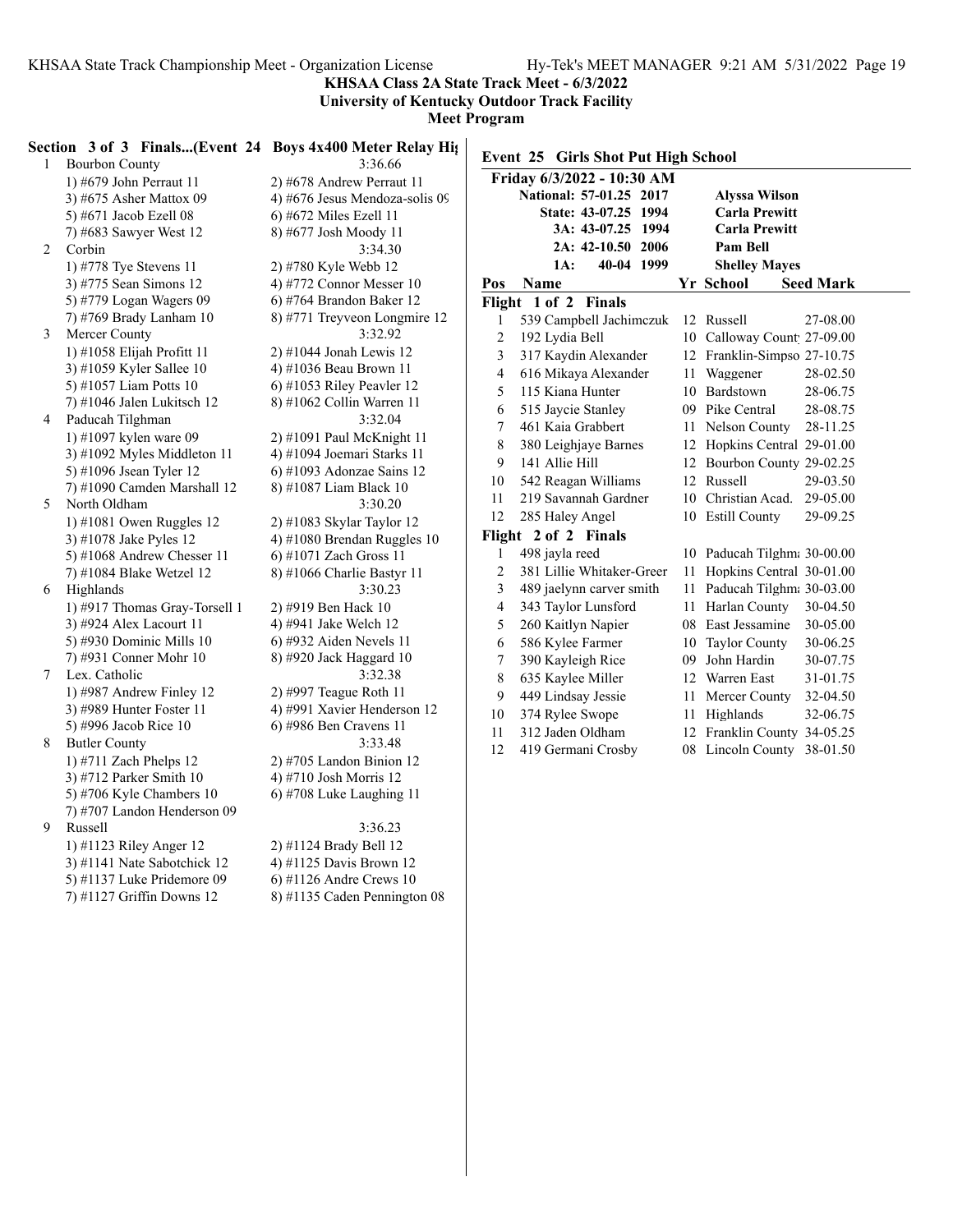**KHSAA Class 2A State Track Meet - 6/3/2022**

**University of Kentucky Outdoor Track Facility**

**Meet Program**

| <b>Event 26 Boys Shot Put High School</b> |                                                            |     |                             |                  |  |  |  |  |  |  |
|-------------------------------------------|------------------------------------------------------------|-----|-----------------------------|------------------|--|--|--|--|--|--|
|                                           | Friday 6/3/2022 - 9:00 AM                                  |     |                             |                  |  |  |  |  |  |  |
|                                           | <b>National:</b><br>77-00<br>1979<br><b>Michael Carter</b> |     |                             |                  |  |  |  |  |  |  |
|                                           | 67-00 1969<br>State:                                       |     | <b>Jesse Stuart</b>         |                  |  |  |  |  |  |  |
|                                           | 3A: 63-09.50 2018                                          |     | <b>Bryan Hudson</b>         |                  |  |  |  |  |  |  |
|                                           | 2A: 65-07.50 2003                                          |     | <b>Andy Fryman</b>          |                  |  |  |  |  |  |  |
|                                           | 67-00 1969<br>1A:                                          |     | <b>Jesse Stuart</b>         |                  |  |  |  |  |  |  |
| Pos                                       | <b>Name</b>                                                |     | Yr School                   | <b>Seed Mark</b> |  |  |  |  |  |  |
| Flight                                    | 1 of 2<br><b>Finals</b>                                    |     |                             |                  |  |  |  |  |  |  |
| 1                                         | 761 Ben Stotts                                             | 09. | Christian Acad.             | 38-01.00         |  |  |  |  |  |  |
| $\overline{2}$                            | 1157 Nicholas Johnson                                      | 12  | Shelby County               | 39-05.00         |  |  |  |  |  |  |
| 3                                         | 1107 Raiyne Cornett                                        | 11  | Perry Central               | 39-07.00         |  |  |  |  |  |  |
| $\overline{4}$                            | 865 Chase Starr                                            | 11  | Glasgow                     | 41-03.75         |  |  |  |  |  |  |
| 5                                         | 673 Cade Goebel                                            | 12  | Bourbon County 41-04.00     |                  |  |  |  |  |  |  |
| 6                                         | 721 Cole Sherril                                           | 10  | Caldwell County 41-04.00    |                  |  |  |  |  |  |  |
| 7                                         | 959 Nate Masaniai                                          |     | 12 John Hardin              | 41-10.25         |  |  |  |  |  |  |
| 8                                         | 689 Cole Sexton                                            |     | 12 Boyd County              | 42-07.00         |  |  |  |  |  |  |
| 9                                         | 971 Stephen Wilmoth                                        |     | 11 Larue County             | 42-08.00         |  |  |  |  |  |  |
| 10                                        | 846 Kenneth Aitken                                         |     | 12 Franklin County 42-09.00 |                  |  |  |  |  |  |  |
| 11                                        | 829 Bailey Muncy                                           |     | 12 Estill County            | 42-11.50         |  |  |  |  |  |  |
| 12                                        | 988 Blake Foster                                           | 11  | Lex. Catholic               | 43-02.00         |  |  |  |  |  |  |
| Flight                                    | 2 of 2 Finals                                              |     |                             |                  |  |  |  |  |  |  |
| 1                                         | 1220 Simon Ghee                                            | 11  | Warren East                 | 43-03.25         |  |  |  |  |  |  |
| $\overline{2}$                            | 1139 Bradley Rose                                          | 12  | <b>Russell</b>              | 44-02.00         |  |  |  |  |  |  |
| 3                                         | 1214 Dratavyn Barber                                       | 11  | Warren East                 | 44-07.75         |  |  |  |  |  |  |
| $\overline{4}$                            | 998 Brooks Theis                                           | 11  | Lex. Catholic               | 44-10.00         |  |  |  |  |  |  |
| 5                                         | 957 Kaden Groves                                           |     | 12 Hopkins Central 47-00.00 |                  |  |  |  |  |  |  |
| 6                                         | 1085 Jt Adams                                              |     | 11 Paducah Tilghm: 47-00.00 |                  |  |  |  |  |  |  |
| 7                                         | 969 Ethan Sullivan                                         |     | 11 Larue County             | 48-05.75         |  |  |  |  |  |  |
| 8                                         | 1130 David Harless                                         |     | 10 Russell                  | 48-08.00         |  |  |  |  |  |  |
| 9                                         | 878 Connor Blevins                                         | 11  | Harlan County               | 49-01.25         |  |  |  |  |  |  |
| 10                                        | 698 Andrew Hardwick                                        | 11  | <b>Boyle County</b>         | 54-09.00         |  |  |  |  |  |  |
| 11                                        | 1054 Lleyton Penn                                          | 11  | Mercer County               | 54-11.00         |  |  |  |  |  |  |
| 12                                        | 1173 Hunter Coslow                                         | 11  | <b>Taylor County</b>        | 57-10.00         |  |  |  |  |  |  |

**Event 27 Girls Discus Throw High School**

|                | Friday 6/3/2022 - 9:00 AM          |    |                         |                  |
|----------------|------------------------------------|----|-------------------------|------------------|
|                | <b>National:</b><br>191-06<br>2012 |    | <b>Shelby Vaughan</b>   |                  |
|                | 143-09<br>2021<br>State:           |    | <b>Brooklyn Hammons</b> |                  |
|                | 3A:<br>143-09 2021                 |    | <b>Brooklyn Hammons</b> |                  |
|                | 142-02 2015<br>2A:                 |    | <b>Lilli Popovich</b>   |                  |
|                | 1A:<br>125-09<br>2011              |    | <b>Brianna McCarthy</b> |                  |
| Pos            | Name                               |    | Yr School               | <b>Seed Mark</b> |
| Flight         | $1$ of $2$<br><b>Finals</b>        |    |                         |                  |
| 1              | 436 Victoria Lavinder              |    | 09 Mason County         | 78-04            |
| $\overline{c}$ | 420 Abby Bradley                   | 09 | Magoffin County         | 81-03            |
| 3              | 489 jaelynn carver smith           | 11 | Paducah Tilghma         | 83-05            |
| 4              | 285 Haley Angel                    |    | 10 Estill County        | 84-02            |
| 5              | 193 Emily Brunn                    | 12 | Calloway Count          | 84-11            |
| 6              | 174 Erica Sells                    | 11 | <b>Butler County</b>    | 85-02            |
| 7              | 171 Ava Phillips                   |    | 10 Breck. County        | 85-06            |
| 8              | 160 Avery Jackson                  |    | 09 Boyle County         | 86-01            |
| 9              | 626 Jenetta Shobe                  | 11 | Warren Central          | 86-06            |
| 10             | 282 Claire Springsteen             |    | 09 Elizabethtown        | 87-01            |
| 11             | 466 Kelsey Raymer                  |    | 12 Nelson County        | 88-05            |
| 12             | 515 Jaycie Stanley                 | 09 | Pike Central            | 89-03            |
| Flight         | 2 of 2 Finals                      |    |                         |                  |
| 1              | 541 Celia Monte                    | 09 | Russell                 | 89-06            |
| $\overline{2}$ | 141 Allie Hill                     | 12 | <b>Bourbon County</b>   | $90 - 05$        |
| 3              | 333 Lindsey Browning               |    | 12 Harlan County        | 90-09            |
| 4              | 261 Linzey Napier                  |    | 11 East Jessamine       | 92-03            |
| 5              | 417 Kat Woodall                    |    | 11 Lex. Catholic        | 92-08            |
| 6              | 348 Kirsten Griggs                 | 12 | Harrison County         | 94-02            |
| 7              | 635 Kaylee Miller                  | 12 | Warren East             | 95-01            |
| 8              | 222 Maggie Hydes                   |    | 09 Christian Acad.      | 96-02            |
| 9              | 471 Aubrey Anderson                |    | 09 North Oldham         | 96-05            |
| 10             | 449 Lindsay Jessie                 | 11 | Mercer County           | 97-08            |
| 11             | 566 Nevaeh Acklin                  | 10 | <b>Shelby County</b>    | 101-02           |
| 12             | 419 Germani Crosby                 | 08 | Lincoln County          | $101 - 10$       |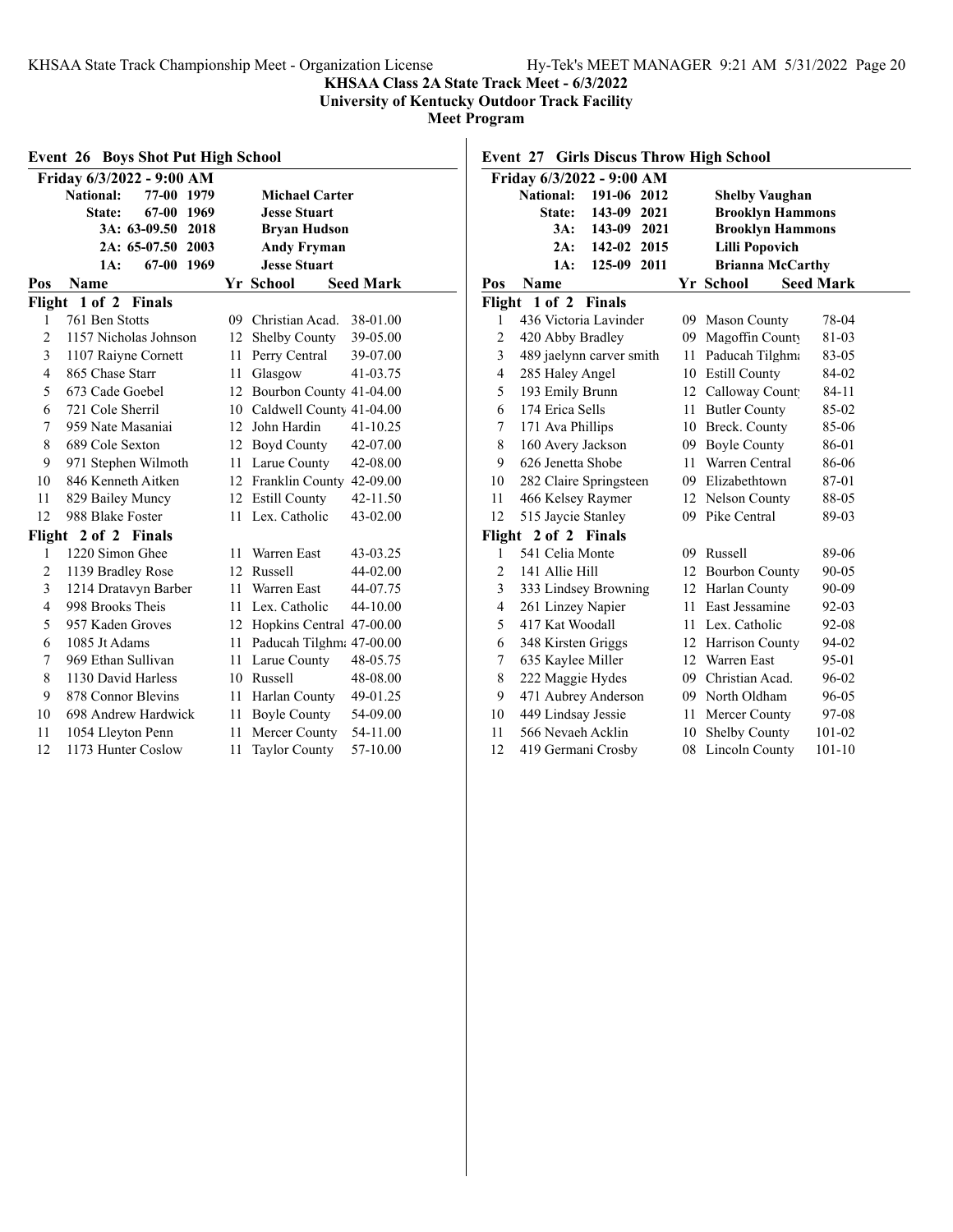## **KHSAA Class 2A State Track Meet - 6/3/2022**

**University of Kentucky Outdoor Track Facility**

**Meet Program**

| <b>Boys Discus Throw High School</b><br>Event 28 |                                 |      |                      |                  |  |  |  |  |  |
|--------------------------------------------------|---------------------------------|------|----------------------|------------------|--|--|--|--|--|
|                                                  | Friday 6/3/2022 - 10:30 AM      |      |                      |                  |  |  |  |  |  |
|                                                  | 236-06 2009<br><b>National:</b> |      | <b>Mason Finley</b>  |                  |  |  |  |  |  |
|                                                  | State:<br>194-11<br>2003        |      | <b>Andy Fryman</b>   |                  |  |  |  |  |  |
|                                                  | 3A:<br>193-01<br>2010           |      | <b>Kyle Jenkins</b>  |                  |  |  |  |  |  |
|                                                  | 2A:<br>194-11<br>2003           |      | <b>Andy Fryman</b>   |                  |  |  |  |  |  |
|                                                  | 1A:<br>185-02<br>1984           |      | <b>John Poehlein</b> |                  |  |  |  |  |  |
| Pos                                              | Name                            |      | Yr School            | <b>Seed Mark</b> |  |  |  |  |  |
|                                                  | Flight 1 of 2<br><b>Finals</b>  |      |                      |                  |  |  |  |  |  |
| 1                                                | 758 Matthew Mauzy               |      | 12 Christian Acad.   | 109-03           |  |  |  |  |  |
| 2                                                | 913 Jaxson Shoulders            | 11   | <b>Hart County</b>   | 116-02           |  |  |  |  |  |
| 3                                                | 962 Steve Partin                | 10   | Knox Central         | 116-02           |  |  |  |  |  |
| $\overline{4}$                                   | 980 Keaton Day                  | 11   | Letcher Central      | 116-04           |  |  |  |  |  |
| 5                                                | 731 Luke Cullop                 |      | 12 Calloway Count    | 117-04           |  |  |  |  |  |
| 6                                                | 954 Josh Walker                 |      | 11 Holmes            | 120-02           |  |  |  |  |  |
| 7                                                | 998 Brooks Theis                |      | 11 Lex. Catholic     | 121-02           |  |  |  |  |  |
| 8                                                | 1037 Byron Collier              | 11   | Mercer County        | 121-04           |  |  |  |  |  |
| 9                                                | 752 Luke McQueen                |      | 10 Casey County      | 123-03           |  |  |  |  |  |
| 10                                               | 1088 Riley Darnell              | 11   | Paducah Tilghma      | 123-03           |  |  |  |  |  |
| 11                                               | 1203 Win Htun                   |      | 12 Warren Central    | 126-05           |  |  |  |  |  |
| 12                                               | 829 Bailey Muncy                | 12   | <b>Estill County</b> | 126-11           |  |  |  |  |  |
| Flight                                           | 2 of 2 Finals                   |      |                      |                  |  |  |  |  |  |
| 1                                                | 1073 Noah Leber                 |      | 10 North Oldham      | 127-02           |  |  |  |  |  |
| 2                                                | 858 Andrew Sparks               |      | 10 Garrard County    | 127-03           |  |  |  |  |  |
| 3                                                | 969 Ethan Sullivan              |      | 11 Larue County      | 127-04           |  |  |  |  |  |
| 4                                                | 988 Blake Foster                | 11 - | Lex. Catholic        | 129-02           |  |  |  |  |  |
| 5                                                | 689 Cole Sexton                 | 12   | <b>Boyd County</b>   | 130-09           |  |  |  |  |  |
| 6                                                | 1225 Emmanuel Summers           | 11   | Warren East          | 131-11           |  |  |  |  |  |
| 7                                                | 1173 Hunter Coslow              | 11   | <b>Taylor County</b> | 133-01           |  |  |  |  |  |
| 8                                                | 1054 Lleyton Penn               | 11   | Mercer County        | 138-08           |  |  |  |  |  |
| 9                                                | 1130 David Harless              | 10   | Russell              | 139-01           |  |  |  |  |  |
| 10                                               | 698 Andrew Hardwick             | 11   | <b>Boyle County</b>  | 141-11           |  |  |  |  |  |
| 11                                               | 870 Trenton Hannah              | 12   | Greenup County       | 146-07           |  |  |  |  |  |
| 12                                               | 694 Cooper Brummett             | 11   | <b>Boyle County</b>  | 146-11           |  |  |  |  |  |

**Event 29 Girls Long Jump High School**

|                | Friday 6/3/2022 - 9:00 AM |    |                             |                  |
|----------------|---------------------------|----|-----------------------------|------------------|
|                | National: 22-01.75 1976   |    | <b>Kathy McMillan</b>       |                  |
|                | 20-04 1975<br>State:      |    | <b>Maxine Graham</b>        |                  |
|                | 3A: 19-09.25 2016         |    | <b>Alexis Gibbons</b>       |                  |
|                | 19-00 2021<br>2A:         |    | <b>Emma Lawrence</b>        |                  |
|                | 20-04 1975<br>1A:         |    | <b>Maxine Graham</b>        |                  |
| Pos            | Name                      |    | Yr School                   | <b>Seed Mark</b> |
|                | Flight 1 of 2 Finals      |    |                             |                  |
| 1              | 300 Karli Rose            | 11 | Floyd Central               | 14-02.50         |
| $\overline{c}$ | 421 Alison Cantrell       | 11 | Magoffin County 14-06.50    |                  |
| 3              | 519 Maliyah Swinney       |    | 07 Rockcastle Co.           | 15-02.75         |
| 4              | 316 Kennedy Yagel         |    | 12 Franklin County 15-04.00 |                  |
| 5              | 203 McKenzie Love         |    | 12 Calloway Count 15-04.00  |                  |
| 6              | 173 Bailey Moore          |    | 09 Butler County            | 15-05.75         |
| 7              | 143 Sarah Scott           |    | 08 Bourbon County 15-05.75  |                  |
| 8              | 481 Cami Morgan           |    | 11 North Oldham             | 15-06.00         |
| 9              | 168 Natalie Henning       |    | 12 Breck. County            | 15-07.50         |
| 10             | 464 Bella Luce            |    | 11 Nelson County            | 15-07.50         |
| 11             | 394 Jaylynn Fain          |    | 10 Knox Central             | 15-09.00         |
| 12             | 485 Elle Turner           | 11 | North Oldham                | 15-09.00         |
| Flight         | 2 of 2 Finals             |    |                             |                  |
| 1              | 451 Jai Maria Piazza      | 11 | Mercer County               | 15-10.00         |
| 2              | 255 Audrey Fraddosio      |    | 09 East Jessamine           | 15-10.00         |
| 3              | 463 Audrey Larue          |    | 12 Nelson County            | 16-00.00         |
| 4              | 376 Haley Zell            | 11 | Highlands                   | 16-03.25         |
| 5              | 495 Dasia Garland         | 11 | Paducah Tilghma 16-05.25    |                  |
| 6              | 320 Maryonna Bradley      |    | 12 Glasgow                  | 16-06.50         |
| 7              | 142 Alana Puscus          |    | 10 Bourbon County 16-06.50  |                  |
| 8              | 290 Kalynn Pease          |    | 09 Fleming County 16-08.50  |                  |
| 9              | 163 Molly Wise            |    | 12 Boyle County             | 16-10.75         |
| 10             | 444 Lexi Young            |    | 08 Mason County             | 16-11.00         |
| 11             | 517 Allie Martin          | 12 | Rockcastle Co.              | 17-01.00         |
| 12             | 488 Jaaliyah Biggers      |    | 12 Paducah Tilghma 17-09.75 |                  |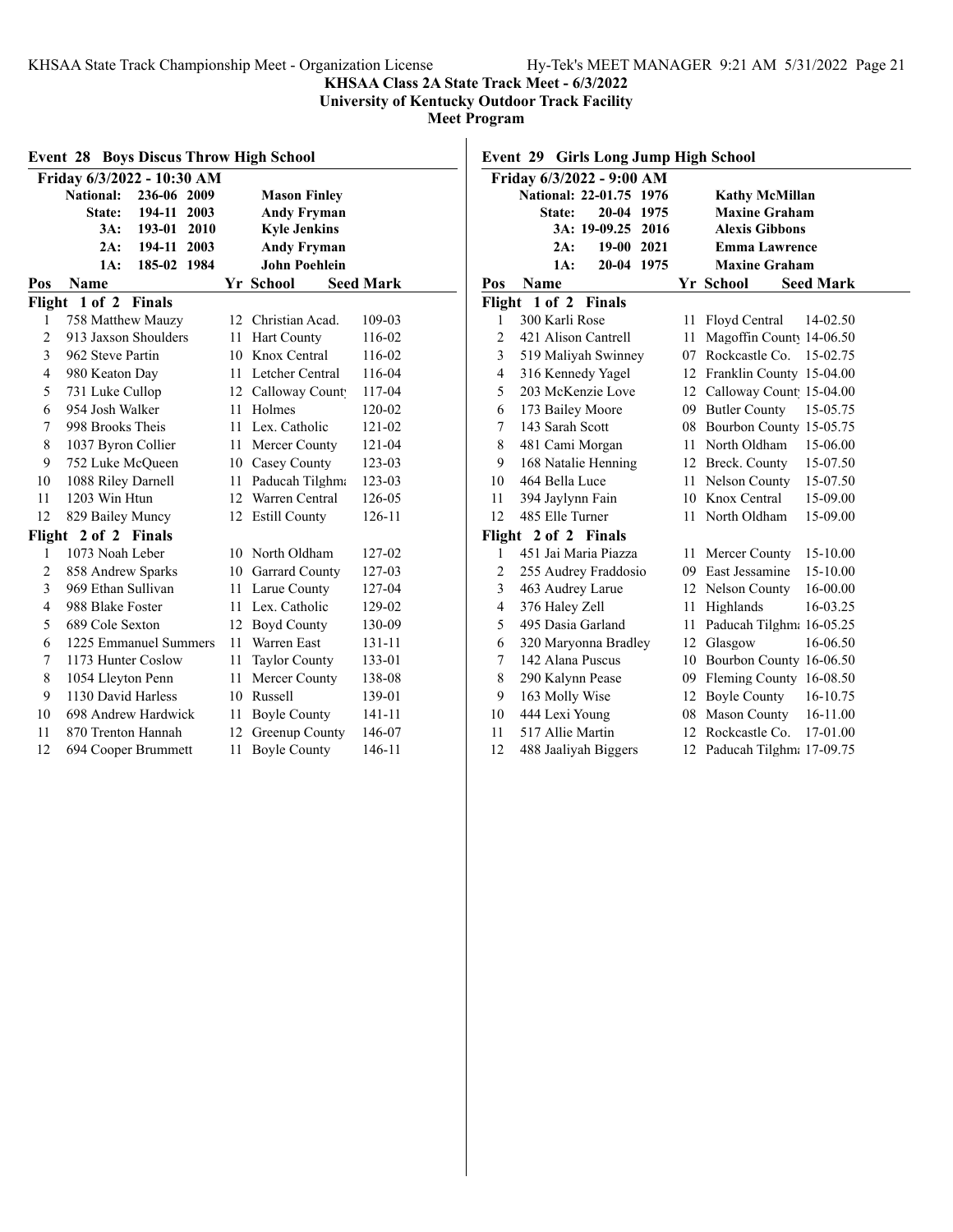## **KHSAA Class 2A State Track Meet - 6/3/2022**

**University of Kentucky Outdoor Track Facility**

**Meet Program**

| <b>Event 30 Boys Long Jump High School</b> |                                                    |                 |                             |                  |  |  |  |  |  |  |
|--------------------------------------------|----------------------------------------------------|-----------------|-----------------------------|------------------|--|--|--|--|--|--|
|                                            | Friday 6/3/2022 - 10:30 AM                         |                 |                             |                  |  |  |  |  |  |  |
|                                            | National: 26-04.75 1989<br><b>James Stallworth</b> |                 |                             |                  |  |  |  |  |  |  |
|                                            | <b>State: 24-00.50</b><br>1985                     |                 | <b>William White</b>        |                  |  |  |  |  |  |  |
|                                            | 3A: 24-00.50 1985                                  |                 | <b>William White</b>        |                  |  |  |  |  |  |  |
|                                            | 2A: 23-08.25 2007                                  |                 | <b>Chrys Jones</b>          |                  |  |  |  |  |  |  |
|                                            | $23 - 11$<br>1990<br>1A:                           |                 | <b>Corey Smith</b>          |                  |  |  |  |  |  |  |
| Pos                                        | Name                                               |                 | Yr School                   | <b>Seed Mark</b> |  |  |  |  |  |  |
|                                            | Flight 1 of 2 Finals                               |                 |                             |                  |  |  |  |  |  |  |
| 1                                          | 844 BJ Petersen                                    | 10              | Floyd Central               | 18-07.50         |  |  |  |  |  |  |
| $\overline{2}$                             | 999 Alex Hibbens                                   | 11              | Magoffin County 18-11.50    |                  |  |  |  |  |  |  |
| 3                                          | 1201 Blake McLemore                                | 12              | Waggener                    | 19-02.00         |  |  |  |  |  |  |
| $\overline{4}$                             | 1161 Maalik Stoner                                 | 11              | Shelby County               | 19-04.00         |  |  |  |  |  |  |
| 5                                          | 1126 Andre Crews                                   | 10              | Russell                     | 19-10.00         |  |  |  |  |  |  |
| 6                                          | 1134 Dougie Oborne                                 | 12              | Russell                     | 19-11.50         |  |  |  |  |  |  |
| 7                                          | 727 Gabriel Carson                                 | 12              | Calloway Count 20-00.25     |                  |  |  |  |  |  |  |
| 8                                          | 902 Gavon Spurlock                                 | 11              | Harlan County               | 20-01.00         |  |  |  |  |  |  |
| 9                                          | 1206 Summy Manirakiza                              | 12              | Warren Central              | 20-02.00         |  |  |  |  |  |  |
| 10                                         | 1217 Kavon Faison                                  | 12              | Warren East                 | 20-02.50         |  |  |  |  |  |  |
| 11                                         | 754 Luke Spangler                                  | 11              | Casey County                | 20-02.50         |  |  |  |  |  |  |
| 12                                         | 648 Avery Bell                                     | 12              | Bardstown                   | 20-03.50         |  |  |  |  |  |  |
| Flight                                     | 2 of 2 Finals                                      |                 |                             |                  |  |  |  |  |  |  |
| 1                                          | 1089 landon fitzgereld                             |                 | 12 Paducah Tilghm: 20-03.75 |                  |  |  |  |  |  |  |
| 2                                          | 794 Tajii Jackson                                  | 12 <sub>1</sub> | East Jessamine              | 20-04.75         |  |  |  |  |  |  |
| 3                                          | 864 Jamarian Long                                  | 12              | Glasgow                     | 20-06.50         |  |  |  |  |  |  |
| $\overline{4}$                             | 1198 Kanye Pollard                                 | 11              | <b>Union County</b>         | 20-08.00         |  |  |  |  |  |  |
| 5                                          | 992 Ryder McCraith                                 | 11              | Lex. Catholic               | 20-10.00         |  |  |  |  |  |  |
| 6                                          | 1000 Harry Van Why IV                              |                 | 12 Marion County            | 20-10.75         |  |  |  |  |  |  |
| 7                                          | 661 Shannon Tonge                                  | 11              | Bardstown                   | 20-11.00         |  |  |  |  |  |  |
| 8                                          | 771 Treyveon Longmire                              | 12              | Corbin                      | 21-01.00         |  |  |  |  |  |  |
| 9                                          | 1090 Camden Marshall                               |                 | 12 Paducah Tilghm: 21-03.00 |                  |  |  |  |  |  |  |
| 10                                         | 857 Chase Burkhart                                 |                 | 12 Garrard County 21-03.25  |                  |  |  |  |  |  |  |
| 11                                         | 670 Jaquez Campbell                                | 11              | Bourbon County 21-03.25     |                  |  |  |  |  |  |  |
| 12                                         | 1047 Matthew Mays                                  | 12              | Mercer County               | 21-03.50         |  |  |  |  |  |  |

## **Event 31 Girls Triple Jump High School**

| Friday 6/3/2022 - 10:30 AM                   |                      |    |                            |                  |  |  |  |  |  |  |
|----------------------------------------------|----------------------|----|----------------------------|------------------|--|--|--|--|--|--|
| National: 44-02.25 2001<br>Ychlindria Spears |                      |    |                            |                  |  |  |  |  |  |  |
|                                              | State: 41-07.75 2021 |    | <b>Sophie Galloway</b>     |                  |  |  |  |  |  |  |
|                                              | 3A: 41-07.75 2021    |    | <b>Sophie Galloway</b>     |                  |  |  |  |  |  |  |
|                                              | 2A: 40-02.50 2021    |    | <b>Emma Lawrence</b>       |                  |  |  |  |  |  |  |
|                                              | 1A: 39-03.25 2007    |    | <b>Sharika Smith</b>       |                  |  |  |  |  |  |  |
| Pos                                          | Name                 |    | Yr School                  | <b>Seed Mark</b> |  |  |  |  |  |  |
|                                              | Flight 1 of 2 Finals |    |                            |                  |  |  |  |  |  |  |
| 1                                            | 295 Natallie Holle   |    | 12 Floyd Central           | 28-06.50         |  |  |  |  |  |  |
| 2                                            | 421 Alison Cantrell  | 11 | Magoffin County 29-07.25   |                  |  |  |  |  |  |  |
| 3                                            | 143 Sarah Scott      |    | 08 Bourbon County 30-11.00 |                  |  |  |  |  |  |  |
| 4                                            | 487 Charlotte Wright |    | 12 North Oldham            | 30-11.25         |  |  |  |  |  |  |
| 5                                            | 254 Reece Evans      | 11 | East Jessamine             | 30-11.50         |  |  |  |  |  |  |
| 6                                            | 622 Marie Manirakiza | 10 | Warren Central             | 31-00.00         |  |  |  |  |  |  |
| 7                                            | 644 Lacey Pugh       |    | 12 Webster County 31-04.00 |                  |  |  |  |  |  |  |
| 8                                            | 289 Erin Pease       | 11 | Fleming County 31-08.50    |                  |  |  |  |  |  |  |
| 9                                            | 481 Cami Morgan      |    | 11 North Oldham            | 32-01.75         |  |  |  |  |  |  |
| 10                                           | 401 Scout Patrick    |    | 08 Larue County            | 32-04.50         |  |  |  |  |  |  |
| 11                                           | 538 Bethany Allen    |    | 09 Russell                 | 32-06.50         |  |  |  |  |  |  |
| 12                                           | 581 Jaci Woods       | 11 | Shelby County              | 32-10.50         |  |  |  |  |  |  |
| Flight                                       | 2 of 2 Finals        |    |                            |                  |  |  |  |  |  |  |
| 1                                            | 632 Madison Lawson   |    | 09 Warren East             | 33-00.00         |  |  |  |  |  |  |
| 2                                            | 168 Natalie Henning  |    | 12 Breck. County           | 33-01.75         |  |  |  |  |  |  |
| 3                                            | 519 Maliyah Swinney  |    | 07 Rockcastle Co.          | 33-03.00         |  |  |  |  |  |  |
| $\overline{4}$                               | 452 Ralasia Piazza   |    | 08 Mercer County           | 33-10.25         |  |  |  |  |  |  |
| 5                                            | 618 Mia Cardillo     |    | 12 Warren Central          | 33-11.00         |  |  |  |  |  |  |
| 6                                            | 456 Teigh Yeast      |    | 08 Mercer County           | 34-05.25         |  |  |  |  |  |  |
| 7                                            | 630 Amiyah Carter    |    | 10 Warren East             | 34-05.50         |  |  |  |  |  |  |
| 8                                            | 495 Dasia Garland    | 11 | Paducah Tilghm: 34-11.00   |                  |  |  |  |  |  |  |
| 9                                            | 376 Haley Zell       | 11 | Highlands                  | 35-01.25         |  |  |  |  |  |  |
| 10                                           | 517 Allie Martin     |    | 12 Rockcastle Co.          | 35-07.75         |  |  |  |  |  |  |
| 11                                           | 488 Jaaliyah Biggers | 12 | Paducah Tilghma 35-08.25   |                  |  |  |  |  |  |  |
| 12                                           | 163 Molly Wise       | 12 | <b>Boyle County</b>        | 36-07.25         |  |  |  |  |  |  |
|                                              |                      |    |                            |                  |  |  |  |  |  |  |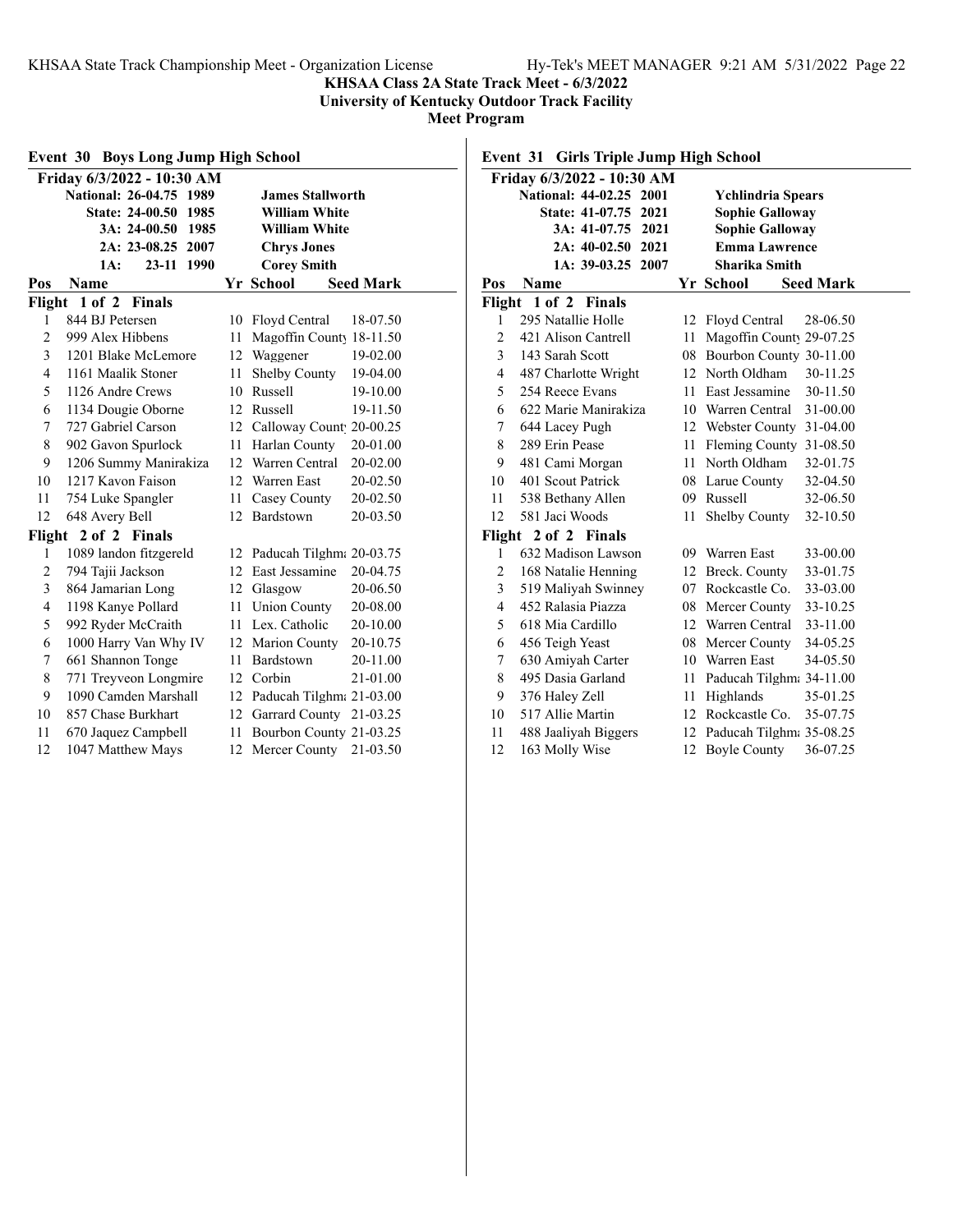**KHSAA Class 2A State Track Meet - 6/3/2022**

**University of Kentucky Outdoor Track Facility**

**Meet Program**

 $\overline{\phantom{a}}$ 

| <b>Event 32 Boys Triple Jump High School</b> |                                                    |                  |                             |                  |  |  |  |  |  |  |
|----------------------------------------------|----------------------------------------------------|------------------|-----------------------------|------------------|--|--|--|--|--|--|
|                                              | Friday 6/3/2022 - 9:00 AM                          |                  |                             |                  |  |  |  |  |  |  |
|                                              | National: 52-10.50 1980<br><b>Charles Mayfield</b> |                  |                             |                  |  |  |  |  |  |  |
|                                              | <b>State: 50-02.50</b><br>2007                     |                  | <b>Chrys Jones</b>          |                  |  |  |  |  |  |  |
|                                              | 3A: 49-02.75<br>2017                               |                  | <b>Darian Clyburn</b>       |                  |  |  |  |  |  |  |
|                                              | 2A: 50-02.50 2007                                  |                  | <b>Chrys Jones</b>          |                  |  |  |  |  |  |  |
|                                              | 48-06 2006<br>1A:                                  |                  | <b>Chrys Jones</b>          |                  |  |  |  |  |  |  |
| Pos                                          | <b>Name</b>                                        |                  | Yr School                   | <b>Seed Mark</b> |  |  |  |  |  |  |
| Flight                                       | 1 of 2 Finals                                      |                  |                             |                  |  |  |  |  |  |  |
| 1                                            | 1201 Blake McLemore                                | 12               | Waggener                    | 37-10.00         |  |  |  |  |  |  |
| 2                                            | 836 Brody Buck                                     | 11               | Floyd Central               | 38-07.50         |  |  |  |  |  |  |
| 3                                            | 861 Blaine Christian                               |                  | 12 Glasgow                  | 38-08.00         |  |  |  |  |  |  |
| $\overline{4}$                               | 774 Clem Sell                                      | 11               | Corbin                      | 38-11.50         |  |  |  |  |  |  |
| 5                                            | 1219 Isaiah Ghee                                   | 11               | Warren East                 | 39-01.50         |  |  |  |  |  |  |
| 6                                            | 754 Luke Spangler                                  | 11               | Casey County                | 39-01.50         |  |  |  |  |  |  |
| 7                                            | 999 Alex Hibbens                                   | 11               | Magoffin County 39-01.50    |                  |  |  |  |  |  |  |
| 8                                            | 876 Brock Thomas                                   | 11               | Greenup County 39-01.50     |                  |  |  |  |  |  |  |
| 9                                            | 993 Danny Nguyen                                   |                  | 09 Lex. Catholic            | 39-06.00         |  |  |  |  |  |  |
| 10                                           | 648 Avery Bell                                     |                  | 12 Bardstown                | 39-07.00         |  |  |  |  |  |  |
| 11                                           | 1124 Brady Bell                                    | 12               | Russell                     | 39-08.00         |  |  |  |  |  |  |
| 12                                           | 660 Donovan Stone                                  |                  | 10 Bardstown                | 39-08.75         |  |  |  |  |  |  |
|                                              | Flight 2 of 2 Finals                               |                  |                             |                  |  |  |  |  |  |  |
| 1                                            | 718 Giovantie Riley                                |                  | 12 Caldwell County 39-11.50 |                  |  |  |  |  |  |  |
| $\overline{c}$                               | 939 Isaac Surrey                                   | 12 <sup>12</sup> | Highlands                   | 40-05.50         |  |  |  |  |  |  |
| 3                                            | 1205 Malik Jefferson                               | 11               | Warren Central              | 40-08.50         |  |  |  |  |  |  |
| 4                                            | 1000 Harry Van Why IV                              |                  | 12 Marion County            | $41 - 02.25$     |  |  |  |  |  |  |
| 5                                            | 670 Jaquez Campbell                                |                  | 11 Bourbon County 41-02.50  |                  |  |  |  |  |  |  |
| 6                                            | 1161 Maalik Stoner                                 |                  | 11 Shelby County 41-06.00   |                  |  |  |  |  |  |  |
| 7                                            | 714 Isaiah Joyner                                  |                  | 12 Caldwell County 41-07.50 |                  |  |  |  |  |  |  |
| 8                                            | 992 Ryder McCraith                                 |                  | 11 Lex. Catholic            | 41-08.50         |  |  |  |  |  |  |
| 9                                            | 1089 landon fitzgereld                             |                  | 12 Paducah Tilghma 42-00.75 |                  |  |  |  |  |  |  |
| 10                                           | 1048 Thaddeus Mays                                 |                  | 10 Mercer County 42-10.50   |                  |  |  |  |  |  |  |
| 11                                           | 1096 Jsean Tyler                                   |                  | 12 Paducah Tilghm: 43-03.75 |                  |  |  |  |  |  |  |
| 12                                           | 1047 Matthew Mays                                  | 12               | Mercer County               | 44-03.00         |  |  |  |  |  |  |

**Event 33 Girls High Jump High School**

| Friday 6/3/2022 - 9:00 AM |                                  |    |                       |                  |  |  |  |
|---------------------------|----------------------------------|----|-----------------------|------------------|--|--|--|
|                           | <b>National:</b><br>6-04.50 2015 |    | Vashti Cunningham     |                  |  |  |  |
|                           | State:<br>5-10.50 2000           |    | <b>Kelley Bowman</b>  |                  |  |  |  |
|                           | 3A:<br>5-10.25 1982              |    | <b>Robin Gard</b>     |                  |  |  |  |
|                           | 2A:<br>5-10 1982                 |    | <b>Sharon Ottens</b>  |                  |  |  |  |
|                           | 5-10.50 2000<br>1A:              |    | <b>Kelley Bowman</b>  |                  |  |  |  |
| Pos                       | Name                             |    | Yr School             | <b>Seed Mark</b> |  |  |  |
| Flight                    | 1 of 1<br><b>Finals</b>          |    |                       |                  |  |  |  |
| 1                         | 500 Paige Asher                  | 10 | Perry Central         | 4-04.00          |  |  |  |
| $\overline{2}$            | 206 Olivia Miles                 |    | 10 Calloway Count     | $4 - 04.00$      |  |  |  |
| 3                         | 287 Sarah Baker                  |    | 10 Estill County      | $4 - 06.00$      |  |  |  |
| $\overline{4}$            | 325 Sadie Chaffins               |    | 09 Greenup County     | 4-06.00          |  |  |  |
| 5                         | 478 Natalie Gross                |    | 12 North Oldham       | 4-06.00          |  |  |  |
| 6                         | 172 Caroline Chambers            |    | 12 Butler County      | 4-06.00          |  |  |  |
| 7                         | 255 Audrey Fraddosio             |    | 09 East Jessamine     | 4-06.00          |  |  |  |
| 8                         | 395 Isabella Frost               |    | 10 Knox Central       | 4-06.00          |  |  |  |
| 9                         | 461 Kaia Grabbert                | 11 | Nelson County         | 4-06.00          |  |  |  |
| 10                        | 638 Tayanah Woods                |    | 10 Warren East        | 4-06.00          |  |  |  |
| 11                        | 175 Ann Marie Skaggs             | 09 | <b>Butler County</b>  | 4-08.00          |  |  |  |
| 12                        | 236 Belle Estep                  | 10 | Corbin                | 4-08.00          |  |  |  |
| 13                        | 452 Ralasia Piazza               | 08 | Mercer County         | 4-08.00          |  |  |  |
| 14                        | 559 Autumn Ponder                | 11 | Scott                 | 4-08.00          |  |  |  |
| 15                        | 415 Kate Regard                  | 11 | Lex. Catholic         | 4-08.00          |  |  |  |
| 16                        | 280 Mya Moore                    | 07 | Elizabethtown         | 4-08.00          |  |  |  |
| 17                        | 445 Kendall Kidd                 | 12 | McCreary Centra       | 4-08.00          |  |  |  |
| 18                        | 379 Ja Nia Johnson               | 10 | Holmes                | 4-08.00          |  |  |  |
| 19                        | 631 Natalie Harrell              | 12 | Warren East           | 4-08.00          |  |  |  |
| 20                        | 144 Bethany Simpson              | 10 | <b>Bourbon County</b> | 4-08.00          |  |  |  |
| 21                        | 209 Alec Rodgers                 | 09 | Calloway Count        | 4-08.00          |  |  |  |
| 22                        | 250 Riley Brown                  | 12 | <b>East Carter</b>    | 4-08.00          |  |  |  |
| 23                        | 485 Elle Turner                  | 11 | North Oldham          | 4-08.00          |  |  |  |
| 24                        | 394 Jaylynn Fain                 | 10 | Knox Central          | $4 - 10.00$      |  |  |  |
| 25                        | 628 Yapembe Yagabo               | 10 | Warren Central        | 4-10.00          |  |  |  |
| 26                        | 538 Bethany Allen                | 09 | Russell               | $4 - 10.00$      |  |  |  |
| 27                        | 467 Alex Smith                   | 09 | Nelson County         | 4-10.00          |  |  |  |
| 28                        | 444 Lexi Young                   | 08 | <b>Mason County</b>   | 5-00.00          |  |  |  |
| 29                        | 217 Ella Daniels                 | 10 | Christian Acad.       | 5-00.00          |  |  |  |
| 30                        | 323 Caroline Murphy              | 11 | Glasgow               | 5-04.00          |  |  |  |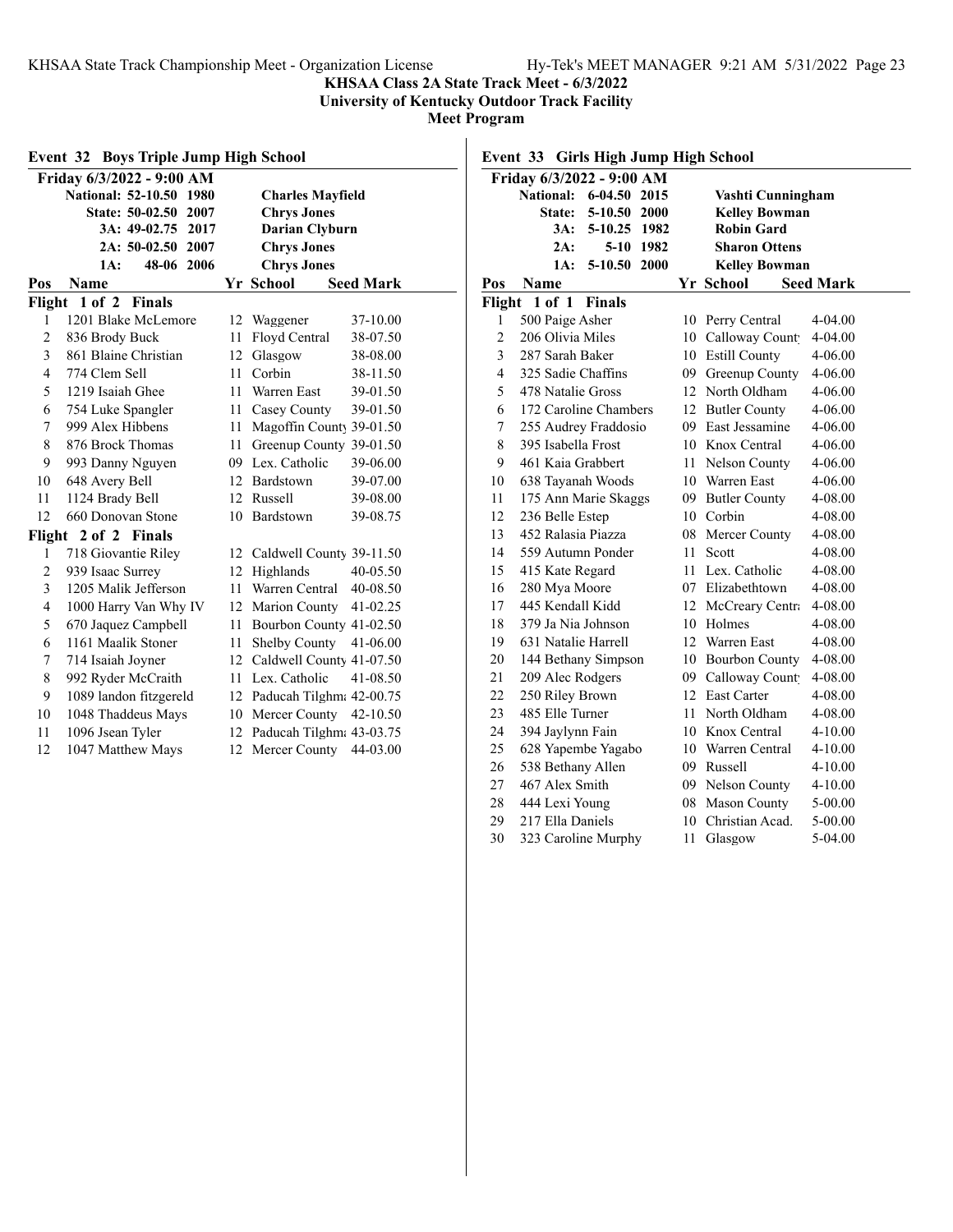**KHSAA Class 2A State Track Meet - 6/3/2022**

**University of Kentucky Outdoor Track Facility**

**Meet Program**

| <b>Event 34 Boys High Jump High School</b> |                           |               |      |                       |                       |                  |  |  |  |
|--------------------------------------------|---------------------------|---------------|------|-----------------------|-----------------------|------------------|--|--|--|
|                                            | Friday 6/3/2022 - 9:00 AM |               |      |                       |                       |                  |  |  |  |
|                                            | <b>National:</b>          | $7 - 06$      | 2017 |                       | <b>Vernon Turner</b>  |                  |  |  |  |
|                                            | <b>State:</b>             | $6 - 11.25$   | 1997 |                       | <b>Matt Reecer</b>    |                  |  |  |  |
|                                            | 3A:                       | $6 - 11.25$   | 1997 |                       | <b>Matt Reecer</b>    |                  |  |  |  |
|                                            | 2A:                       | 6-10.75 1988  |      |                       | <b>Tom Noe</b>        |                  |  |  |  |
|                                            | 2A:                       | 6-10.75 2012  |      |                       | <b>Tyler Bray</b>     |                  |  |  |  |
|                                            | 1A:                       | $6 - 10.25$   | 1984 |                       | <b>J.B. Brown</b>     |                  |  |  |  |
| Pos                                        | Name                      |               |      |                       | Yr School             | <b>Seed Mark</b> |  |  |  |
| Flight                                     | $1$ of $1$                | <b>Finals</b> |      |                       |                       |                  |  |  |  |
| 1                                          | 1166 Jonathan Comes       |               |      | 11                    | <b>Spencer County</b> | 5-06.00          |  |  |  |
| $\overline{c}$                             | 647 Asher Adkins          |               |      | 11                    | Ashland Blazer        | 5-08.00          |  |  |  |
| 3                                          | 832 Caleb Somerville      |               |      |                       | 12 Estill County      | 5-08.00          |  |  |  |
| $\overline{4}$                             | 1023 Reid Farris          |               |      | 11                    | McCreary Centra       | 5-08.00          |  |  |  |
| 5                                          | 902 Gavon Spurlock        |               |      | 11                    | Harlan County         | 5-08.00          |  |  |  |
| 6                                          | 650 Tykeem Hadden         |               |      |                       | 09 Bardstown          | 5-08.00          |  |  |  |
| 7                                          | 1145 Connor Griffin       |               |      | 10                    | Scott                 | 5-08.00          |  |  |  |
| 8                                          | 843 Braden Moore          |               |      | 10 Floyd Central      | 5-08.00               |                  |  |  |  |
| 9                                          | 672 Miles Ezell           |               | 11   | <b>Bourbon County</b> | 5-08.00               |                  |  |  |  |
| 10                                         | 786 Kanyon Kozee          |               |      | 12 East Carter        | 5-08.00               |                  |  |  |  |
| 11                                         | 813 Hudson Jones          |               |      |                       | 10 Elizabethtown      | 5-08.00          |  |  |  |
| 12                                         | 771 Treyveon Longmire     |               |      |                       | 12 Corbin             | 5-10.00          |  |  |  |
| 13                                         | 1199 Koleby Schroeder     |               |      |                       | 10 Union County       | 5-10.00          |  |  |  |
| 14                                         | 1111 Hatch Napier         |               |      |                       | 12 Perry Central      | 5-10.00          |  |  |  |
| 15                                         | 708 Luke Laughing         |               |      | 11                    | <b>Butler County</b>  | 5-10.00          |  |  |  |
| 16                                         | 867 Eli Adkins            |               |      | 10                    | Greenup County        | 5-10.00          |  |  |  |
| 17                                         | 939 Isaac Surrey          |               |      |                       | 12 Highlands          | 5-10.00          |  |  |  |
| 18                                         | 648 Avery Bell            |               |      |                       | 12 Bardstown          | $6 - 00.00$      |  |  |  |
| 19                                         | 770 Hayden Llewellyn      |               |      | 11                    | Corbin                | $6 - 00.00$      |  |  |  |
| 20                                         | 960 Devon Rogers          |               |      |                       | 12 John Hardin        | $6 - 00.00$      |  |  |  |
| 21                                         | 1005 Anthony Bozeman      |               |      |                       | 12 Mason County       | $6 - 00.00$      |  |  |  |
| 22                                         | 989 Hunter Foster         |               |      |                       | 11 Lex. Catholic      | $6 - 00.00$      |  |  |  |
| 23                                         | 1098 quan Warren          |               |      |                       | 12 Paducah Tilghma    | $6 - 00.00$      |  |  |  |
| 24                                         | 857 Chase Burkhart        |               |      |                       | 12 Garrard County     | $6 - 02.00$      |  |  |  |
| 25                                         | 1201 Blake McLemore       |               |      | 12                    | Waggener              | $6 - 02.00$      |  |  |  |

**Event 35 Girls Pole Vault High School**

| Friday 6/3/2022 - 9:00 AM |                      |               |      |    |                       |                  |  |
|---------------------------|----------------------|---------------|------|----|-----------------------|------------------|--|
|                           | <b>National:</b>     | 14-04 2017    |      |    | <b>Rachel Baxter</b>  |                  |  |
|                           | State:               | 13-03 2017    |      |    | <b>Jaci Bickett</b>   |                  |  |
|                           | 3A:                  | $13 - 03$     | 2017 |    | <b>Jaci Bickett</b>   |                  |  |
|                           | 2A:                  | $12 - 03$     | 2019 |    | Raegan Franklin       |                  |  |
|                           | 1A:                  | $12 - 01$     | 2019 |    | <b>Grace Turner</b>   |                  |  |
| Pos                       | Name                 |               |      |    | Yr School             | <b>Seed Mark</b> |  |
| Flight                    | 1 of 1               | <b>Finals</b> |      |    |                       |                  |  |
| 1                         | 198 Eowyn Gesler     |               |      | 11 | Calloway Count        | $6 - 06.00$      |  |
| $\overline{2}$            | 334 Taylor Clem      |               |      | 10 | Harlan County         | 7-00.00          |  |
| 3                         | 422 Karah Lafferty   |               |      | 10 | Magoffin County       | 7-00.00          |  |
| 4                         | 530 Eileen Root      |               |      | 09 | Rowan County          | 7-00.00          |  |
| 5                         | 540 Sienna Miller    |               |      | 09 | Russell               | 7-00.00          |  |
| 6                         | 467 Alex Smith       |               |      |    | 09 Nelson County      | $7 - 00.00$      |  |
| 7                         | 204 Sayde Lowe       |               |      | 10 | Calloway Count        | 7-00.00          |  |
| $\,$ 8 $\,$               | 243 Addy Henson      |               |      | 09 | Corbin                | 7-00.00          |  |
| 9                         | 369 Sophia Scherrer  |               |      | 10 | Highlands             | $7 - 00.00$      |  |
| 10                        | 237 Lauren Faulkner  |               |      |    | 12 Corbin             | 7-06.00          |  |
| 11                        | 384 Aspen Melgar     |               |      | 12 | John Hardin           | 7-06.00          |  |
| 12                        | 335 Madison Daniels  |               |      |    | 09 Harlan County      | 7-06.00          |  |
| 13                        | 161 Jaden Owens      |               |      |    | 09 Boyle County       | 7-06.00          |  |
| 14                        | 421 Alison Cantrell  |               |      | 11 | Magoffin County       | 7-06.00          |  |
| 15                        | 364 Mckenna Pinkston |               |      | 12 | Highlands             | 7-06.00          |  |
| 16                        | 139 Ava Hernandez    |               |      | 08 | <b>Bourbon County</b> | 8-00.00          |  |
| 17                        | 158 Emma Steel       |               |      | 11 | <b>Boyd County</b>    | 8-00.00          |  |
| 18                        | 231 Kara Waurio      |               |      | 11 | Christian Acad.       | 8-00.00          |  |
| 19                        | 578 Maddie Reed      |               |      | 10 | <b>Shelby County</b>  | 8-06.00          |  |
| 20                        | 534 Morgan Wallace   |               |      | 12 | Rowan County          | 8-06.00          |  |
| 21                        | 441 Ava Thompson     |               |      | 09 | <b>Mason County</b>   | 9-06.00          |  |
| 22                        | 439 Sarah Payne      |               |      |    | 09 Mason County       | 9-06.00          |  |
| 23                        | 134 Kayla Brainard   |               |      | 10 | <b>Bourbon County</b> | 9-09.00          |  |
| 24                        | 223 Brianna Isa      |               |      | 11 | Christian Acad.       | 10-06.00         |  |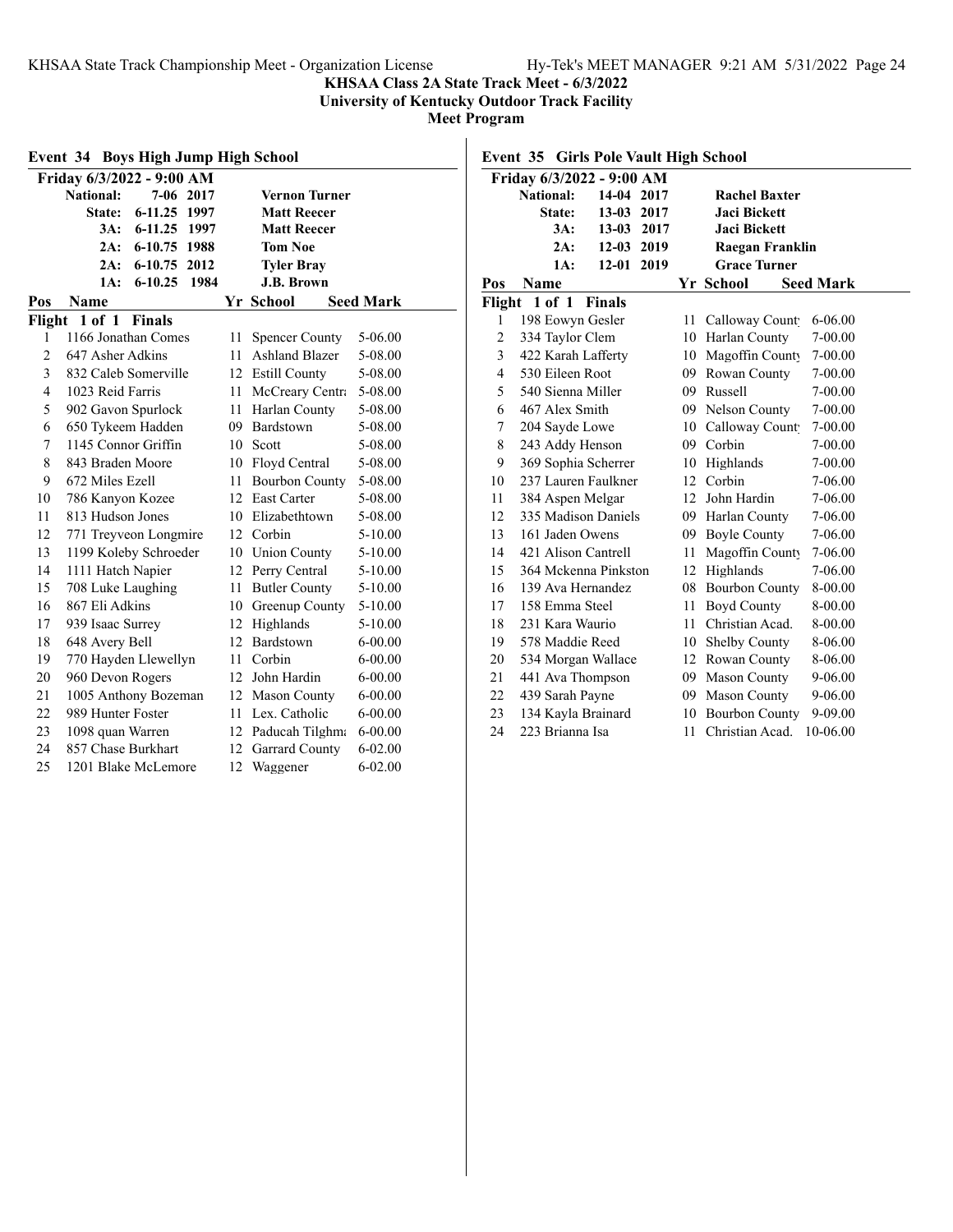#### **KHSAA Class 2A State Track Meet - 6/3/2022**

**University of Kentucky Outdoor Track Facility**

**Meet Program**

|                                                              | <b>Boys Pole Vault High School</b><br>Event 36 |    |                                     |             |  |  |  |
|--------------------------------------------------------------|------------------------------------------------|----|-------------------------------------|-------------|--|--|--|
|                                                              | Friday 6/3/2022 - 9:00 AM                      |    |                                     |             |  |  |  |
| <b>National: 19-05.50</b><br>2018<br><b>Armand Duplantis</b> |                                                |    |                                     |             |  |  |  |
|                                                              | $16-01$<br>2021<br><b>State:</b>               |    | <b>Wyatt Stewart</b>                |             |  |  |  |
|                                                              | 3A:<br>$16-01$<br>2021                         |    | <b>Wyatt Stewart</b>                |             |  |  |  |
|                                                              | 2A: 15-02.25 2018                              |    | <b>Clayton Franklin</b>             |             |  |  |  |
|                                                              | 15-06 2021<br>1A:                              |    | <b>Jake Davidson</b>                |             |  |  |  |
| Pos                                                          | Name                                           |    | Yr School<br><b>Seed Mark</b>       |             |  |  |  |
| Flight                                                       | 1 of 1<br><b>Finals</b>                        |    |                                     |             |  |  |  |
| 1                                                            | 1100 brayden williams                          | 12 | Paducah Tilghma                     | 7-06.00     |  |  |  |
| $\overline{c}$                                               | 737 Corban Henshaw                             | 10 | Calloway Count                      | 7-06.00     |  |  |  |
| 3                                                            | 1108 Aiden Fugate                              | 10 | Perry Central                       | $9 - 00.00$ |  |  |  |
| $\overline{4}$                                               | 776 Dylan Stacy                                | 11 | Corbin                              | $9 - 06.00$ |  |  |  |
| 5                                                            | 1065 Marvin Mayen                              |    | 12 Nelson County                    | 9-06.00     |  |  |  |
| 6                                                            | 879 Jayce Brown                                |    | 08 Harlan County                    | 9-06.00     |  |  |  |
| 7                                                            | 759 Samuel Moskovich                           |    | 09 Christian Acad.                  | 9-06.00     |  |  |  |
| 8                                                            | 1132 Cooper Leadingham                         | 09 | Russell                             | $9 - 06.00$ |  |  |  |
| 9                                                            | 1175 Sawyer Boone                              |    | <b>Thomas Nelson</b><br>10-00.00    |             |  |  |  |
| 10                                                           | 921 Myles Harris                               |    | Highlands<br>10-00.00               |             |  |  |  |
| 11                                                           | 1102 Dale Young                                |    | 12<br>Paducah Tilghm: 10-06.00      |             |  |  |  |
| 12                                                           | 1069 Charlie Dugan                             |    | 09 North Oldham<br>10-06.00         |             |  |  |  |
| 13                                                           | 999 Alex Hibbens                               | 11 | Magoffin County 11-00.00            |             |  |  |  |
| 14                                                           | 701 Andrew Lockhart                            | 08 | <b>Boyle County</b><br>11-00.00     |             |  |  |  |
| 15                                                           | 700 Alex Lockhart                              | 12 | <b>Boyle County</b><br>11-00.00     |             |  |  |  |
| 16                                                           | 777 Parker Stacy                               |    | 09 Corbin<br>11-00.00               |             |  |  |  |
| 17                                                           | 1119 Trevor Gibson                             | 10 | 11-00.00<br>Rowan County            |             |  |  |  |
| 18                                                           | 892 Landon McCreary                            | 10 | Harlan County<br>11-00.00           |             |  |  |  |
| 19                                                           | 1178 Justice Edlin                             |    | <b>Thomas Nelson</b><br>11-06.00    |             |  |  |  |
| 20                                                           | 681 Tayvon Snowden                             |    | <b>Bourbon County</b><br>$11-06.00$ |             |  |  |  |
| 21                                                           | 1048 Thaddeus Mays                             |    | Mercer County<br>12-00.00<br>10     |             |  |  |  |
| 22                                                           | 933 Rilen Pinkston                             | 10 | Highlands<br>12-00.00               |             |  |  |  |
| 23                                                           | 674 Hunter Lunsford                            | 10 | Bourbon County 12-06.00             |             |  |  |  |
| 24                                                           | 1003 A j Barrett                               | 11 | <b>Mason County</b><br>12-09.00     |             |  |  |  |
| 25                                                           | 961 Logan Lambo                                | 12 | 13-06.00<br>Knox Central            |             |  |  |  |

### **Event 39 Girls Shot Put Wheelchair Wheelchair**

|     | Friday 6/3/2022 - 10:00 AM |            |                       |                       |                  |  |
|-----|----------------------------|------------|-----------------------|-----------------------|------------------|--|
|     | <b>State:</b>              | 14-03 2017 | <b>Madison Duncan</b> |                       |                  |  |
|     | 3A:                        | 14-03 2017 |                       | <b>Madison Duncan</b> |                  |  |
|     | 2A:                        | 10-08 2011 |                       | Kayla Spurgeon        |                  |  |
| Pos | <b>Name</b>                |            |                       | Yr School             | <b>Seed Mark</b> |  |
|     | Flight 1 of 1 Finals       |            |                       |                       |                  |  |
|     | 1 114 Faith Gregory        |            |                       | 09 Bardstown          | 10-08.25         |  |

## **Event 41 Mixed Shot Put Unified**

| Friday 6/3/2022 - 11:30 AM |                      |      |                                          |                  |  |  |
|----------------------------|----------------------|------|------------------------------------------|------------------|--|--|
|                            | State: 88-08.50 2016 |      | T. Lindsey/Drake                         |                  |  |  |
|                            | 3A: 88-08.50 2016    |      | T. Lindsey/Drake                         |                  |  |  |
|                            | 2A: 78-00.50         | 2016 | C. Anderson/Jager                        |                  |  |  |
|                            | 1A: 69-10.25 2016    |      | J. Fields/Renfro                         |                  |  |  |
| Pos                        | <b>Name</b>          |      | Yr School                                | <b>Seed Mark</b> |  |  |
|                            | Flight 1 of 2 Finals |      |                                          |                  |  |  |
| 1                          | 1104 Aidan Kerns     |      | M <sub>12</sub> Pendleton Count 26-08.00 |                  |  |  |
| 2                          | 1106 Mack Tackett    |      | M12 Pendleton Count                      | ND.              |  |  |
| 3                          | 938 Jacob Schickler  |      | M12 Highlands                            | 27-00.00         |  |  |
| 4                          | 354 Evia Combs       |      | W12 Highlands                            | ND               |  |  |
| 5                          | 110 Sea Aira Cooper  |      | W11 Bardstown                            | 31-05.50         |  |  |
| 6                          | 120 Lexie Mattingly  | W    | Bardstown                                | ND               |  |  |
| 7                          | 1146 Jake Hamilton   | M12  | Scott                                    | 31-10.00         |  |  |
| 8                          | 553 Riley Howell     |      | W09 Scott                                | ND               |  |  |
| 9                          | 1154 Tanner Walden   | M12  | Scott                                    | 32-06.00         |  |  |
| 10                         | 557 Laine Morman     | W11  | Scott                                    | ND               |  |  |
| 11                         | 531 Lucy Short       |      | W12 Rowan County                         | 33-04.00         |  |  |
| 12                         | 522 Aaliyah Burleson |      | W11 Rowan County                         | ND               |  |  |
| 13                         | 1147 TJ Heming       | M12  | Scott                                    | 33-07.00         |  |  |
| 14                         | 544 Elaina Beil      | W11  | Scott                                    | ND               |  |  |
| 15                         | 115 Kiana Hunter     |      | W10 Bardstown                            | 34-01.25         |  |  |
| 16                         | 653 Ethan Jenkins    |      | M10 Bardstown                            | ND               |  |  |
| 17                         | 723 Matthew Adams    |      | M10 Calloway Count 35-02.00              |                  |  |  |
| 18                         | 739 Rylee McCallon   |      | M12 Calloway Count                       | ND               |  |  |
| 19                         | 447 Josie Bowling    |      | W09 Mercer County                        | 37-00.00         |  |  |
| 20                         | 1050 Aiden McKinney  |      | M10 Mercer County                        | ND               |  |  |
| 21                         | 746 Ryan Zachkaro    |      | M09 Calloway Count 38-03.00              |                  |  |  |
| 22                         | 199 Emma Grooms      |      | W07 Calloway Count                       | ND               |  |  |
| 23                         | 918 Matteo Gutierrez | M12  | Highlands                                | 39-01.00         |  |  |
| 24                         | 367 Liz Rhea         | W09  | Highlands                                | <b>ND</b>        |  |  |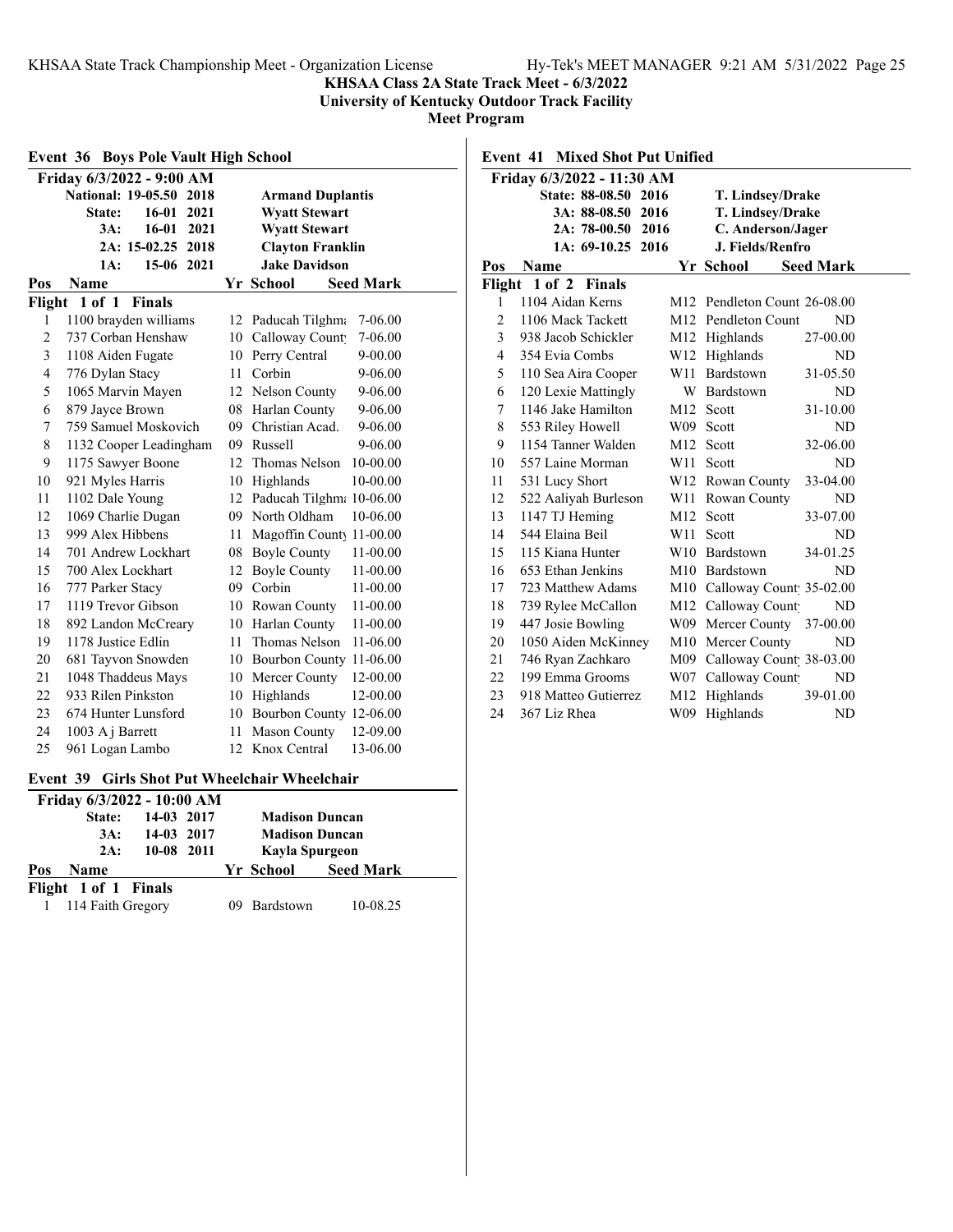**KHSAA Class 2A State Track Meet - 6/3/2022**

**University of Kentucky Outdoor Track Facility**

**Meet Program**

## **Flight 2 of 2 Finals...(Event 41 Mixed Shot Put Unified)**

| 1  | 797 Kaden Lear        | M10             | East Jessamine          | 42-00.50   |  |
|----|-----------------------|-----------------|-------------------------|------------|--|
| 2  | 804 Landon Walton     | M09             | East Jessamine          | ND         |  |
| 3  | 738 Colton Lampkins   | M09             | Calloway Count 45-03.00 |            |  |
| 4  | 735 Aiden Grooms      | M10             | Calloway Count          | ND.        |  |
| 5  | 1056 Willie Pettit    | M12             | Mercer County           | $45-10.00$ |  |
| 6  | 1064 Landon Yates     | M09             | Mercer County           | ND         |  |
| 7  | 940 Carson Vieth      | M09             | Highlands               | 48-05.00   |  |
| 8  | 370 Gracie Schlosser  | W12             | Highlands               | ND         |  |
| 9  | 952 Chris Ellis       | M <sub>07</sub> | <b>Holmes</b>           | 49-03.00   |  |
| 10 | 956 Demarcus Wynn     | M11             | Holmes                  | ND         |  |
| 11 | 1120 Hunter Lemaster  | M10             | Rowan County            | 49-08.00   |  |
| 12 | 1122 Dalton Williams  | M11             | Rowan County            | ND         |  |
| 13 | 1150 Jeremiah Jackson | M11             | Scott                   | 51-06.00   |  |
| 14 | 543 Dazya Barber      | W12             | Scott                   | ND         |  |
| 15 | 894 Kaleb Michael     | M11             | Harlan County           | 53-04.50   |  |
| 16 | 883 Tanner Griffin    | M10             | Harlan County           | ND         |  |
| 17 | 1242 Morgan Hammond   | M <sub>12</sub> | Western Hills           | 53-09.00   |  |
| 18 | 1239 Clay Campbell    | M10             | Western Hills           | ND         |  |
| 19 | 788 Skender Alija     | M10             | East Jessamine          | 56-07.00   |  |
| 20 | 792 Jake Darby        | M09             | East Jessamine          | ND         |  |
| 21 | 654 Kyan Lydian       | M10             | Bardstown               | 57-00.00   |  |
| 22 | 128 Shamya Wright     | W08 -           | Bardstown               | ND         |  |
| 23 | 895 Seth Robinson     | M11             | Harlan County           | 62-08.00   |  |
| 24 | 888 William Jones     | M11             | Harlan County           | ND         |  |

#### **Event 42 Mixed Long Jump Unified**

|                   | Friday 6/3/2022 - 10:00 AM |                   |                 |  |                    |                       |  |
|-------------------|----------------------------|-------------------|-----------------|--|--------------------|-----------------------|--|
|                   | State:                     | $33-04$           | 2019            |  | A. Huston/Z. Blue  |                       |  |
|                   | 3A:                        | 33-04             | 2019            |  | A. Huston/Z. Blue  |                       |  |
|                   |                            | $2A: 26-07.50$    | 2019            |  | L. Mathis/S. Jones |                       |  |
|                   |                            | 1A: 31-05.75 2019 |                 |  |                    | W. Lairson/W. O'Bryan |  |
| Pos               | Name                       |                   |                 |  | Yr School          | <b>Seed Mark</b>      |  |
|                   | Flight 1 of 2 Finals       |                   |                 |  |                    |                       |  |
| 1                 | 368 Abby Sandlin           |                   | W12             |  | Highlands          | 8-11.50               |  |
| 2                 | 373 Addy Stepner           |                   | W09             |  | Highlands          | ND                    |  |
| 3                 | 1154 Tanner Walden         |                   | M <sub>12</sub> |  | Scott              | 10-02.50              |  |
| $\overline{4}$    | 557 Laine Morman           |                   | W <sub>11</sub> |  | Scott              | ND                    |  |
| 5                 | 918 Matteo Gutierrez       |                   | M12             |  | Highlands          | 11-03.75              |  |
| 6                 | 367 Liz Rhea               |                   | W09             |  | Highlands          | ND                    |  |
| 7                 | 1144 Donovan Goetz         |                   | M09             |  | Scott              | 12-01.50              |  |
| 8                 | 553 Riley Howell           |                   | W09             |  | Scott              | ND                    |  |
| 9                 | 952 Chris Ellis            |                   | M <sub>07</sub> |  | <b>Holmes</b>      | 12-08.50              |  |
| 10                | 377 Zyia Burton            |                   | W10             |  | Holmes             | ND                    |  |
| 11                | 938 Jacob Schickler        |                   | M12             |  | Highlands          | 12-10.25              |  |
| $12 \overline{ }$ | 366 Katie Rhea             |                   | W12             |  | Highlands          | ND                    |  |
| 13                | 1120 Hunter Lemaster       |                   | M10             |  | Rowan County       | 13-08.25              |  |
| 14                | 536 Rachel Whelan          |                   |                 |  | W10 Rowan County   | ND                    |  |
| 15                | 531 Lucy Short             |                   |                 |  | W12 Rowan County   | 14-11.00              |  |
| 16                | 529 Sallie Robbins         |                   |                 |  | W10 Rowan County   | ND                    |  |
| 17                | 1041 Thomas Gullion        |                   |                 |  | M12 Mercer County  | 16-04.50              |  |
| 18                | 1040 Garrett Fister        |                   | M11             |  | Mercer County      | ND                    |  |

## **Flight 2 of 2 Finals**

| 746 Ryan Zachkaro     | M09             | Calloway Count 16-04.75    |
|-----------------------|-----------------|----------------------------|
| 199 Emma Grooms       | W07             | ND<br>Calloway Count       |
| 1150 Jeremiah Jackson | M11             | 16-05.50<br>Scott          |
| 547 Maggie Chastang   | W12             | ND<br>Scott                |
| 723 Matthew Adams     | M10             | Calloway Count 17-10.50    |
| 739 Rylee McCallon    |                 | M12 Calloway Count<br>ND   |
| 738 Colton Lampkins   | M09             | Calloway Count 20-08.50    |
| 735 Aiden Grooms      | M10             | Calloway Count<br>ND       |
| 1035 Alex Bradley     | M10             | Mercer County<br>21-04.00  |
|                       | M11             | ND<br>Mercer County        |
| 940 Carson Vieth      | M09             | Highlands<br>23-06.75      |
| 944 Vance Wiggins     | M11             | Highlands<br>ND            |
| 788 Skender Alija     | M10             | 24-03.00<br>East Jessamine |
| 258 Avery McCollum    | W10             | East Jessamine<br>ND       |
| 1242 Morgan Hammond   | M12             | Western Hills<br>24-05.75  |
| 1244 Navier Starks    | M12             | Western Hills<br>ND        |
| 1104 Aidan Kerns      | M <sub>12</sub> | Pendleton Count 24-08.50   |
| 1103 Coen Fuller      | M12             | Pendleton Count<br>ND      |
| 781 Anthony Beamish   | M <sub>12</sub> | 29-06.50<br>East Carter    |
| 782 Braiden Bellew    | M11             | East Carter<br>ND          |
|                       |                 | 1055 Morgan Pennington     |

#### **Event 43 Mixed 2x50 Meter Relay Unified**

|   | Friday 6/3/2022 - 10:30 AM   |                               |
|---|------------------------------|-------------------------------|
|   | State:<br>12.50 2019         | <b>Atherton</b>               |
|   | A. Huston/I. Coleman         |                               |
|   | 12.50 2019<br>3A:            | <b>Atherton</b>               |
|   | A. Huston/I. Coleman         |                               |
|   | 12.91 2019<br>2A:            | Doss                          |
|   | R. Teagle/L. Mathis          |                               |
|   | 1A:<br>14.28 2019            | <b>Fulton County</b>          |
|   | <b>B. Bridges/L. Terrell</b> |                               |
|   | Lane Team                    | <b>Seed Time</b><br>Relay     |
|   | Section 1 of 3 Finals        |                               |
| 3 | Scott                        | E<br>24.50                    |
|   | 1) #547 Maggie Chastang 12   | 2) #550 Hannah Hampton 11     |
| 4 | Holmes                       | 23.35                         |
|   | 1) #947 Josiah Burton 11     | 2) #952 Chris Ellis 07        |
|   | 5) #946 Gavin Bell 10        |                               |
| 5 | Bardstown                    | E<br>22.95                    |
|   | 1) #657 Everett Sagrecy 08   | $2)$ #653 Ethan Jenkins 10    |
| 6 | Bardstown                    | 23.31<br>C                    |
|   | $1)$ #124 Ainsley Roby 10    | 2) #113 Savannah Emby 12      |
| 7 | Rowan County                 | 23.40                         |
|   | 1) #529 Sallie Robbins 10    | 2) #531 Lucy Short 12         |
|   | 5) #535 Kennedy Watson 12    |                               |
| 8 | Rowan County                 | $\mathcal{C}$<br>24.91        |
|   | 1) #536 Rachel Whelan 10     | $2)$ #1120 Hunter Lemaster 10 |
|   | 5) #1121 Dalton Willams 11   |                               |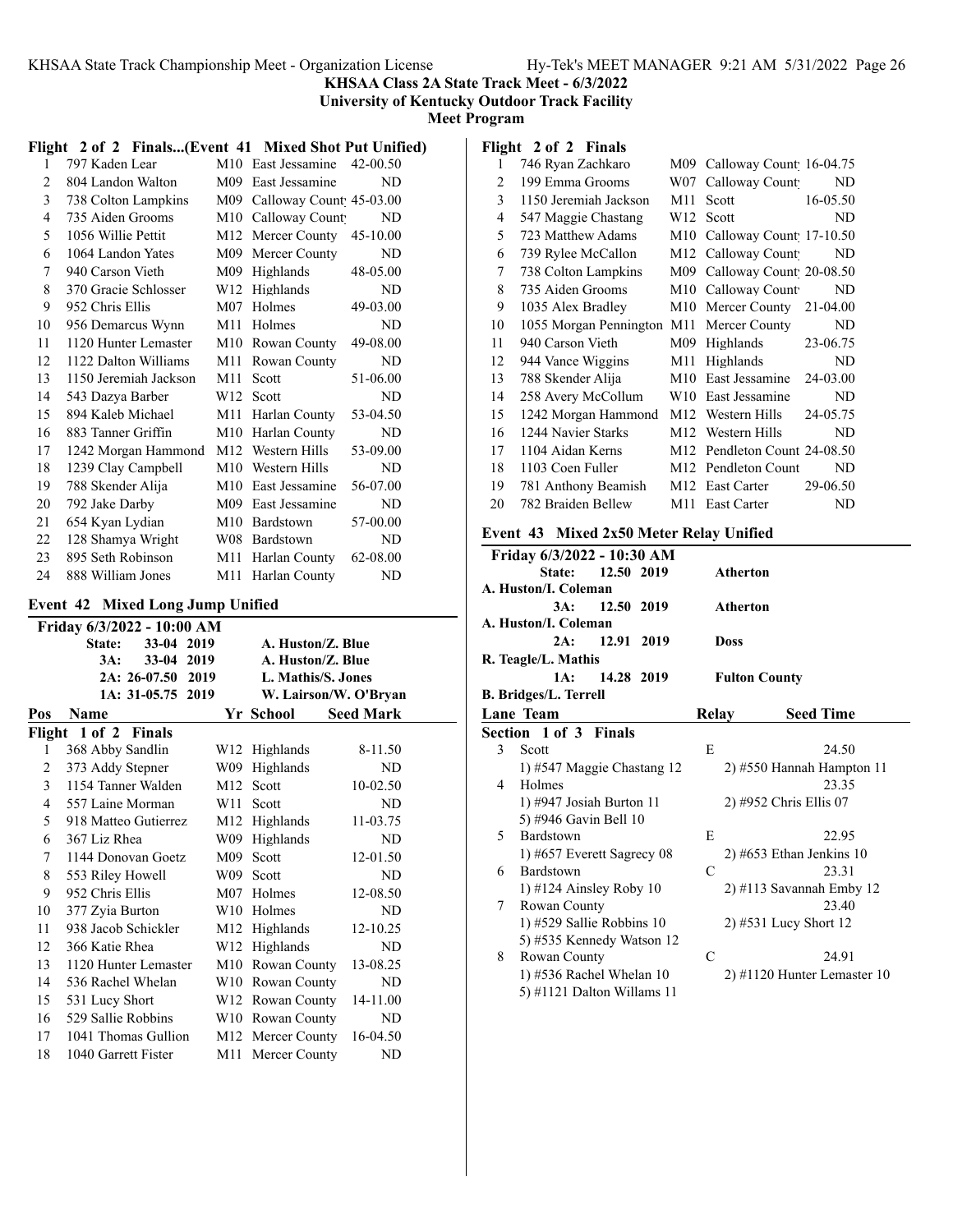**KHSAA Class 2A State Track Meet - 6/3/2022**

**University of Kentucky Outdoor Track Facility**

| $\mathbf{1}$   | East Jessamine                                      | <sub>B</sub>  | Section 2 of 3 Finals(Event 43 Mixed 2x50 Meter Relay Un<br>21.14 | Event 44 Mixed 4x100 Meter Relay Unified                                                             |  |
|----------------|-----------------------------------------------------|---------------|-------------------------------------------------------------------|------------------------------------------------------------------------------------------------------|--|
|                | 1) #804 Landon Walton 09                            |               | 2) #797 Kaden Lear 10                                             | Friday 6/3/2022 - 11:15 AM                                                                           |  |
|                | 5) #792 Jake Darby 09                               |               |                                                                   | 54.32 2017<br><b>Oldham County</b><br>State:                                                         |  |
| $\overline{2}$ | <b>East Carter</b>                                  |               | 19.09                                                             | 54.32 2017<br>$3A$ :<br><b>Oldham County</b>                                                         |  |
|                | 1) #782 Braiden Bellew 11                           |               | 2) #781 Anthony Beamish 12                                        | 54.44 2018<br>$2A$ :<br><b>Doss</b>                                                                  |  |
|                | 5) #251 Addison Tiller 09                           |               |                                                                   | 55.58 2019<br>1A:<br><b>Fulton County</b>                                                            |  |
| 3              | Bardstown                                           | ${\bf F}$     | 18.56                                                             | B. Bridges/M. Burns/R. Beard/L.Terrell                                                               |  |
|                | 1) #663 Luke Woods 12                               |               | 2) #117 Kaitlyn Jenkins 11                                        | <b>Seed Time</b><br>Lane Team<br>Relay                                                               |  |
| 4              | Bardstown                                           | D             | 18.25                                                             | Section 1 of 1 Finals                                                                                |  |
|                | 1) #112 Stiles Crume $08$                           |               | 2) #128 Shamya Wright 08                                          | Scott<br>1:15.20<br>$\mathbf{1}$                                                                     |  |
| 5.             | Calloway County                                     | $\mathcal{C}$ | 18.09                                                             | 1) #553 Riley Howell 09<br>2) #543 Dazya Barber 12                                                   |  |
|                | 1) #201 Chloe Kelly 11                              |               | 2) #746 Ryan Zachkaro 09                                          | 3) #1146 Jake Hamilton $12$<br>4) #1144 Donovan Goetz 09                                             |  |
|                | 5) #199 Emma Grooms 07                              |               |                                                                   | 5) #1153 Jose Silva Cortez 09<br>6) #557 Laine Morman 11                                             |  |
| 6              | Highlands                                           | B             | 18.13                                                             | Mercer County<br>59.49<br>$\overline{2}$                                                             |  |
|                | 1) #940 Carson Vieth 09                             |               | 2) #366 Katie Rhea 12                                             | 1) #1038 Malachi Davis 10<br>$2)$ #1035 Alex Bradley 10                                              |  |
|                | 5) #354 Evia Combs 12                               |               |                                                                   | 3) #1051 Jesse Odell 11<br>4) #1056 Willie Pettit 12                                                 |  |
| $\tau$         | Bardstown                                           | B             | 18.33                                                             | Calloway County<br>1:03.75<br>3                                                                      |  |
|                | 1) #116 Kaylie Hurst 12                             |               | 2) #127 Michelle Woodcock 09                                      | 1) #735 Aiden Grooms 10<br>2) #723 Matthew Adams 10                                                  |  |
|                | 5) #119 Kadence Livers 09                           |               |                                                                   | 3) #739 Rylee McCallon 12<br>4) #738 Colton Lampkins 09                                              |  |
| 8              | Bardstown                                           | $\mathbf G$   | 18.67                                                             | Highlands<br>$\overline{4}$<br>1:09.35                                                               |  |
|                | 1) #123 Lacey Richard 12                            |               | 2) #106 Anihya Allen 12                                           | 1) #366 Katie Rhea 12<br>$2)$ #940 Carson Vieth 09                                                   |  |
| 9              | Scott                                               | $\mathcal{C}$ | 19.20                                                             | 3) #944 Vance Wiggins $11$<br>4) #938 Jacob Schickler 12                                             |  |
|                | 1) #553 Riley Howell 09                             |               | $2)$ #1144 Donovan Goetz 09                                       | 5) #370 Gracie Schlosser 12<br>6) #354 Evia Combs 12                                                 |  |
|                | Section 3 of 3 Finals                               |               |                                                                   | Rowan County<br>1:42.46<br>5                                                                         |  |
| $\mathbf{1}$   | Pendleton County                                    |               | 17.70                                                             | 1) #536 Rachel Whelan 10<br>2) #531 Lucy Short 12                                                    |  |
|                | 1) #1105 Evan Stewart $10$                          |               | 2) #1104 Aidan Kerns 12                                           | 3) #1121 Dalton Willams 11<br>4) #1120 Hunter Lemaster 10                                            |  |
| $\overline{2}$ | Highlands                                           |               | 17.09                                                             | 5) #529 Sallie Robbins $10$                                                                          |  |
|                | 1) #938 Jacob Schickler 12                          |               | $2)$ #944 Vance Wiggins 11                                        | East Jessamine<br>1:08.78<br>6                                                                       |  |
|                | 5) #370 Gracie Schlosser 12                         |               |                                                                   | 1) #797 Kaden Lear 10<br>2) #792 Jake Darby 09                                                       |  |
| 3              | Calloway County                                     | B             | 16.26                                                             | 3) #788 Skender Alija 10<br>4) #258 Avery McCollum 10                                                |  |
|                | 1) #735 Aiden Grooms $10$                           |               | $2)$ #723 Matthew Adams 10                                        | 5) #260 Kaitlyn Napier 08<br>$6$ ) #804 Landon Walton 09                                             |  |
| 4              | Mercer County                                       | F             | 15.15                                                             | $7\phantom{.}$<br>B<br>Scott<br>1:04.89                                                              |  |
|                | 1) #1051 Jesse Odell 11                             |               | $2)$ #1056 Willie Pettit 12                                       | 1) #547 Maggie Chastang 12<br>2) #1147 TJ Heming 12                                                  |  |
| 5              | Western Hills                                       |               | 14.63                                                             | 3) #544 Elaina Beil 11<br>4) #1150 Jeremiah Jackson 11<br>$\mathcal{C}$<br>8<br>Bardstown<br>1:42.19 |  |
|                | 1) #1240 Aiden Carter 12                            |               | 2) #1242 Morgan Hammond 12                                        |                                                                                                      |  |
| 6              | Mercer County                                       | E             | 14.65                                                             | 2) #113 Savannah Emby 12<br>1) #118 Carlie King 12<br>3) #124 Ainsley Roby 10                        |  |
|                | 1) #1038 Malachi Davis 10                           |               | 2) #1035 Alex Bradley 10                                          | 4) #117 Kaitlyn Jenkins 11<br>9<br>1:22.69<br>Bardstown                                              |  |
| 7              | Calloway County                                     |               | 15.88                                                             | 1) #123 Lacey Richard 12<br>2) #127 Michelle Woodcock 09                                             |  |
|                | 1) #739 Rylee McCallon 12                           |               | 2) #738 Colton Lampkins 09                                        | 3) #116 Kaylie Hurst 12<br>4) #106 Anihya Allen 12                                                   |  |
| 8              | Scott                                               | D             | 17.08                                                             | 5) #121 Antavia Morton 09<br>6) #663 Luke Woods 12                                                   |  |
|                | 1) #544 Elaina Beil 11                              |               | 2) #1147 TJ Heming 12                                             |                                                                                                      |  |
| 9              | Mercer County                                       | B             | 17.48                                                             |                                                                                                      |  |
|                | 1) #1043 Brady Howard 11<br>5) #1034 Sam Bafundo 10 |               | $2)$ #1041 Thomas Gullion 12                                      |                                                                                                      |  |